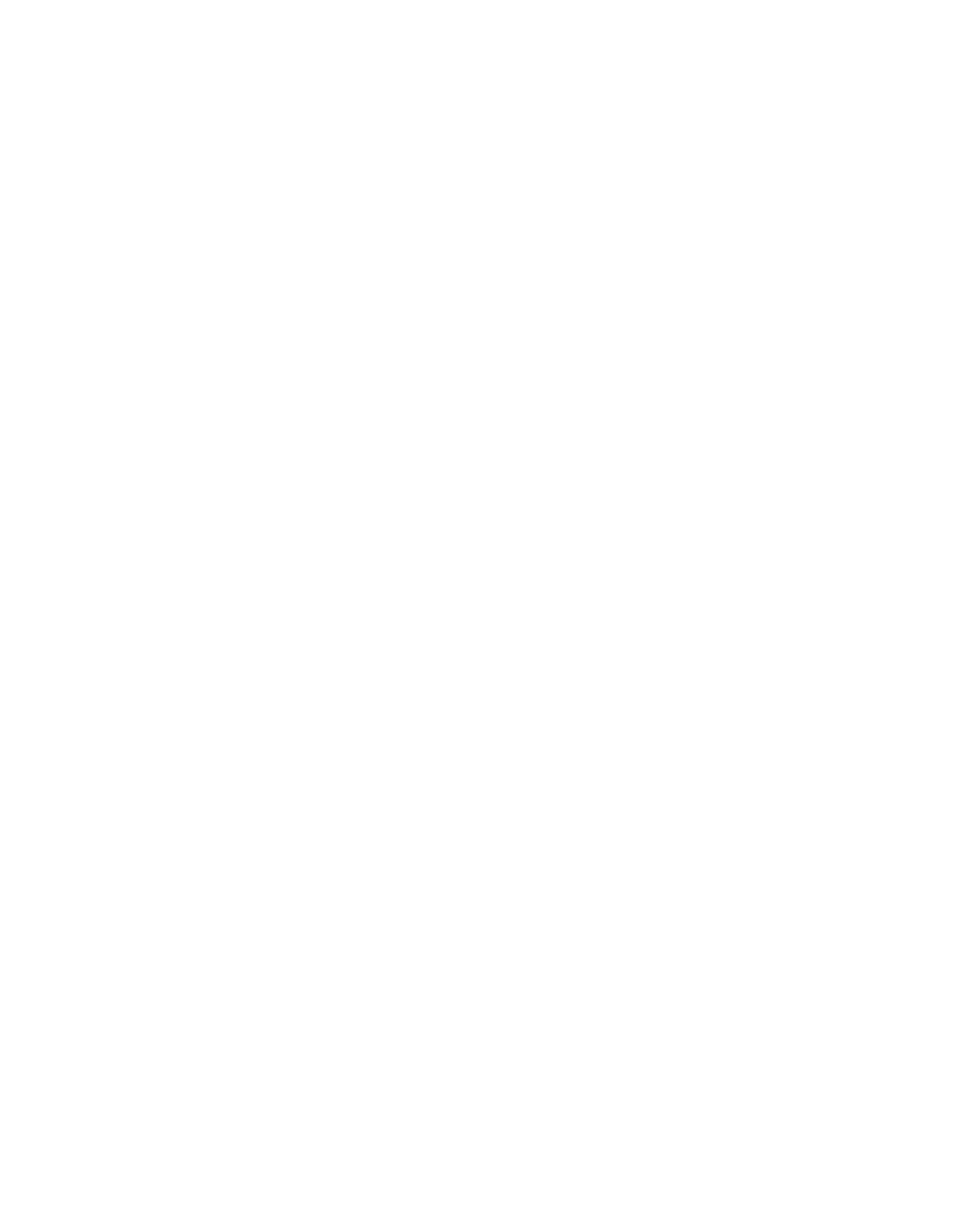# **External review of the New Zealand Universities Academic Audit Unit - Te Wāhanga Tātari**

# **August 2009**

# **CONTENTS**

|                | <b>PREFACE</b>                                         |                                                                                                                               | V            |
|----------------|--------------------------------------------------------|-------------------------------------------------------------------------------------------------------------------------------|--------------|
|                | Acronyms                                               |                                                                                                                               |              |
|                |                                                        | Structure of the report                                                                                                       |              |
| $\mathbf{1}$   |                                                        | <b>EXECUTIVE SUMMARY</b>                                                                                                      | $\mathbf{1}$ |
| $\overline{2}$ | THE CONTEXT OF TERTIARY EDUCATION IN NEW ZEALAND       |                                                                                                                               | 5            |
|                | 2.1<br>2.2                                             | Legislative responsibilities<br>The current tertiary education reforms in New Zealand                                         |              |
| 3              |                                                        | THE RELATIONSHIP BETWEEN NZUAAU AND THE NZVCC                                                                                 | 7            |
|                | 3.1<br>3.2                                             | NZUAAU and the legal obligations of the NZVCC<br>The Unit's independence                                                      |              |
| $\overline{4}$ | PURPOSE, RESOURCES, STRATEGIC DIRECTION AND GOVERNANCE |                                                                                                                               |              |
|                | 4.1<br>4.2<br>4.3<br>4.4                               | Purpose and role of the Unit<br>Adequacy of resources to sustain the purpose of the Unit<br>Strategic direction<br>Governance |              |
| 5              | <b>OBJECTIVES AND SERVICES</b>                         |                                                                                                                               | 17           |
|                | 5.1<br>5.2<br>5.3<br>5.4                               | Quality audits<br>Quality networking<br>Quality practices<br>Quality processes                                                |              |
| 6              |                                                        | INQAAHE GUIDELINES OF GOOD PRACTICE                                                                                           | 33           |
|                | Appendix I                                             | External review of the New Zealand Universities Academic<br>Audit Unit, June 2009                                             | 37           |
|                | Appendix II                                            | Interviews conducted during the external review                                                                               | 39           |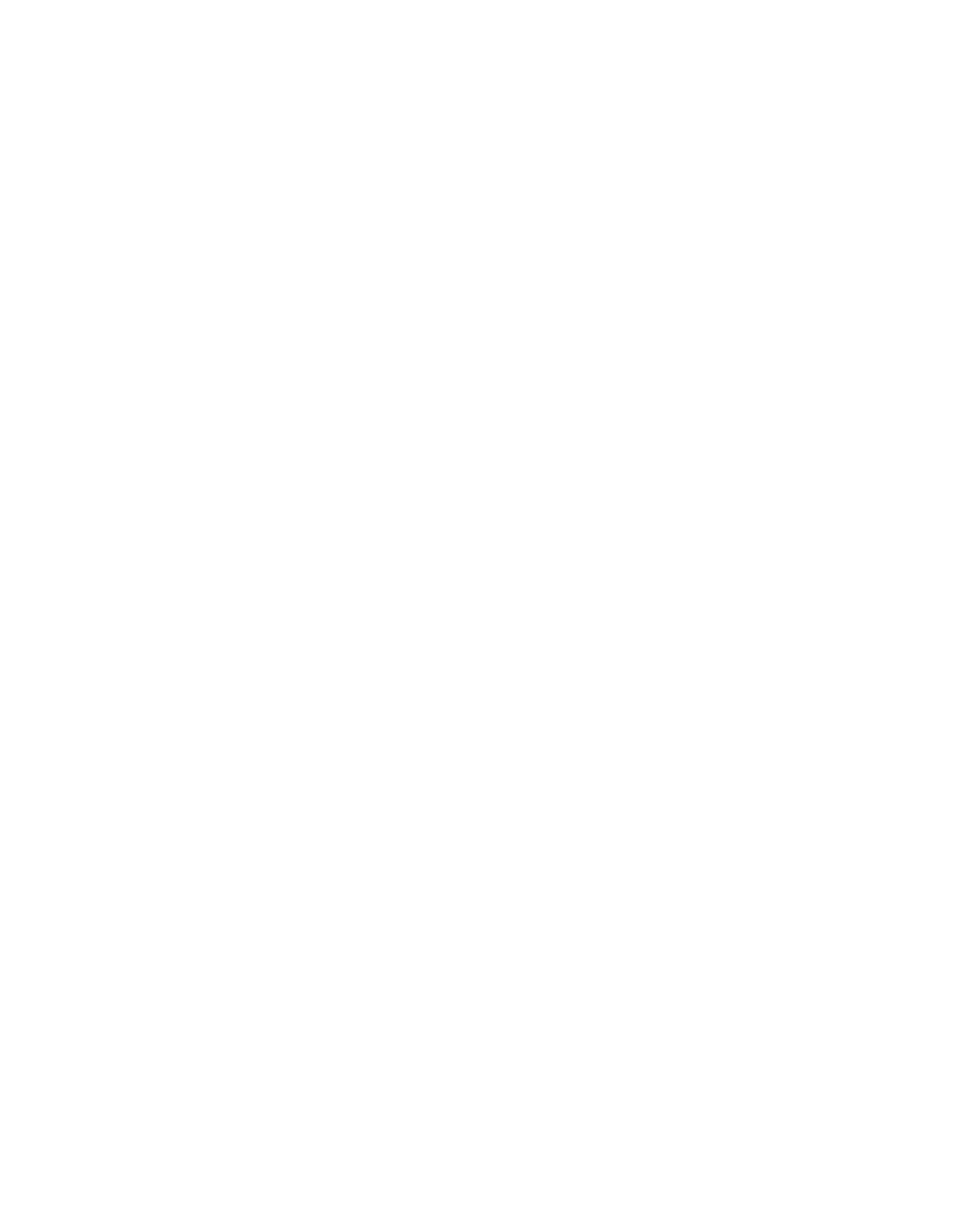#### **PREFACE**

The Board of the New Zealand Universities Academic Audit Unit – Te Wāhanga Tātari (the Unit or NZUAAU) decided in 2008 that the Unit should be subject to external review in 2009. This was the third such review, the first two having taken place in 1997 and 2001.

A review scheduled for 2006 was postponed by the Board in December 2005 because it was considered to be premature following changes to the Terms of Reference for the NZUAAU. There were also proposals to develop a new 'process audit' methodology. The review proposed for late 2008 was deferred to mid-2009 at the request of the New Zealand Vice-Chancellors' Comm[it](#page-4-0)tee (NZVCC) to allow the quality assurance component of the Government's tertiary<sup>1</sup> education reforms to be further advanced and to give the new Chair of the NZUAAU Board the opportunity to lead the Board through the review.

The Board determined the Terms of Reference for this review. The Panel was asked to evaluate the effectiveness of the Unit in:

- achieving its objectives;
- fulfilling the NZVCC's legislative requirements with respect to auditing the maintenance and enhancement of university quality processes associated with quality teaching and learning in a research environment;
- administering audit activities in accordance with the good practice guidelines of the International Network of Quality Assurance Agencies in Higher Education (INQAAHE);
- providing an effective service to the university sector and being accountable to the sector; and
- being perceived as a credible quality assurance agency to other education quality assurance agencies in New Zealand and internationally.

In addition, the Panel was asked to:

 $\overline{a}$ 

- consider the appropriateness of the Constitution of the NZUAAU in enabling the Unit to act effectively to the benefit of the New Zealand university sector;
- consider the adequacy and appropriateness of the Unit's resources to undertake its functions; and

<span id="page-4-0"></span><sup>&</sup>lt;sup>1</sup> This report uses the New Zealand term 'tertiary education' rather than 'higher education'.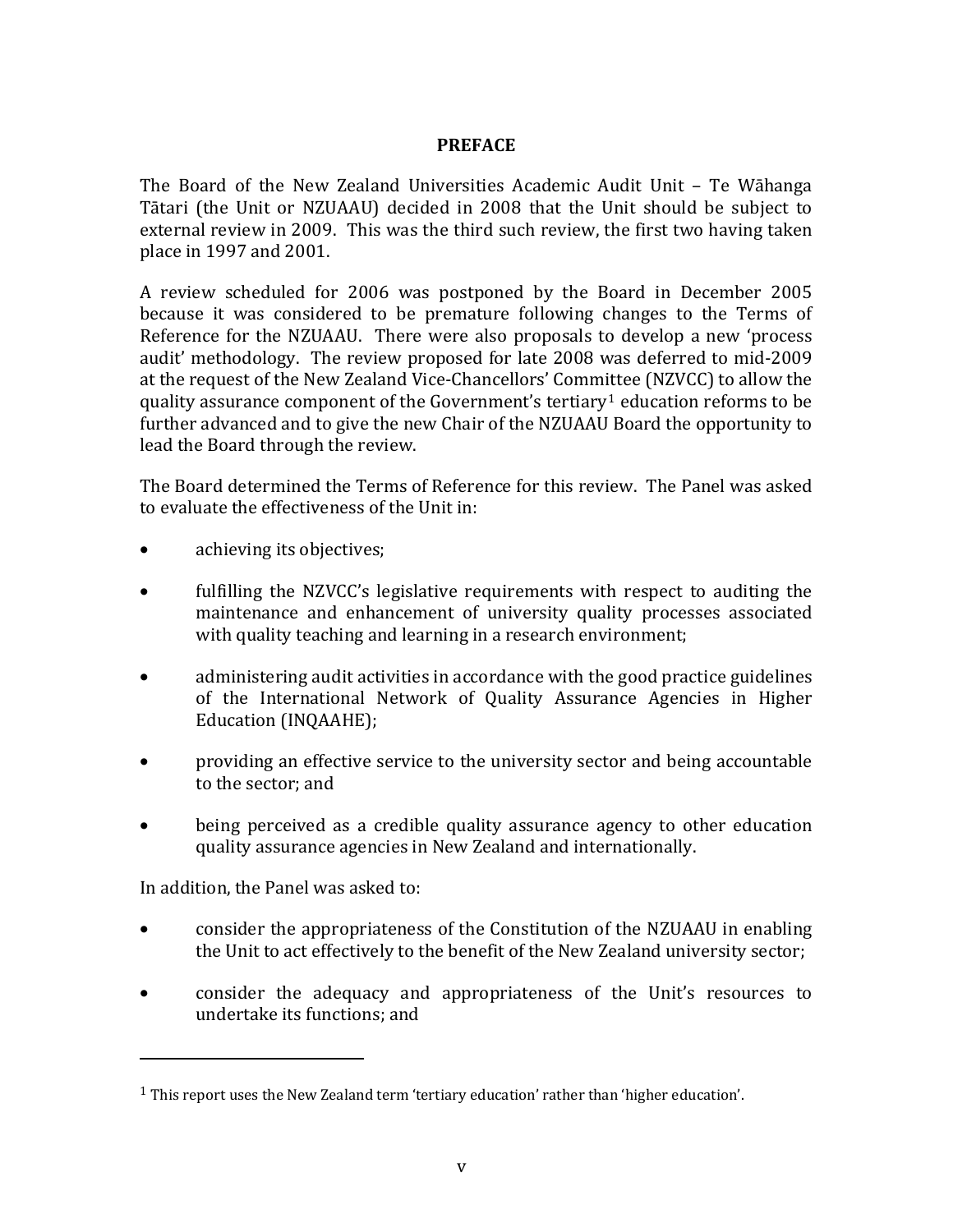• recommend any changes or improvements to the work practices and activities of the Unit.

The Panel was asked to report to the Board, who would forward the Report with comments to the NZVCC. Under the Terms of Reference, the report would be made a public document and posted on the Unit's website.

The Panel appointed to conduct the review comprised:

- Ms Dorte Kristoffersen, Deputy Executive Director of the Hong Kong Council for Accreditation of Academic and Vocational Qualifications;
- Ms Pauline Kumeroa Kingi CNZM, Tāmaki Makaurau Regional Director for Te Puni Kokiri;
- Professor Emeritus Barrie Macdonald, former Pro Vice-Chancellor of the College of Humanities and Social Sciences at Massey University;
- Dr Anne Martin, former Deputy Vice-Chancellor and Vice-President (Academic) at Deakin University, Victoria.

Administrative support for the review was provided by Michael Steer of Exmoor Associates Ltd.

In April 2009, the Panel received the self-assessment portfolio prepared by the Unit and approved by its Board. Subsequently, and on behalf of the Panel, the Secretariat invited public submissions by means of a notice in regional and educational media. A memorandum concerning the review was also sent to 237 individuals and organisations; Appendix I is a copy of the memorandum.

Eleven submissions were received from seven universities, three agencies/organisations and one individual. A letter from the Minister of Education, Hon Anne Tolley, responding to issues raised by the Panel, was also received.

The Panel held a preliminary meeting in Wellington on 25 May and a three-day site visit in Wellington on 17-19 June. At the site visit, the Panel interviewed a range of key people. The list of people interviewed is set out in Appendix II.

The Panel made a number of attempts to arrange an interview with students from selected universities to explore their views on the value of quality audits and the Unit's work more broadly. It regrets that these efforts were unsuccessful.

completed by the Panel and forwarded to the Board. Following the site visit, the Panel's draft report was sent to the NZUAAU and the Chair of the Board for comment on factual accuracy. This final report was then

The Panel wishes to thank the Unit for preparing a thorough and concise portfolio,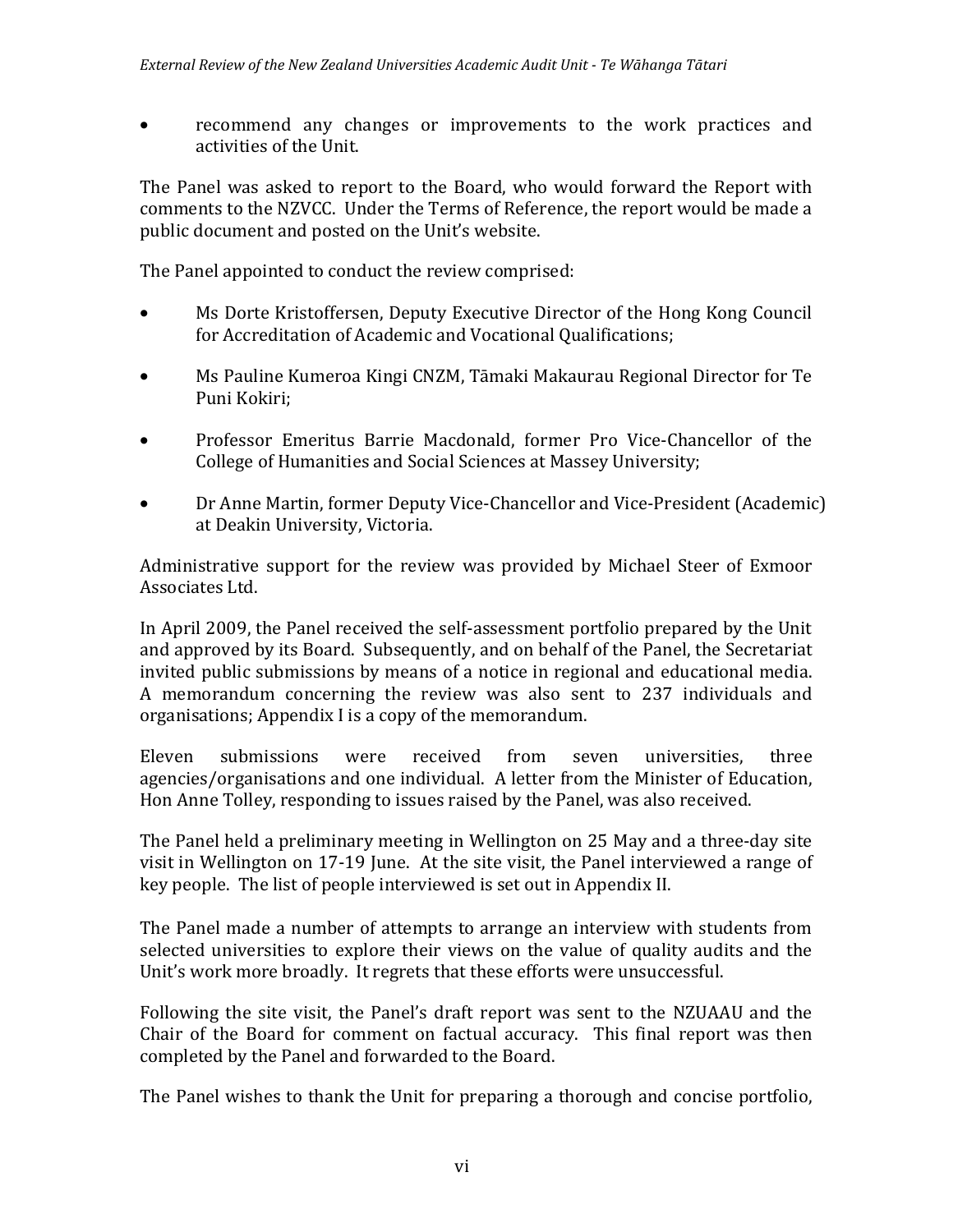which constituted the platform for the Panel's work, and to acknowledge the assistance it received from the staff of the NZUAAU, and from the NZVCC whose offices were used for the meetings. The practical support of the NZVCC staff was particularly appreciated. The Panel is grateful, too, to those people who made submissions and gave time to be interviewed in order to inform the review.

The Panel also wishes to note that, in seeking the third external review of the Unit in 16 years, the Board of the NZUAAU is setting a sound example for international good practice in quality assurance of an external quality assurance agency.

D orte Kristoffersen C hair of the Review Panel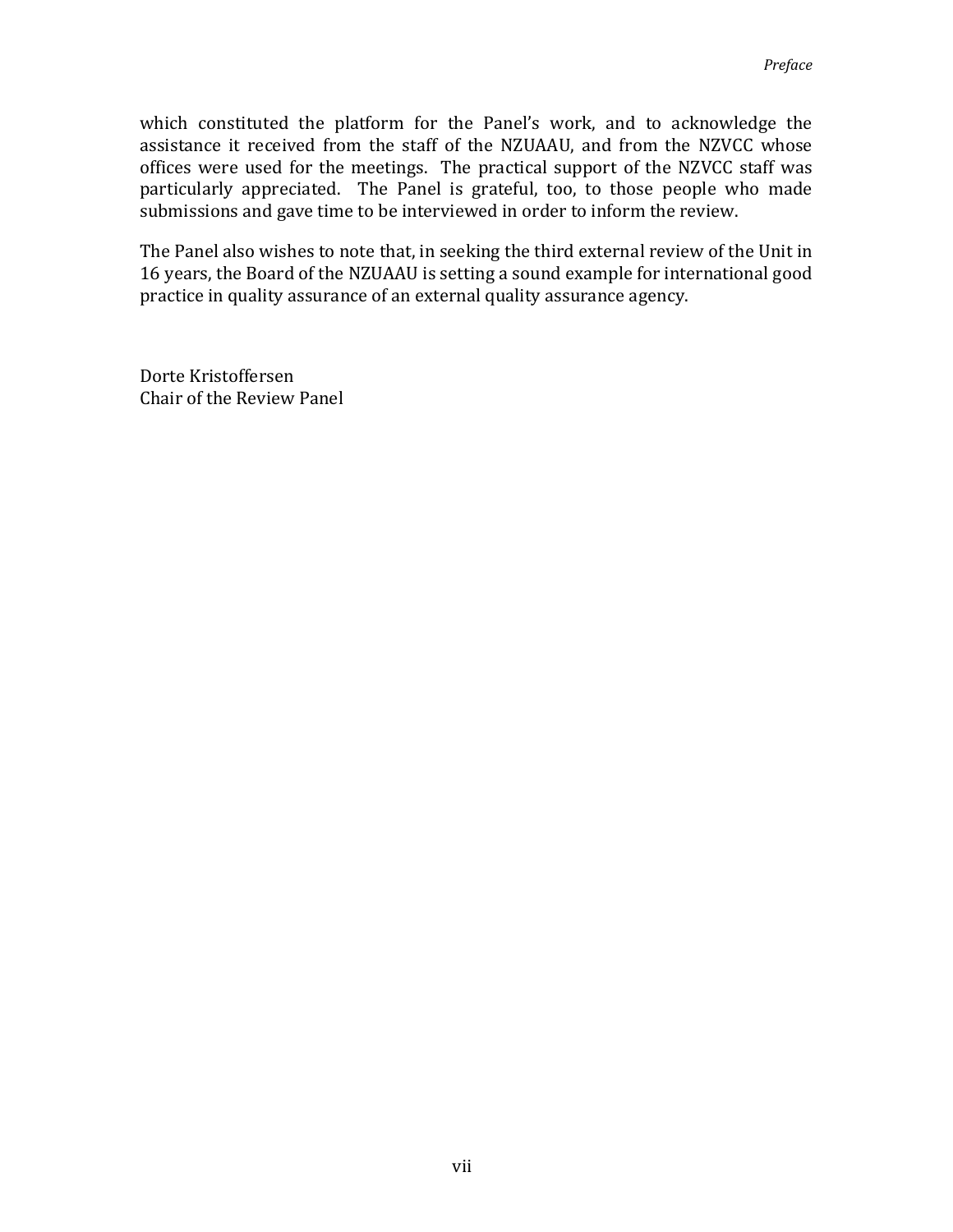#### **STRUCTURE OF THE REPORT**

Throughout this report, the Panel has formulated commendations, recommendations and suggestions for improvement; these are intended for the NZUAAU Board's consideration. However, the accompanying commentary and analysis are equally important.

The Executive Summary (Chapter 1 of the report) provides an overview of the main views expressed in the report, but is not a systematic listing of all the Panel's conclusions. Chapter 2 sets the legal scene for quality assurance of the universities in New Zealand and provides the context for aspects of the current tertiary education reforms, which include the quality assurance environment of the universities. Chapter 3 covers the NZVCC's legal responsibilities with respect to the maintenance and enhancement of university quality assurance processes. Chapter 4 focuses on governance and management practice, including management of resources, as laid out in the Unit's Constitution, and considers the reputation of the Unit as a credible and effective quality assurance agency. Chapter 5 discusses the Unit's achievement of its objectives, and Chapter 6 summarises the Unit's dministration of its audit activities against the INQAAHE *Guidelines of Good Practice*  a *n Quality Assurance*. *i*

# **ACRONYMS**

| <b>APON</b>    | The Asia Pacific Quality Network                                  |
|----------------|-------------------------------------------------------------------|
| <b>AUQA</b>    | The Australian Universities Quality Agency                        |
| <b>CUAP</b>    | The Committee on University Academic Programmes                   |
| <b>INQAAHE</b> | The International Network of Quality Assurance Agencies in Higher |
|                | Education                                                         |
| <b>NZQA</b>    | The New Zealand Qualifications Authority                          |
| <b>NZUAAU</b>  | The New Zealand Universities Academic Audit Unit                  |
| <b>NZVCC</b>   | The New Zealand Vice-Chancellors' Committee                       |
| TEC            | The Tertiary Education Commission                                 |
| <b>TEQSA</b>   | The Tertiary Education Quality and Standards Agency (Australia)   |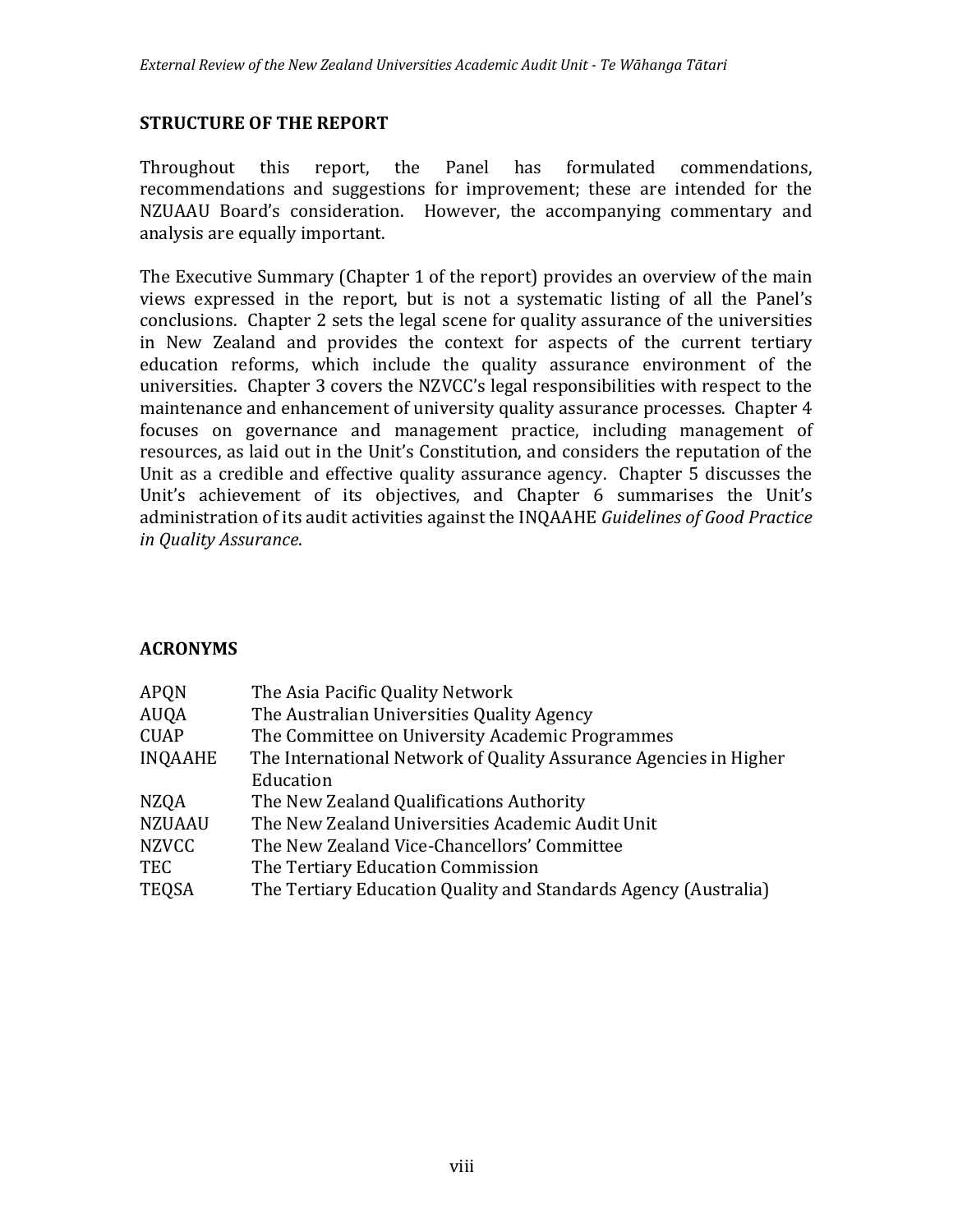# **1 EXECUTIVE SUMMARY**

This external review of the NZUAAU (the Unit), the third since it was established, has been informed by the Unit's self-assessment portfolio and supporting documentation, eleven submissions, and interviews with 38 people from the Unit, the Board, the universities and education agencies. The Panel's analysis of the Unit has been guided by the Terms of Reference for the review. This report contains commendations of existing practices and recommendations for the Board's consideration and action. The Panel considers, however, that its analysis and commentary are just as important as the commendations and recommendations it has made. It trusts that the review and the report will be a valuable contribution to discussions of, and decisions on, the Unit's future.

The Panel concluded that, overall, the Unit is fulfilling its Terms of Reference concerning its conduct of quality audits and its contribution to the enhancement of the universities' quality assurance arrangements. The Panel has also found that, in its approach to audit, the Unit could have a more equal balance between enhancement and quality monitoring - that is, it could have a stronger accountability role. The Unit has two distinct roles: the organisation of audits that provide an external assessment with requirements for action and follow-up; and input into the enhancement of the universities' internal quality assurance processes. Each is important and must be pursued rigorously and effectively.

Throughout the review, the work and efforts of the current Director have been widely acknowledged by stakeholders. As the sole professional staff member, he has managed one full audit cycle, three focused audits and has begun a second full audit cycle. The Director has also built strong relationships with the universities and education agencies. The Panel commends the Director for his commitment and diligence.

The Unit was established by the NZVCC in 1993 in light of its legislative responsibilities under the Education Act 1989. The Panel has concluded that the Unit is currently contributing to the NZVCC's fulfilment of these responsibilities. However, the Panel notes that the basic structures for external quality assurance of the universities have not been reviewed previously, and that significant changes are occurring in New Zealand through the tertiary education reforms and the increasingly global university environment. Therefore, it may be timely for the NZVCC to conduct an environmental scan to ensure that its current quality assurance arrangements remain appropriate for the future.

As its owner, the NZVCC does not interfere with the operations of the Unit. However, due to its role vis-à-vis the Unit - for example, in appointing the members of the Board and approving the Unit's budget - it is possible for the NZVCC to exercise influence on the broad direction of the Unit. This is a matter of some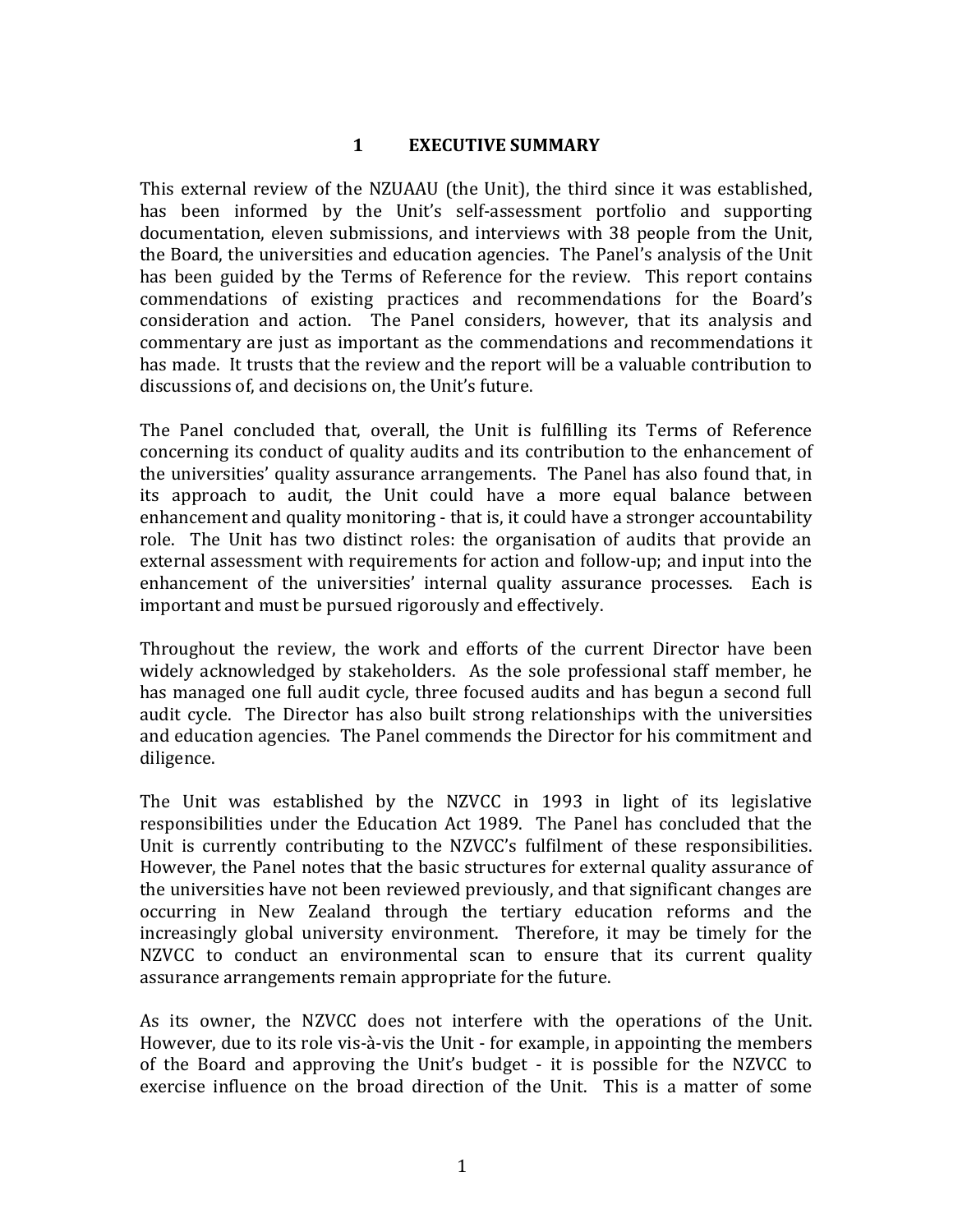concern. There is, therefore, a need for the Unit and NZVCC to discuss ways whereby the real and perceived independence of the NZUAAU can be strengthened.

Throughout the review, there were frequent comments to the effect that the Unit is currently not resourced or staffed sufficiently to fulfil effectively all aspects of its Terms of Reference and supporting objectives. This was stated to be particularly so in regard to networking, the provision of advice on quality practices and aspects of the audit process. The Panel has reached a similar conclusion and considers that a significant increase in funding is required if the Unit is to continue to achieve its objectives and enable the NZVCC to meet its statutory obligations in regard to quality assurance.

In the light of its analysis, the Panel recommends that the Board develop a long-term strategic plan focused on setting the direction for the Unit, considering the appropriate balance between its enhancement and accountability roles, and the resources - human and financial - required to effectively implement the plan. This is necessary to ensure that the Unit remains fit for purpose and provides services which are in accordance with international best practice and add value to the universities. The Board will be able to draw on the Unit's extensive experience in external quality assurance since 1993.

The NZUAAU has four objectives: Quality Audits, Quality Networking, Quality Practices and Quality Processes. It is demonstrating some true strengths in meeting its stated objectives, but some areas require attention if the Unit is to fully capitalise on these strengths.

quality assurance process, requires serious discussion. The academic audits and the processes underpinning the audits, as presented in the *Audit Manual*, are well organised and are generally conducted to a high standard. Nevertheless, this report makes some recommendations and suggestions for improvement in aspects of the audit process, including the approach to audit cycles, follow-up procedures, training of auditors and audit panel Chairs, and the development of a grievance/appeals policy. Although the requirement to participate in independent external review through the audit process is accepted and appreciated by the universities overall, institutional self-assessment is still considered to be the key and most valued component in the process. Furthermore, university representatives shared their perception that the audit process has diminished in value over the cycles. This view is important for the Board when it considers the balance in the Unit's role. The Panel is of the view that the organisation of institutional self-assessment, which sits at the core of the external

The Panel has found the Unit to be active and effective in liaising and cooperating with the relevant stakeholders in New Zealand and thus making a positive contribution to local discussions on tertiary education quality and quality assurance. It is important that the Unit's work is also informed by current international trends in quality assurance. If it is well-connected internationally, the Unit could function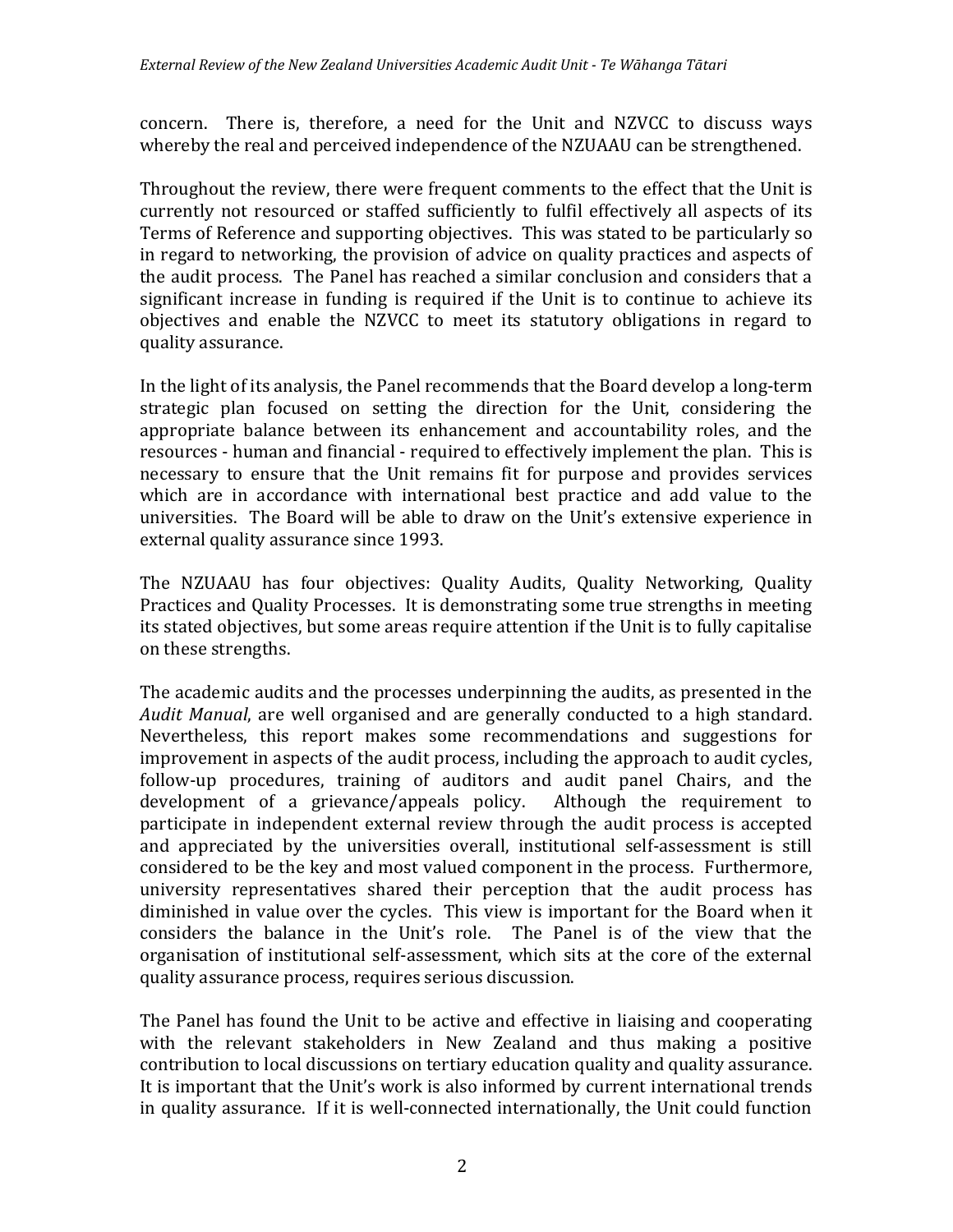as an effective resource centre in quality assurance matters. Therefore, its international networking should be given a higher priority.

The Unit aims to make a contribution to the development and implementation of policies and practices in quality assurance through a range of activities, including Quality Enhancement Meetings, the 'AAU Series on Quality' and arrangements with the Australian Universities Quality Agency (AUQA) for the publication of good practice in the New Zealand universities. These endeavours are valuable individually but, as a whole, they appear to be *ad hoc* in nature. More attention needs to been given to this aspect of the Unit's work in order to secure maximum benefit from them.

The Panel commends the Unit for the quality of its office procedures and for its systematic approach to the documentation which supports its tasks. An example of the Unit's aim of continuous improvement is its practice of seeking feedback from participants in its quality assurance activities. Consideration should be given to providing information on the follow-up actions after receiving the feedback.

Overall, the NZUAAU is working in alignment with the INQAAHE *Guidelines of Good Practice in Quality Assurance*. However, there is a need to consider the resource allocation to the Unit, to develop a grievance/appeals process, to give higher priority to international cooperation, and to develop a policy on transnational/cross-border education. The Unit acknowledged all of these requirements in its self-assessment portfolio.

All in all, the Panel considers the Unit has a strong platform for performing its role as the external quality assurance agency for the universities in New Zealand, but there are a number of issues that require attention. These relate particularly to the Unit's future purpose and role, the interpretation of this role, and the resourcing of the Unit. If these issues are not considered urgently, the Unit's ability to make an appropriate impact on the quality assurance of the university sector may be at risk.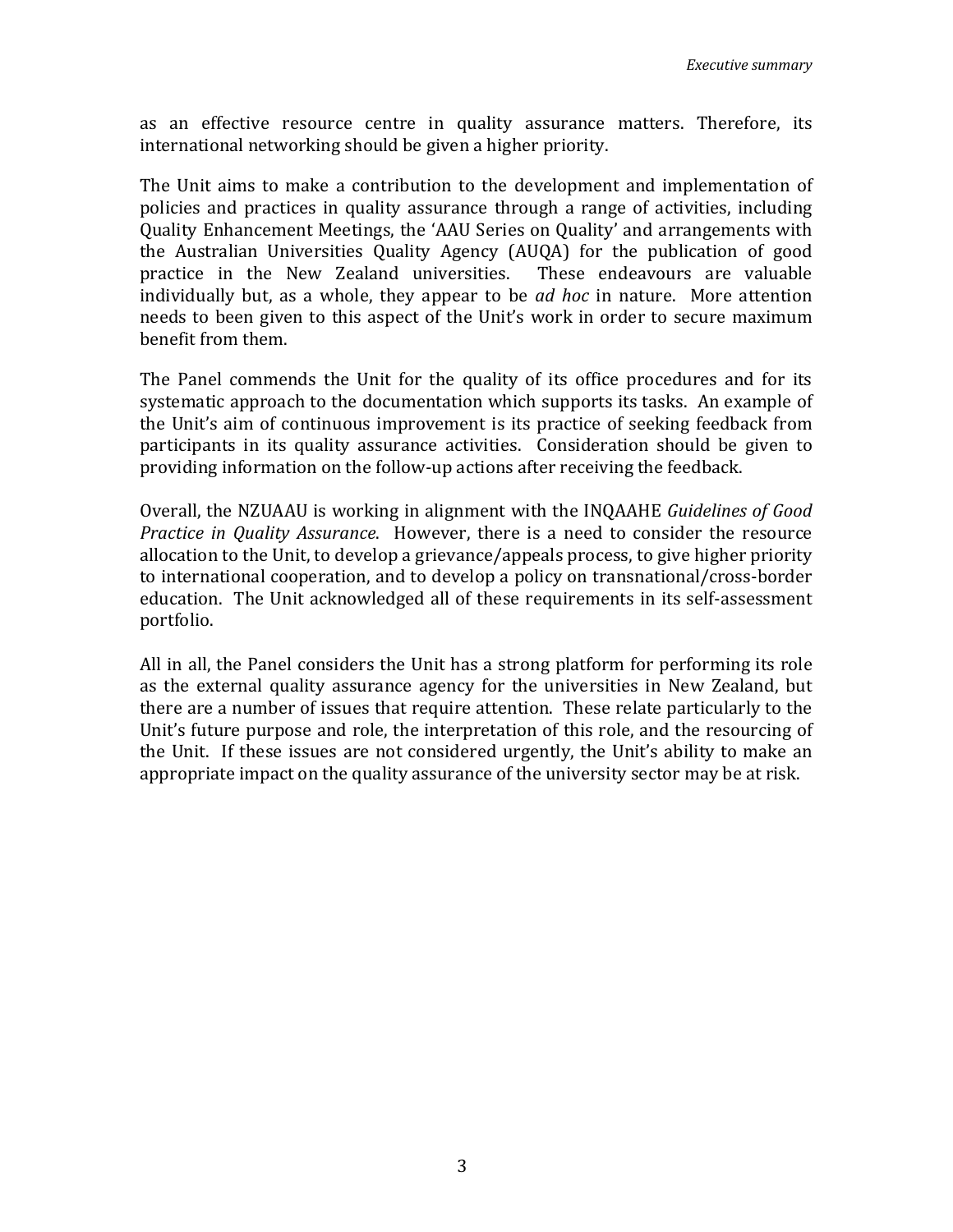*External Review of the New Zealand Universities Academic Audit Unit - Te Wāhanga Tātari*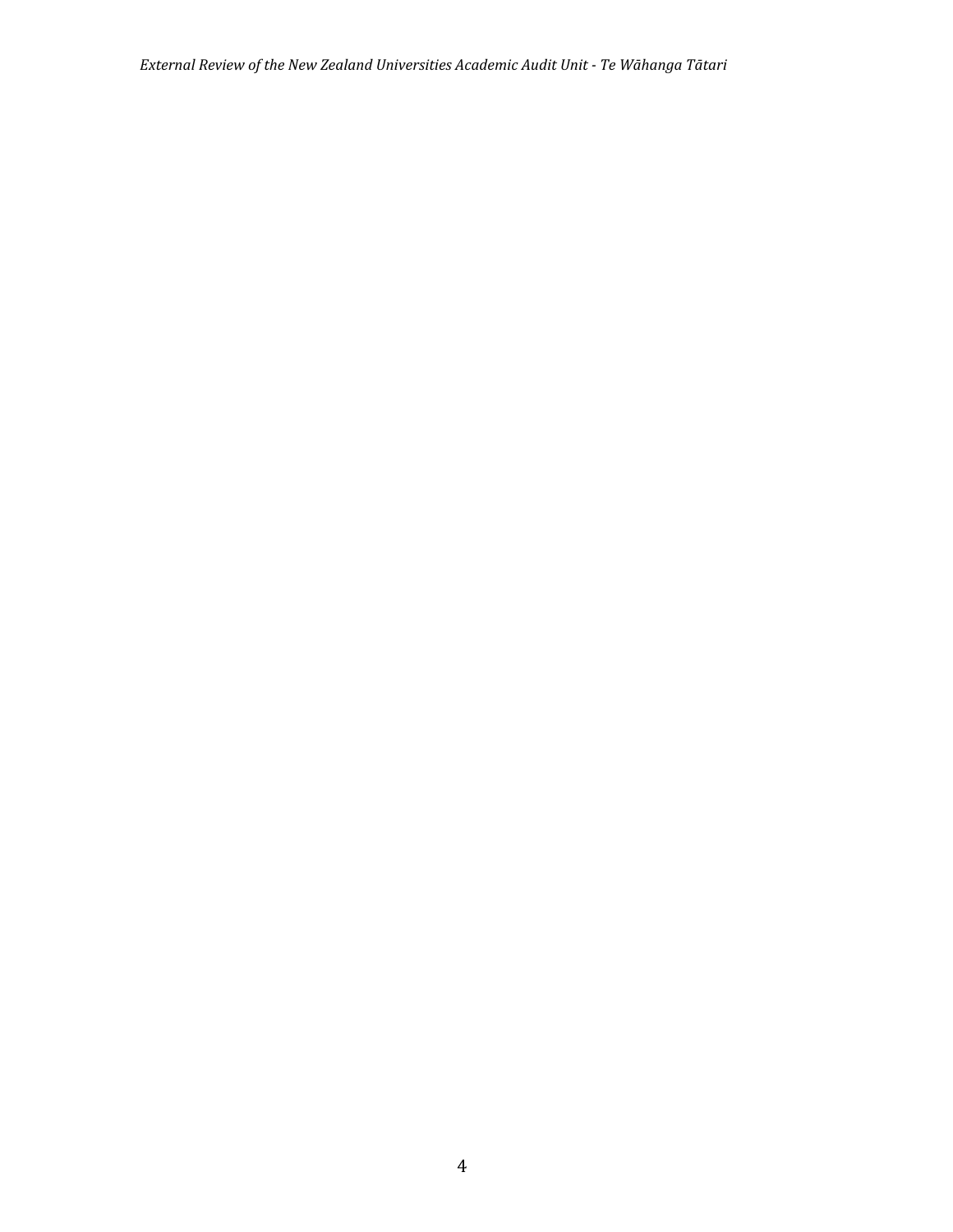# **2 THE CONTEXT OF TERTIARY EDUCATION IN NEW ZEALAND**

# 2.1 Legislative responsibilities

 $\overline{a}$ 

The New Zealand Vice-Chancellors' Committee (NZVCC) established the New Zealand Universities Academic Audit Unit (NZUAAU) in 1993 so that a regular cycle of quality audits of the universities would be conducted by external panels. The NZUAAU's work would complement the quality assurance activities of accreditation, approval and moderation undertaken by the NZVCC's Committee on University Academic Programmes (CUAP) under section 260 of the Education Act 1989 and quality assurance protocols within the universities themselves.

As part of the New Zealand government's Education (Tertiary Reforms) Amendment Act 2002, a new section was inserted into the Education Act. Section 159AD stated that 'The Qualifications Authority (or, in the c[a](#page-12-0)se of the universities, the New Zealand Vice-Chancellors' Committee) is the body<sup>2</sup> primarily responsible for quality assurance matters in the tertiary education sector'. The amendment implied a broader legislative responsibility for the NZVCC with respect to quality assurance than its original programme approval and moderation authority under Section 260 of the Education Act.

Thus, between them, the NZUAAU and CUAP carry out the NZVCC's legislative responsibility for the quality assurance of New Zealand universities. This responsibility sits over the quality assurance mechanisms and processes of the ndividual universities. i

# **2.2 The current tertiary education reforms in New Zealand**

In 2006, the New Zealand government commenced a substantial programme of reforms in relation to the tertiary education sector, including changes in the approach to quality assurance. The changes involve the use of an evaluative approach to provide the required focus on accountability for, and continuous improvement of, educational outcomes and the key contributing processes, such as learning, teaching, governance and management. The new quality assurance framework has two key components: continuous self-assessment by the individual tertiary education provider and periodic external evaluation and review of tertiary education providers by an appropriate independent external quality assurance agency. The evaluative approach thus balances support for internal quality enhancement and improved outcomes for learners with the requirement for accountability of providers to their various stakeholders.

<span id="page-12-0"></span> $<sup>2</sup>$  For ease of reference, this report uses the term 'quality assurance agency' rather than the usual</sup> New Zealand term 'quality assurance body'. The INQAAHE *Guidelines of Good Practice*, which are often referred to in this report, use the term 'quality assurance agency'.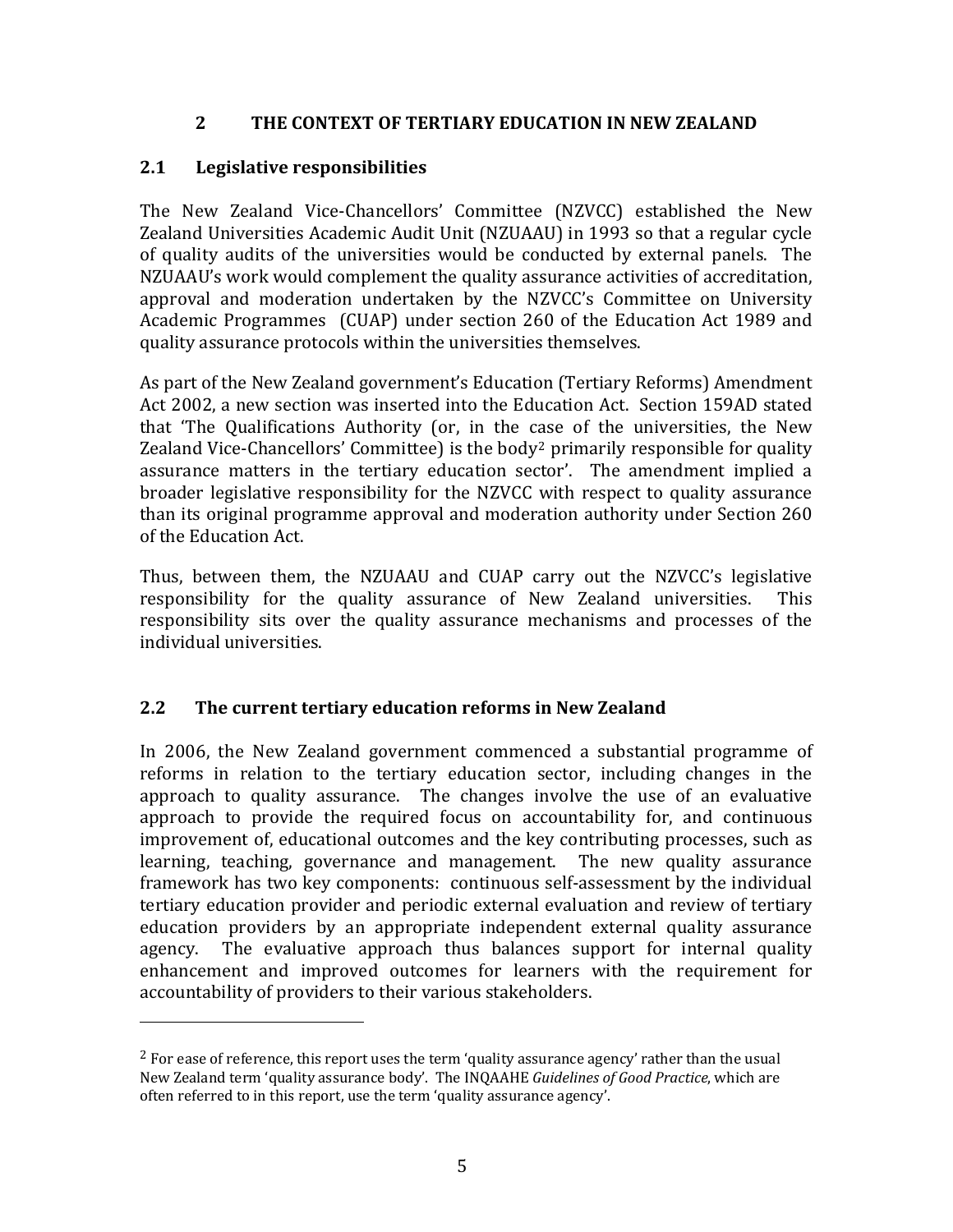The policy framework underpinning the quality assurance arrangements recognises the distinctive contributions of the various education providers in the tertiary sector, including the universities. Therefore, the framework allows some differences in how the new approach to quality assurance is implemented across the sector.

As part of the arrangements for the development of the tertiary education reforms, the Tertiary Education Commission (TEC), the funding agency for tertiary education, commissioned the New Zealand Qualifications Authority (NZQA) in 2007 to design a new quality assurance framework. NZQA is the agency responsible for the quality assurance of the tertiary education sector, with the exception of the universities. The NZVCC and the TEC developed a memorandum on quality assurance in 2007 and, under the memorandum, the Unit has proceeded to develop distinctive arrangements for the external quality assurance of the universities.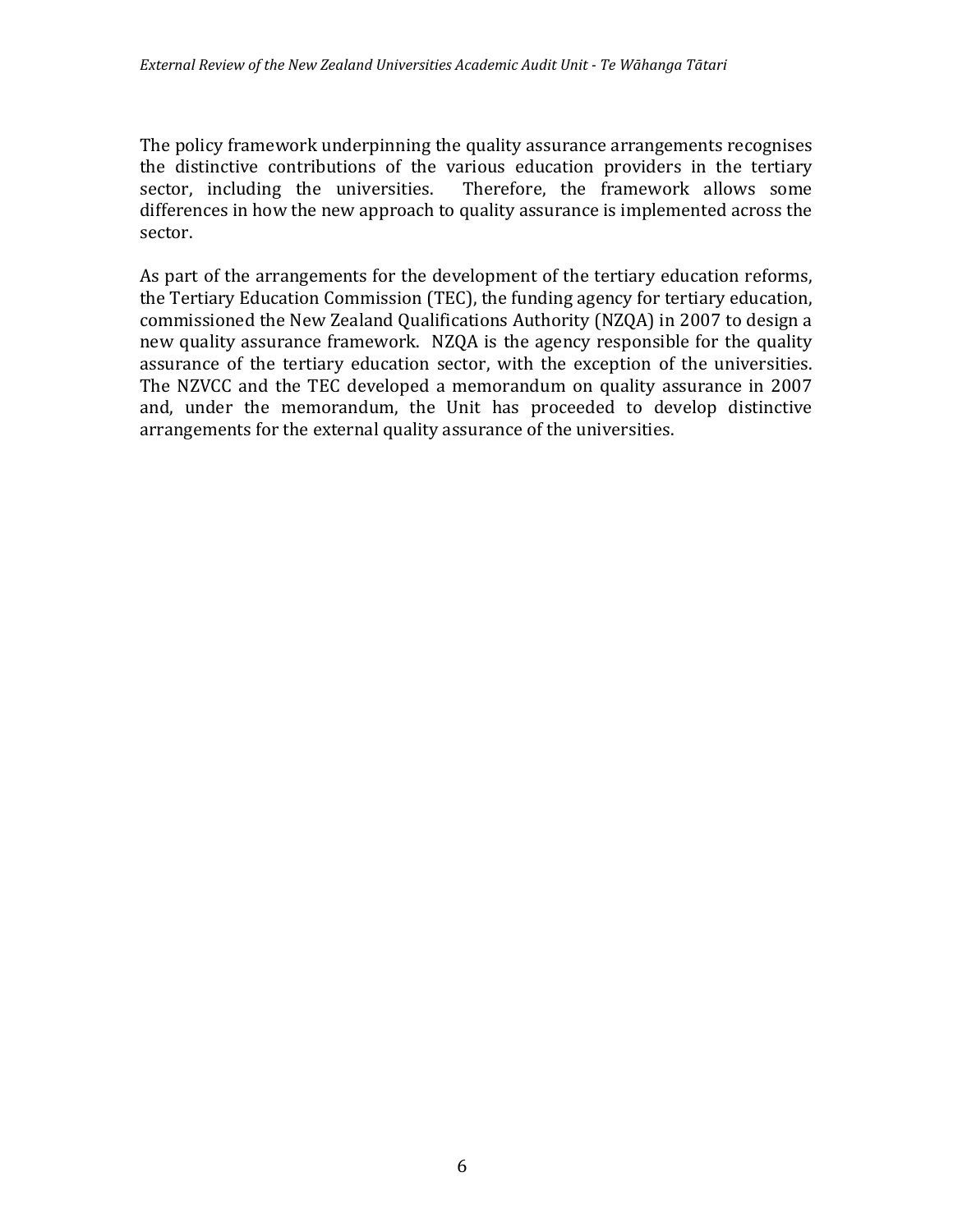# **3 THE RELATIONSHIP BETWEEN NZUAAU AND THE NZVCC**

# **3.1 NZUAAU and the legal obligations of the NZVCC**

The NZVCC established the New Zealand Universities Academic Audit Unit in 1993 to carry out quality audits of New Zealand universities and to offer the universities advice on quality assurance matters.

Having reviewed the documentation and discussed the work and role of the NZUAAU with the Board, the NZVCC and other interested parties, the Panel has concluded that the Unit is currently enabling the NZVCC to fulfil those aspects of its legislative responsibilities which pertain to the mission of the Unit.

The Panel wishes to comment that, although the Unit has existed for fifteen years and two external reviews have been previously conducted, the basic structure for quality assurance of the universities has not hitherto been reviewed. Given the passage of time, the current quality assurance reforms in New Zealand, and the aspirations of the New Zealand universities for their quality assurance arrangements to be in line with international good practice, it may be timely for the NZVCC to consider undertaking an environmental scan in relation to the structures used to fulfil its quality assurance responsibilities. Such an environmental scan could build on this review and determine whether, in the increasingly global educational environment of 2009, the current structures, including the relationship between the Unit and the NZVCC, and that between CUAP and the NZVCC, are appropriate for both the longer term and the continued fulfilment of the NZVCC's legal obligations.

In the following sections of this report, the Panel provides the Board of the NZUAAU with an analysis which it could use in its consideration of its own future direction and that of the Unit. These reflections may also be of value to the NZVCC as it considers its future approach to quality assurance.

# **3.2 The Unit's independence**

The NZVCC is the owner of the NZUAAU. It appoints the members of the Board, approves the Unit's annual budget, and provides most of its funding. At the time of the Panel's site visit, discussions were being held between the NZVCC and the Unit over co-location when the NZVCC moves to new accommodation later in 2009.

Independence of the Unit from its owner, whose members are, albeit indirectly, the subject of the Unit's audits, is important, not only in terms of the NZVCC's compliance with its legal requirements, but also for the Unit's credibility. The Panel has no doubt that the need for independence is well understood by the Unit's main stakeholders. However, it must be noted that the Panel heard some concerns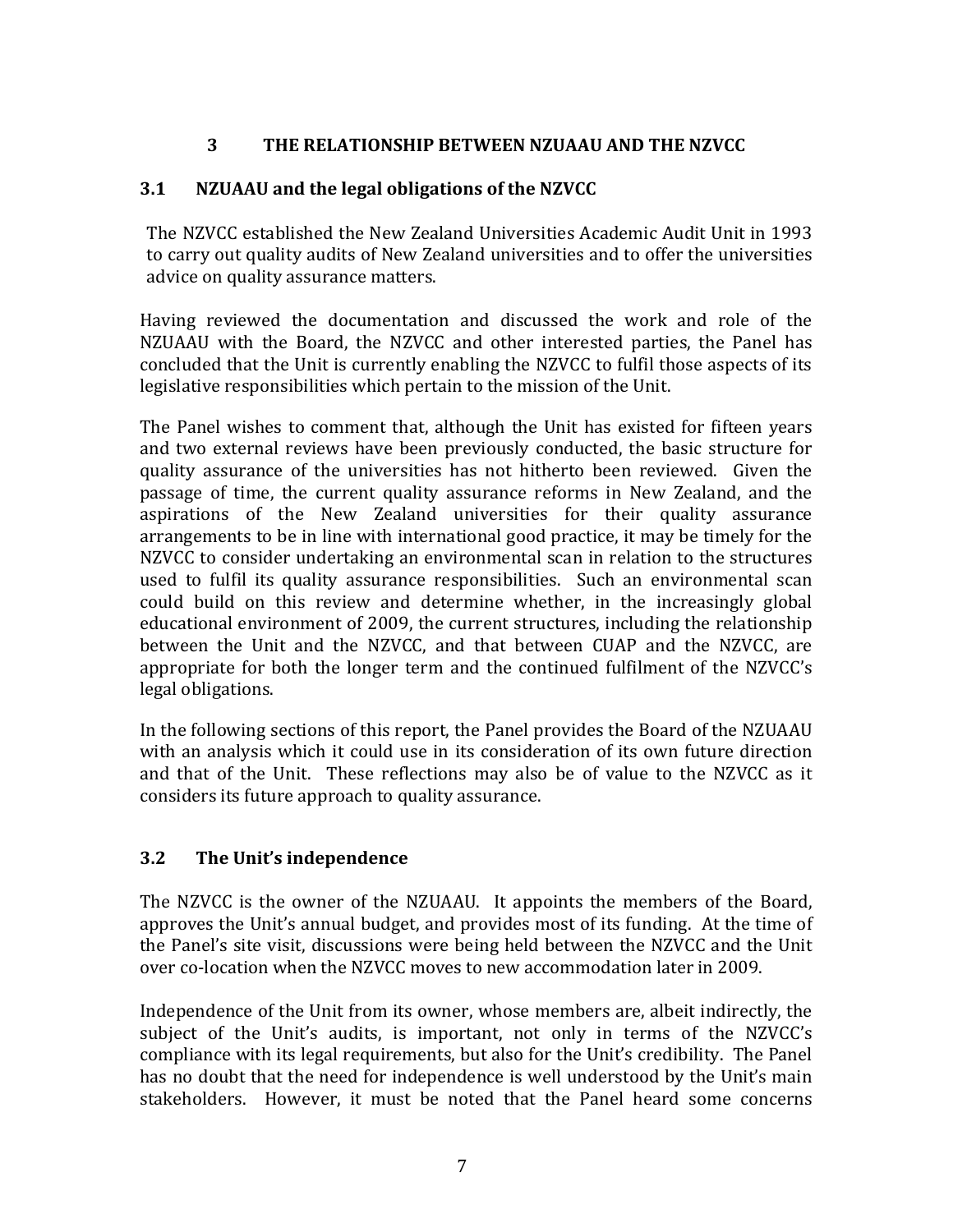expressed about the Unit's public profile in this regard. The need for independence of an external quality assurance agency's decision-making process is also emphasised in the INQAAHE *Guidelines of Good Practice* (see Chapter 6).

In discussions about the importance of a quality assurance agency having independence in the conduct of its operations, it is not unusual for there to be a tension between perceptions and true levels of independence. The Panel has formed the view that the NZUAAU does operate as an independent arm of the NZVCC; the NZVCC is not directly involved in any way in the Unit's operations or the conduct of quality audits.

There are instances, however, where the NZVCC has exercised influence on the broad direction of the Unit, for example in the decision not to proceed with process audits as proposed by the Unit in 2007. Furthermore, because it is the authority that approves the Board's membership and provides most of its operating budget, the NZVCC does have some influence on the direction and scope of the Unit's activities. This is a matter of concern.

Therefore, given the acceptance of the importance of the independent nature of the Unit, *the Panel recommends that the Board and the NZVCC discuss ways to strengthen the real and perceived independence of the NZUAAU and consider how this can best be ensured for the future.* It is important for the NZVCC and the Unit to reinforce this independence by identifying and addressing matters which could create a perception that the Unit is not fully independent or is of lesser status than CUAP. For example, the development of a formal protocol, identifying the roles and responsibilities of the Unit and CUAP and the areas that intersect, has been considered in the past, but the proposals have not been developed or implemented. The Panel will refrain from recommending how the independence of the Unit can be reinforced, but would emphasise that, for the longer term, formal statutory recognition may provide the Unit with an appropriately formal status and thus a strengthening of its role and profile.

Some of the recommendations in the following chapter also relate to the issue of the independence of the Unit.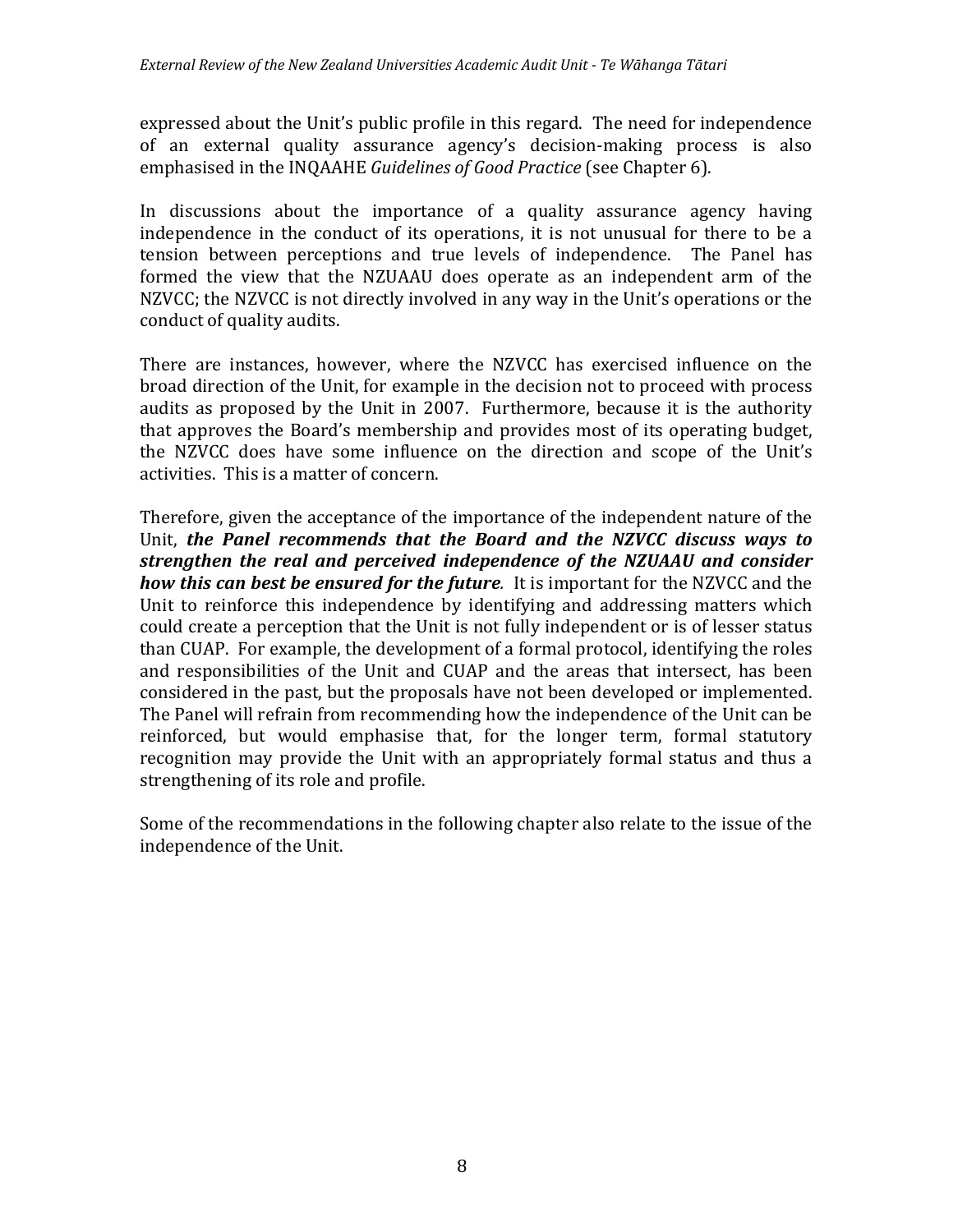# **4 PURPOSE, RESOURCES, STRATEGIC DIRECTION AND GOVERNANCE**

#### **4.1 Purpose and role of the Unit**

#### *Purpose of the Unit*

The purpose of the Unit is described in a number of statements. The NZUAAU's current vision serves as a statement of the Unit's goal for university education, namely, 'Quality New Zealand university education serving students' futures'.

The Unit's mission, that is, the contribution the Unit can make to achieve its vision, is 'to contribute to quality New Zealand university education by engaging as leader and advocate in the development of quality cultures, and applying quality assurance and quality enhancement processes that enable improvement in student engagement, experience and learning outcomes'*.* 

The vision and mission are further elaborated in four objectives which are discussed in Chapter 5 of this report.

In addition to the above, the governance structure, the Terms of Reference and the major principles of the work of the Unit are laid out in its Constitution.

The Unit's Terms of Reference are found in section 2.1 of its Constitution. They are:

- To consider and review the universities' mechanisms for monitoring and enhancing the ongoing academic quality of academic programmes, their delivery and their learning outcomes, and the extent to which the universities are achieving their stated aims and objectives in these areas;
- To comment on the extent to which procedures in place in individual universities are applied effectively;
- To comment on the extent to which procedures in place in individual universities reflect good practice in maintaining quality;
- To identify and commend to universities national and international good practice in regard to academic quality assurance and quality enhancement;
- To assist the university sector to improve its educational quality;
- To advise the New Zealand Vice-Chancellors' Committee on quality assurance matters;
- To carry out such contract work as is compatible with its audit role.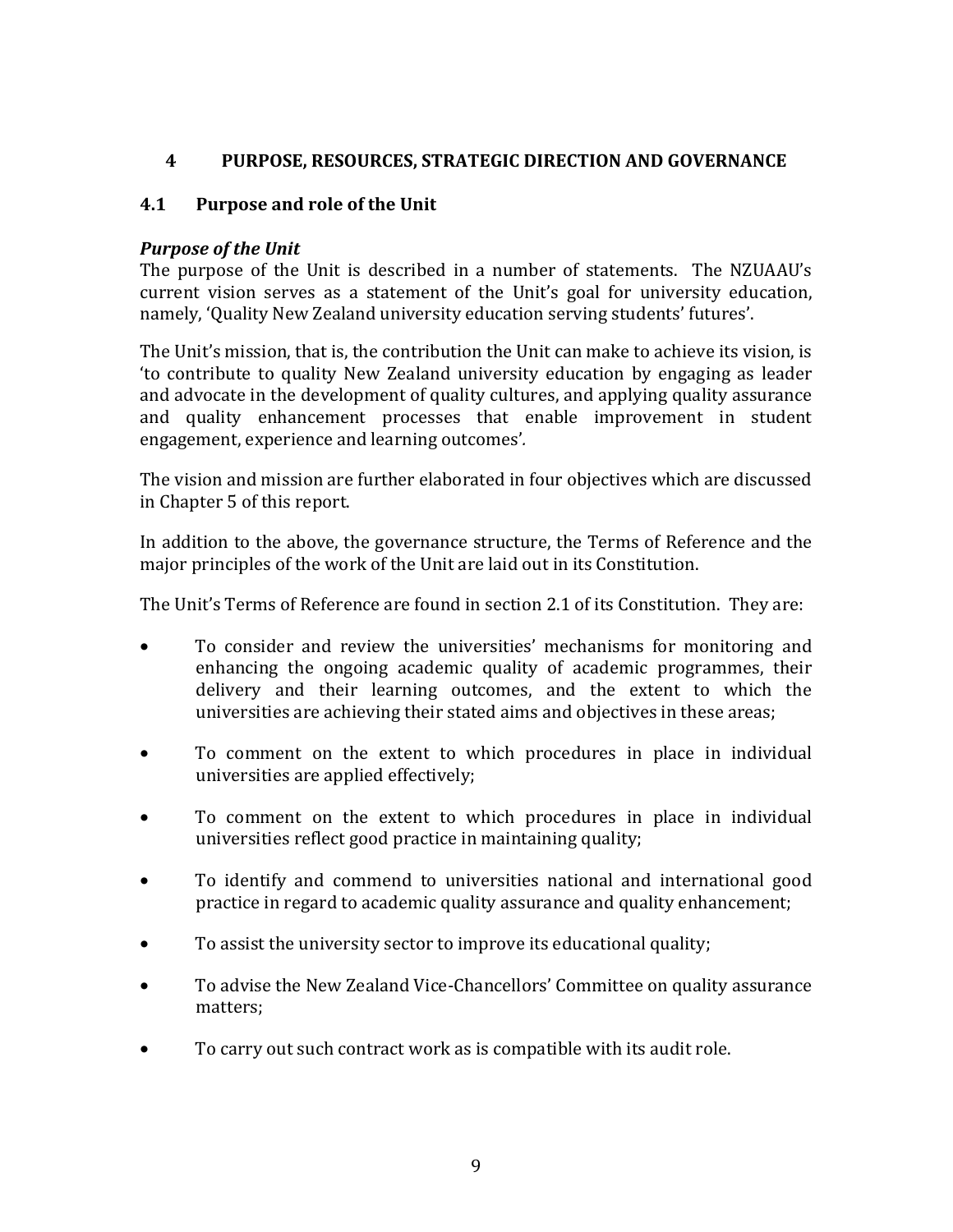The submissions received, and the discussions with university representatives in particular, convinced the Panel that the Unit is, overall, fulfilling its Terms of Reference concerning its conduct of quality audits and its contribution to the enhancement of the universities' quality assurance work. This is being achieved largely through the regular audit cycles and the commentaries and recommendations in the audit reports. However, while the audit cycles and reports enable the Unit to work actively towards fulfilling its vision and mission, there is a need to have a stronger focus on the activities which provide information and advice on quality matters to the universities, and the tertiary education sector more generally (see 5.2 Quality networking and 5.3 Quality practices).

The review also raised questions about the extent to which the Unit is fully and effectively performing its quality monitoring functions as described in the first of its Terms of Reference.

The balance between its enhancement and accountability roles is a classic tension for an external quality assurance agency, and the appropriate balance depends to a large extent on the context in which the external quality agency works. The Panel is of the view that the Unit's Terms of Reference are still relevant in the context of the tertiary education environment. As with other developed economies with ambitions for their universities to be internationally competitive, New Zealand needs to have an effective quality assurance system that not only provides input into the universities' ongoing self-improvement but also, and equally importantly, provides the government and the public at large with confidence in the quality of the universities.

The Panel is convinced that the Unit would have a stronger platform on which to base its activities, and to add value to the work of the universities, if it had better balance between its purposes of enhancement and accountability. There is, herefore, a need for the Board to consider how its quality-monitoring role can be t more explicitly and effectively undertaken for the benefit of stakeholders.

#### *The Unit's vision*

Issues relating to the relevance of the Unit's vision were raised both in the submissions and in discussions. The general view expressed was that quality audits do not improve the student experience *per se,* but they can add significant value by having an impact on educational activities and processes. External audit can help a university consider how it can improve the student experience and the quality of support it provides for learning and teaching, and general student support and welfare. The impact of quality audits on the student experience may also be strengthened with the greater emphasis on learning outcomes introduced in Cycle 4.

At the time of the review, with only two audits conducted in Cycle 4, it is unclear whether the quality audits conducted by the Unit are having a positive effect on the student experience or whether this visionary goal should be further developed. The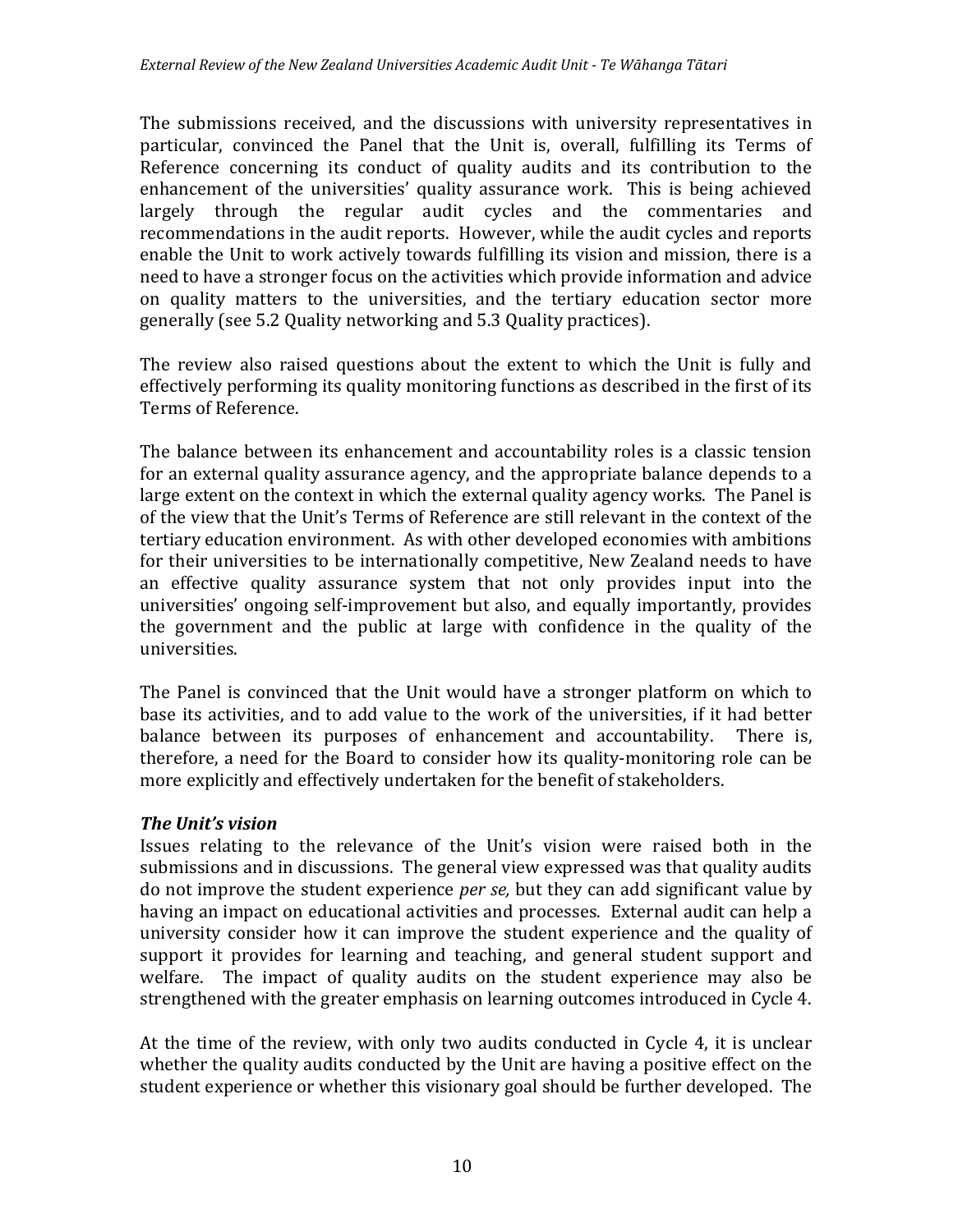Panel would encourage the Board to consider this question and monitor whether he Cycle 4 audits are enabling the Unit's work to support its vision. t

# *Role of the Unit*

Since 2002, the Unit has put the main part of its resources and efforts into performing its enhancement role. The Unit has also emphasised in its selfassessment portfolio, and in discussions, that its ambition is to form partnerships with the universities. This ambition has been underpinned by an offer to provide advice to the universities and to initiate activities aimed at providing input and services to the universities in relation to their quality assurance processes.

The Unit's main contact through the Director has been with the universities' Quality Managers. All of the submissions to the review expressed appreciation for the current Director's high level of responsiveness, his dedication to the work of the Unit and the support provided to the universities in the audit process.

At the same time, the majority view voiced by the universities was that the Unit cannot and should not be speaking on behalf of the universities. The Unit and the universities' internal quality functions perform different roles in the quality assurance environment and the system of checks and balances should be maintained. The Panel holds the view that the policy of the Unit, that its audits should contribute to the enhancement of the quality of the academic activities of the universities, should be integrated into the applied audit approach. It should not be mixed with a role where the Unit provides direct advice on the development of internal quality assurance processes of the individual universities.

The Panel has commented previously on the balance between the Unit's enhancement and accountability roles. The Unit would strengthen its profile if it kept a clearer distinction between its two roles. On the one hand, it should perform effectively and rigorously its distinctive role as the agency responsible for the quality assurance of the universities through the conduct of audits which provide an external assessment together with requirements for action and follow-up. At the same time, the Unit could contribute through its non-audit activities to the enhancement of the universities' internal quality assurance processes and culture. This profile could also be further emphasised by the Board and the Director engaging more directly and strategically with the relevant senior managers in the niversities - that is, the Vice-Chancellors and Deputy Vice-Chancellors (Academic) u and/or (Teaching & Learning).

# **4.2 Adequacy of resources to sustain the purpose of the Unit**

The NZVCC provides the Unit's annual budget which, over the last seven financial years, amounted to 82 percent of the funding for the Unit's operations. In some years, the Unit has secured extra funds by performing consulting tasks. There is no formal process for discussion of the budget, which appears to be historically, rather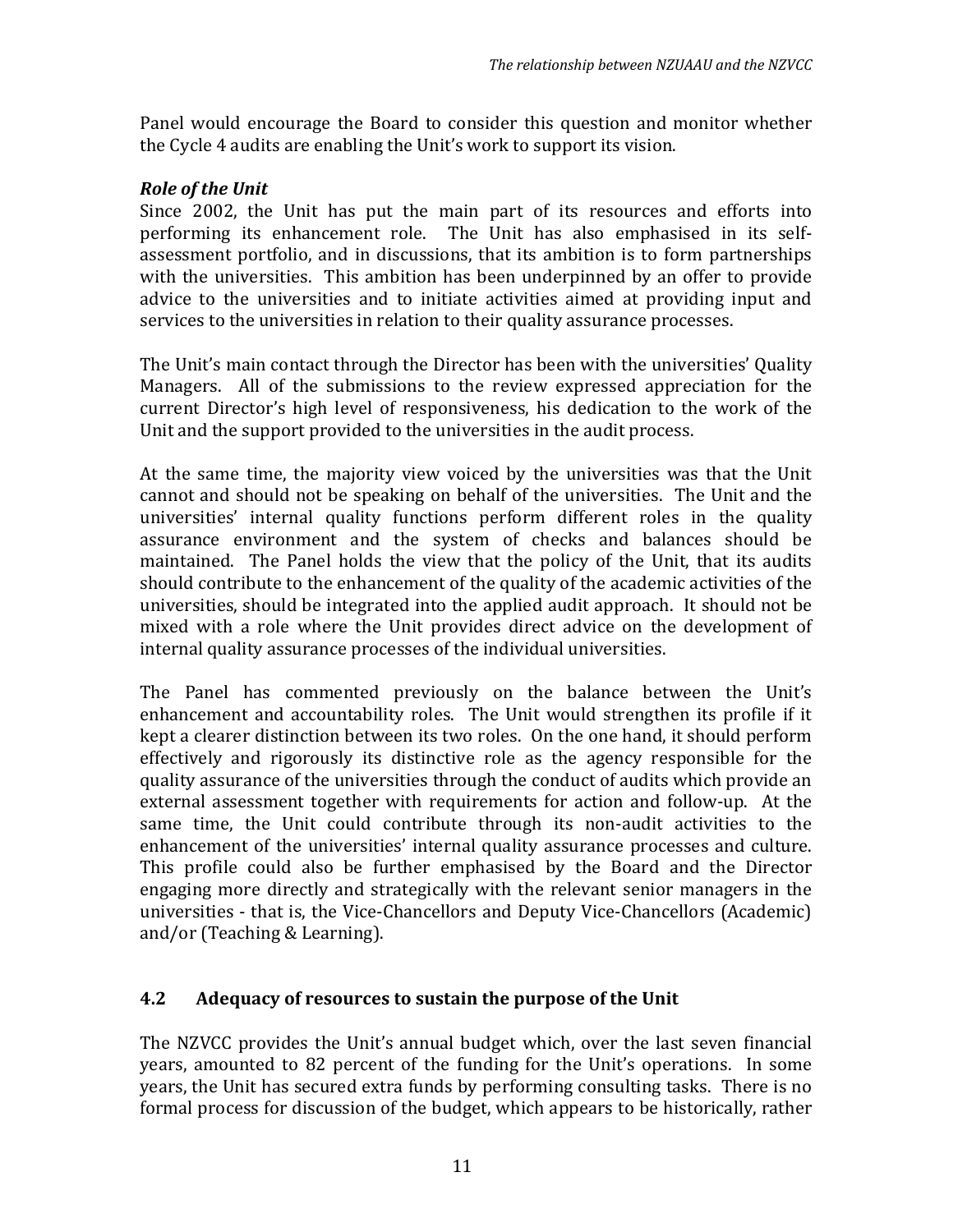than strategically, based and the proposed budget has always been approved by the NZVCC. The Unit currently comprises one professional staff member (the Director of the Unit) and a part-time administrative staff member.

A common theme throughout the review was that the Unit is currently not resourced and staffed sufficiently for it to fulfil effectively all aspects of its Terms of Reference and the supporting objectives. This is particularly the case with those objectives concerning networking, and the provision of advice on quality practices (see 5.2, Quality networking and 5.3, Quality practices).

 The submissions and discussions also referred to a risk in the Unit being overly dependent on a single individual, a risk of narrow leadership, and the need for the Unit to have a higher profile and greater involvement in international quality assurance.

A related theme, again frequently expressed and with which the Panel concurs, was that there is an 'intellectual isolation' in the Unit which is hard to avoid with only one professional staff member. This situation is inhibiting the Unit from taking a leading role in the discussions and provision of good practices in quality assurance. The Unit could have a stronger role in supporting the universities through the provision of a diverse range of activities, as well as through the conduct of quality audits.

The evidence provided to the Panel also suggests that, to more adequately meet its objectives, the Unit requires a significant increase in funding in proportional terms, even though the additional funds required would be modest. Appropriately resourced and staffed, the Unit would be able to engage more actively and effectively in discussions about the tertiary quality assurance reforms, and lead in the debate on quality assurance in general, rather than being merely a participant invited to contribute as and when it is able.

In addition to the NZUAAU's insufficient resources, the Panel was concerned about an apparent lack of a Unit risk management framework or effective succession plan. Although the Board commented that there are arrangements in place should the Director be unexpectedly absent for a significant period of time, it appears to the Panel that much corporate knowledge, history and intellectual property of the Unit will be lost in the near future when the current Director retires.

In summary, the Panel is convinced that the current resourcing situation is not sufficient for the Unit to fulfil its intended functions, to continue to add value to New Zealand's universities, and to retain national and international credibility. The Board should, therefore, seek to negotiate with the NZVCC the conditions for appropriate, multiple-year funding based on a well-argued, long-term strategic plan hat meets both statutory requirements and the needs of the sector. t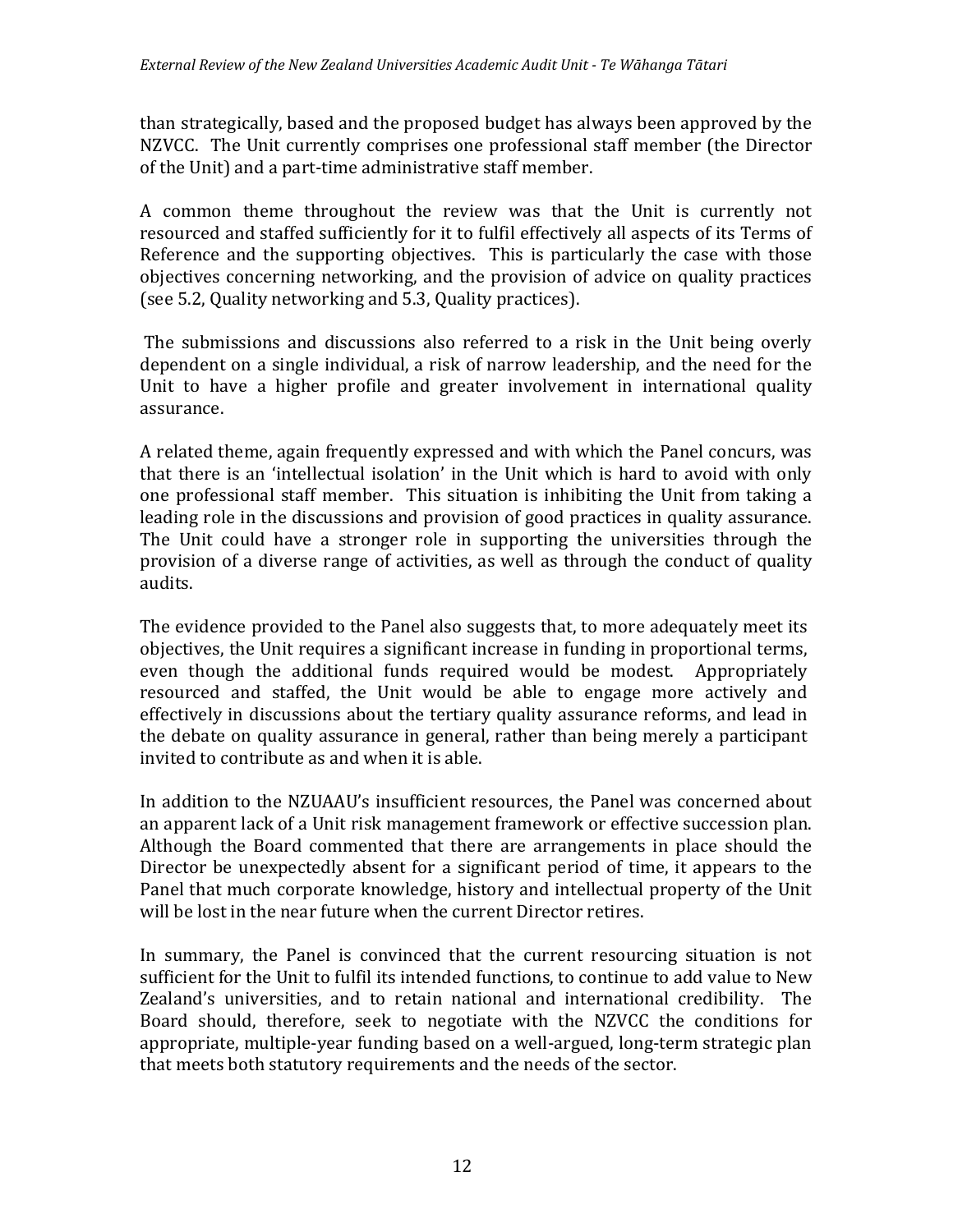*The Panel recommends that the Board urgently discuss with the NZVCC the need for additional resources to allow the Unit to meet its terms of reference, to strengthen its profile as the universities' external quality assurance agency, and enable it to develop into an effective resource centre for quality assurance.* 

It is important that this discussion on resources is set in the context of the Board's short-term and long-term strategic direction for the Unit, as discussed below.

# **4.3 Strategic direction**

The Board considers an operational plan prepared annually by the Director, which becomes the working plan for the Unit and the plan against which the performance of the Director is assessed. The Constitution has been developed and expanded since 2002. A vision, mission and objectives were first developed and approved in 2002 and were substantially revised in 2007. These have been the starting point for the development of the annual plan.

While recognising that the Board does have an annual plan, the Panel did not see evidence that the plan clearly defines long-term direction or serves the purpose of actively guiding or steering the priorities and the work of the Unit. This observation, in conjunction with the earlier analysis concerning the fulfilment of the Unit's Terms of Reference, has convinced the Panel that the development and active implementation of a clearly articulated, long-term strategic plan is urgently required. The plan should reflect the Board's ambitions for the Unit and be supported by strategic objectives and operational plans. The strategic plan is needed to ensure that the Unit remains fit for purpose and provides services which add value to the universities and the tertiary education sector more generally. Furthermore, the Panel considers that a strong and long-term statement about the role of the Unit is essential in order to address the view voiced by some universities that there has been a diminishing value from the audits over successive cycles (see 5.1, Quality audits).

The Panel is firmly of the view that the Unit will be able to strengthen its profile and more effectively fulfil its Terms of Reference if it defines a clear role for itself as an independent agency primarily charged with the responsibility for providing external quality assurance of the New Zealand universities, for organising developmental activities, and providing information and resources related to quality assurance through its support work. A strengthened role also requires the Board to take the necessary steps to ensure that the Unit is appropriately resourced to effectively carry out this role.

The Panel trusts that this external review of June 2009 could be an important first step in the Board's consideration of the Unit's future direction.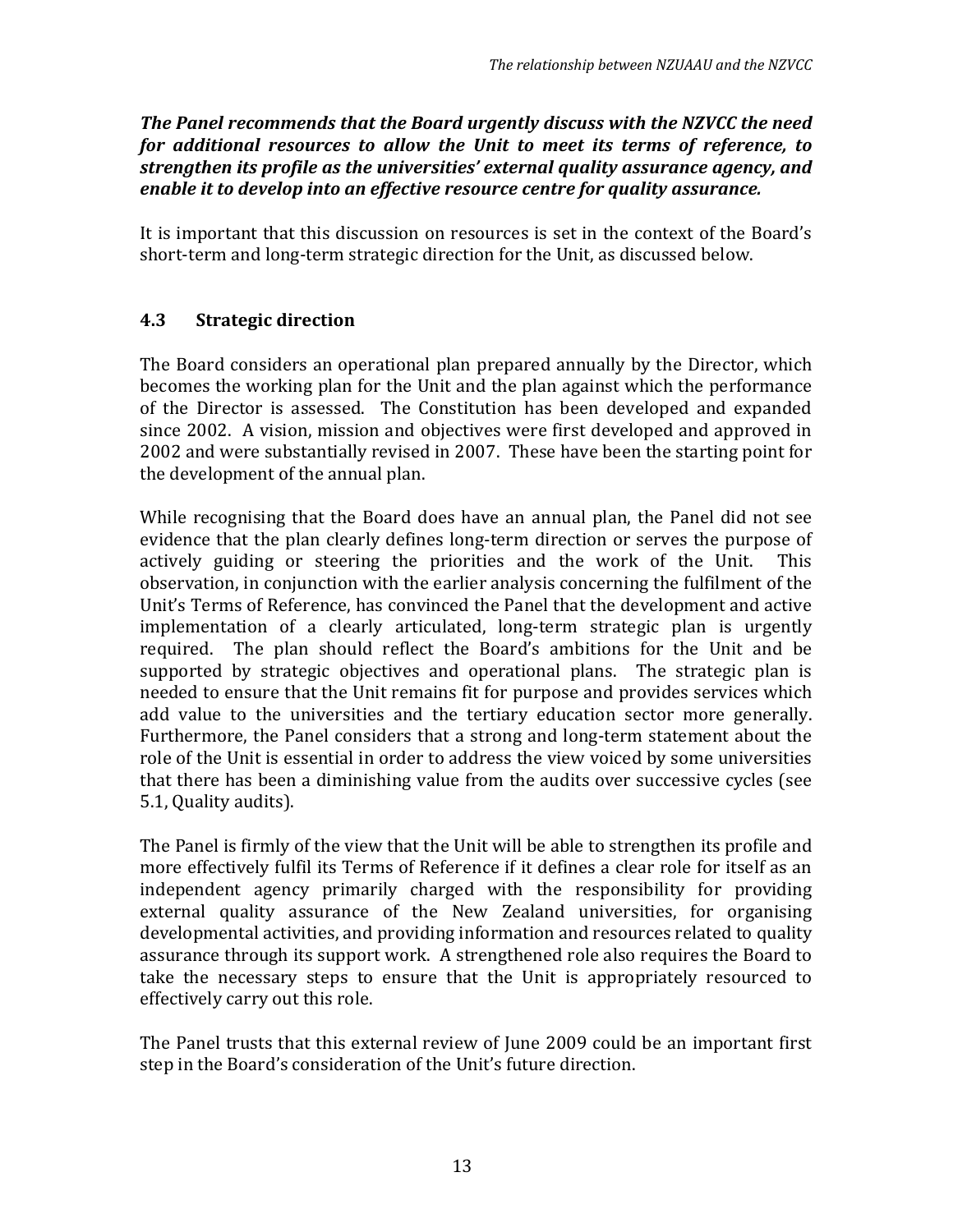*The Panel recommends that the Board use the follow-up to this review as an opportunity to develop a long-term strategic plan for the Unit, focusing on setting the direction for the Unit, considering the balance in the enhancement and accountability roles of the Unit, and the resources required to implement the plan effectively.* 

*The Panel recommends that discussions on the Unit's future role be held before the new Director is appointed, as this would give the Board the opportunity to develop an appropriate profile for the position, to outline the Unit's policy directions and operational conditions to the applicants, and thus enable a more authoritative approach to the role of Director.* 

# **4.4 Governance**

# *Board composition*

In terms of the Board's structure, the Panel understands that, following discussions with the NZVCC in 2004-2005, the size of the Board was reduced from twelve members to eight. Currently, the NZVCC appoints the Chair, nominates a Vice-Chancellor to the Board, and confirms (or potentially declines) other nominations for Board membership from the New Zealand Union of Students' Associations, the Tertiary Education Union, relevant professional and employer bodies, and from the wider community. The Director, the eighth member, is appointed by the Board. The Panel noted that, as a result of the down-sizing of the Board, international and externally-nominated membership has been largely lost.

There is constant debate over the size and structures of boards, and the extent to which appointments should be based on the principles of representation or individual skills and merit. The Panel recognises the various tensions in such structures and understands that compromises always have to be made. However, given the smallness of the Unit, the current environment of change, and the need to emphasise the independence of the Unit, the Panel believes that it would be of benefit to the Unit to have a board whose members are appointed on the basis of their appropriate skills, rather than being based on organisational representation (see 4.2, The Unit's independence). *The Panel therefore recommends that the Board consider its own composition as part of its strategic review, should it accept the Panel's recommendations in that regard.*

Such skills, as mentioned above, could include sound understanding of the education system, experience with quality assurance in tertiary education, international quality assurance experience, and understanding of students' needs. A skills-based Board may also render the appointment process more independent in nature.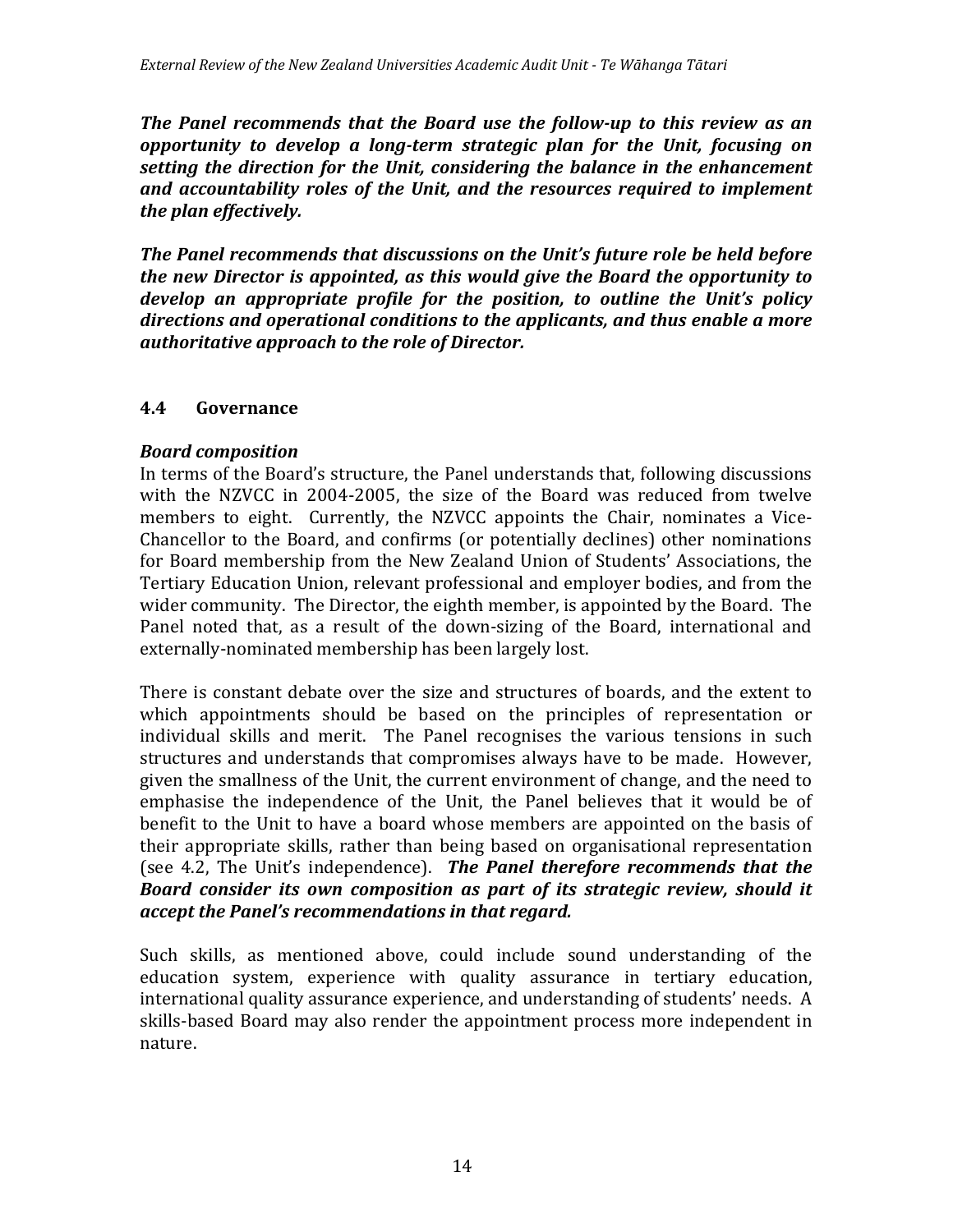# *Student representation on the Board*

The comments above notwithstanding, and in light of the Unit's vision statement, the Panel supports the concept of the presence on the Board of either a current student or a recent graduate. It emerged during the visit that it is not always easy to engage students in quality assurance processes: in fact, the Panel itself was not able to set up interviews with student groups or representatives. The fact that a student representative can only be a Board member for a limited period of time was raised as an operational matter that impacts on the student contribution, and the consistency of that contribution, to the Unit. In order for the Board to have a student's perspective more thoroughly and consistently covered, it could consider ncluding a recent graduate on the Board rather than a current student. i

# *The role of the Board Chair and the Board*

The roles and responsibilities of the Chair of the Board (section 4.7 of the Constitution) state *inter alia* that the Chair is to 'oversee, mentor and provide advice and support to the Director'. The Panel understands that the Chair plays a quasioperational role between meetings of the Board by approving some matters on behalf of the Board and being available for consultation with the Director.

The Panel acknowledges that, while this may help to overcome resourcing issues within the Unit, there is a consequential risk of undermining the governance role of the Chair and the relationship between governance and management.

Furthermore, the Panel gained the impression that the work of the Board does not always build on a collective approach, actively guided by an agreed strategic perspective; rather, it tends to rely on a coalescence of individual views which, while well-intentioned, can pull in different directions. This view is underpinned by the fact that the Board only meets three times a year and several key issues, such as approval of audit reports, are handled by circulation.

In order to strengthen the effectiveness and the professional reputation of the Unit, *the Panel recommends that the Board assure a more pro-active governance role by taking on some of the responsibilities that currently fall under the operational remit of the Director but which are related to the overall governance of the Unit.* Examples of areas that could fall under the remit of the Board are the development and monitoring of strategic direction; development of budget proposals to be discussed with the NZVCC; approval of appointments to the register of auditors; approval of the policy and framework for each audit cycle and any changes to it between cycles; the receiving and commenting on audit and follow-up reports, and the issuing, when appropriate, of any related official commentary on these; and the development and oversight of the Unit's risk management arrangements.

The effectiveness of the Unit would also benefit from the formulation of a clear division of labour between the Board and its Chair on the one hand and the Director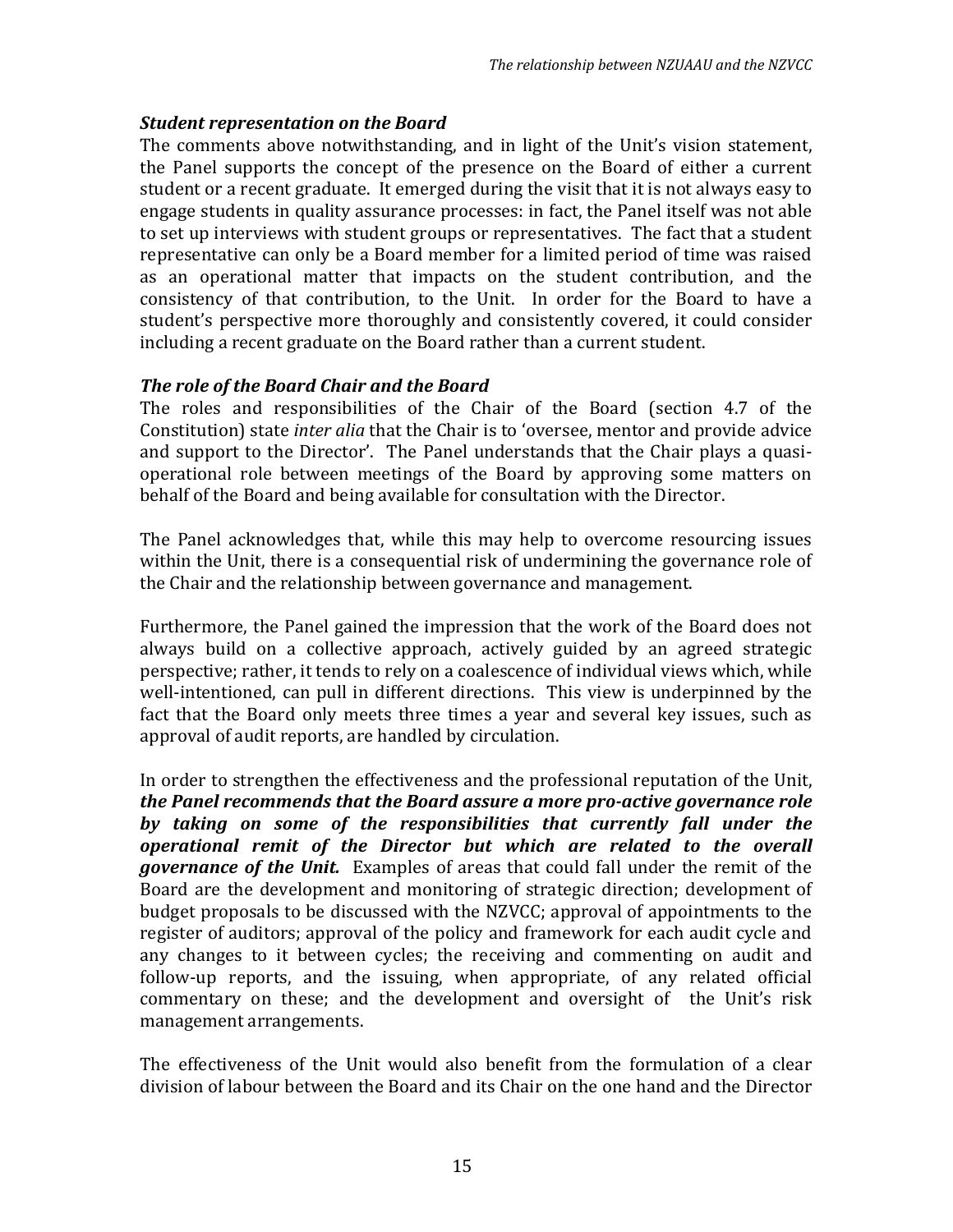of the Unit and the Chair on the other hand, to ensure a clear delineation between the governance and management functions of the Unit.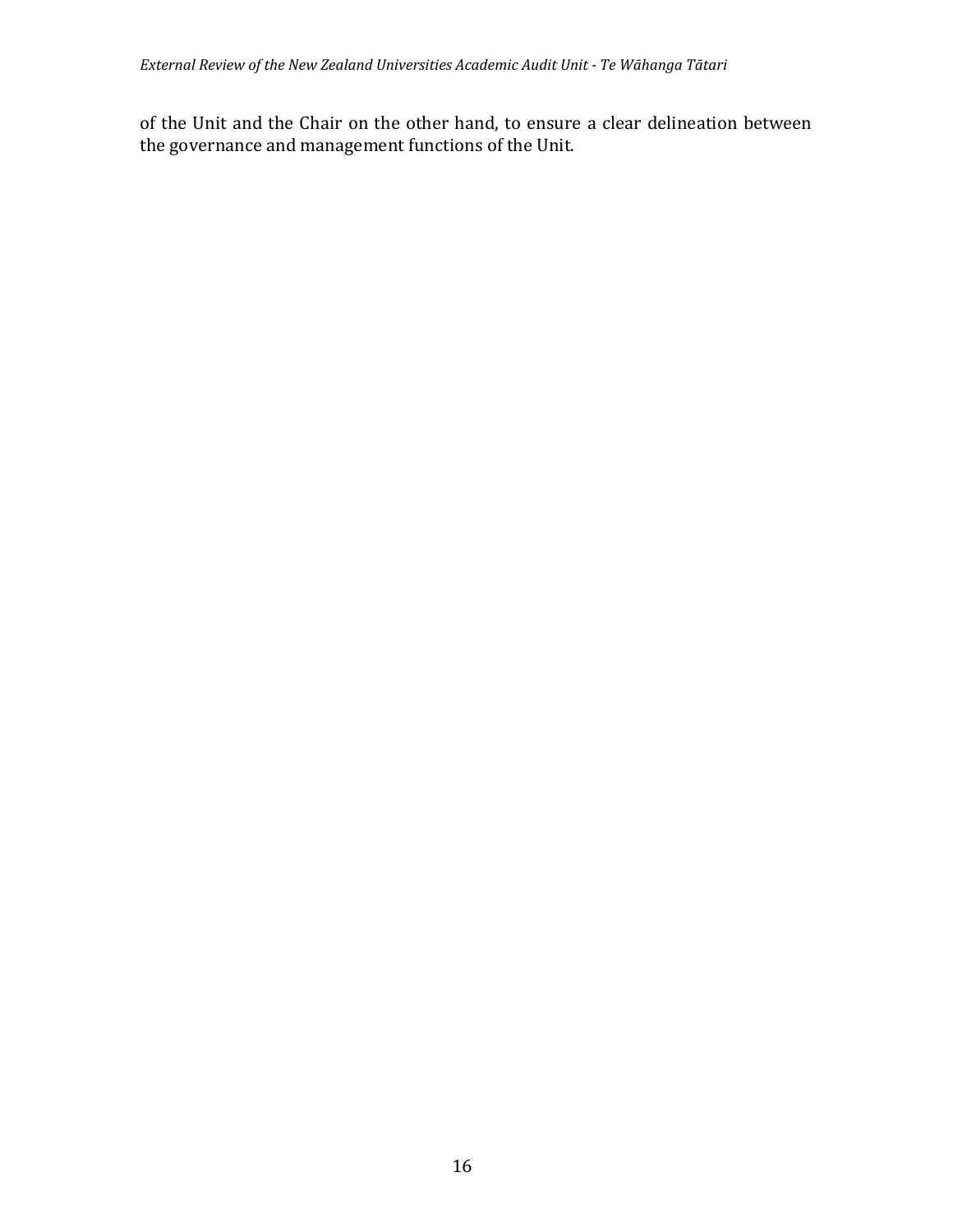#### **5 OBJECTIVES AND SERVICES**

The NZUAAU has four objectives related to the following: 'Quality audits'*,* 'Quality networking'*, '*Quality practices' and *'*Quality processes'*.* The Panel has concluded that the Unit is demonstrating some true strengths in meeting its objectives, but there are areas that require attention if the Unit is to fully capitalise on these strengths.

The Unit's objectives are somewhat limited and operational in nature and are not explicitly aligned to the Unit's Terms of Reference as set out in its Constitution. The work associated with 'Quality networking' needs special attention for the Unit to continue to meet this objective. As mentioned earlier, several interviewees referred to the fact that the Unit is too small and too isolated to be a truly effective resource for the universities on quality assurance matters. The Panel agrees with this comment and takes the view that the NZUAAU and the universities would benefit from the Unit being more actively engaged with international networks and agencies. Due to the size of the university sector in New Zealand, and the aspirations of the universities to provide quality education and research at internationally comparable levels, it is important that the Unit is well-connected to international developments in quality assurance.

At the same time, the auditors and the staff in all of the universities and education agencies warmly acknowledged the contribution that the current Director has made to the work of the Unit and to the development of quality assurance in New Zealand. *The Panel commends the Director for his commitment and diligence, and for having managed one full audit cycle and three focused audits since he joined the Unit in 2002.* The Director has, furthermore, built a strong relationship with the Unit's stakeholders and his widely-acknowledged responsiveness and accessibility have facilitated the Unit's work.

# **5.1 Quality audits**

• **Objective:** *Timely completion of academic audits producing audit reports acknowledged as authoritative, fair and perceptive, and of assistance to universities*

#### *Audit Manual*

The audit process used by the Unit is presented in the *Audit Manual* and builds on the principles promulgated in the INQAAHE *Guidelines of Good Practice*. The manual is written to address the needs of both universities and auditors and provides an easy overview of the purpose of the quality audits, the self-assessment process, and the features of external audit.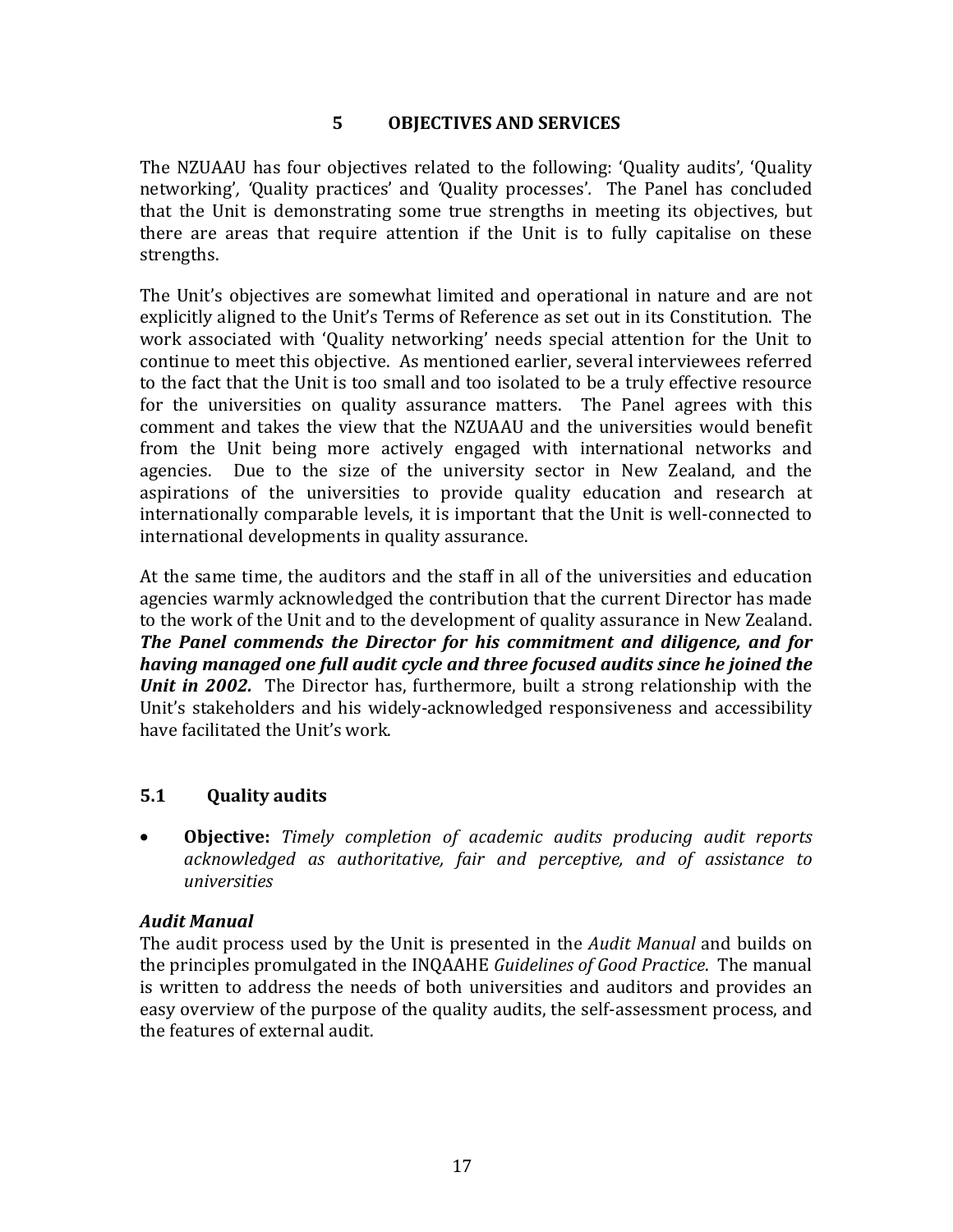#### *The Panel commends the Unit for having a comprehensive, well-structured and publicly accessible manual that applies to all the parties involved in the audit process.*

#### *Self-assessment and external quality audit*

The documentation and the interviews indicated strong support from the universities for an enhancement-led audit approach, with its focus on selfassessment as an important means for continuous enhancement, and the need to link this with the external audit function. University representatives at all levels identified the self-assessment process within the universities as the main valueadding part of the audit process. The preparation of the portfolio is seen as a very useful exercise as it requires a university to consider its quality processes, strengths and weaknesses, and to review overall progress in light of its objectives.

The overall view was that, after three cycles, external quality audit continues to add value to the universities in terms of its leverage function: 'it stops us from being complacent, makes us focus on important matters and involves staff across the university'; and 'it is important for the university to be independently and externally reviewed from time to time'.

Comments were also made, however, that the external audit process has diminished in value over successive cycles. Some university representatives expressed the view that preparation for external audit through self-assessment is an onerous and timeconsuming process, in particular with respect to the need for preparation of evidence to support the self-assessment portfolio. These views were interesting to the Panel, as it would have expected that, in a system with three full cycles of external audit experience, a strong internal quality assurance culture would have developed within the universities. It might be expected that appropriate documentation would already exist naturally, separate from the audit process, and there would not be a substantial need to generate 'new' evidence or documentation for a specific audit. Ideally, the portfolio should bring together the ongoing work and reporting protocols for the information of the external audit panel.

In this context, comments were made to the Panel that, while in disciplines and departments there is a concern with quality and external benchmarking, the institutional external audit process of the NZUAAU is not always understood or appreciated among staff not directly involved.

In the Panel's view, self-assessment is an issue that requires urgent attention, as it relates to the core of the value of the external quality audit process*. The Panel recommends that the Unit discuss with the universities the relationship between effective ongoing self-assessment and quality audit, how the quality audits could*  be better integrated with the work of the universities, and how the apparent burden of self-assessment in some universities might be addressed.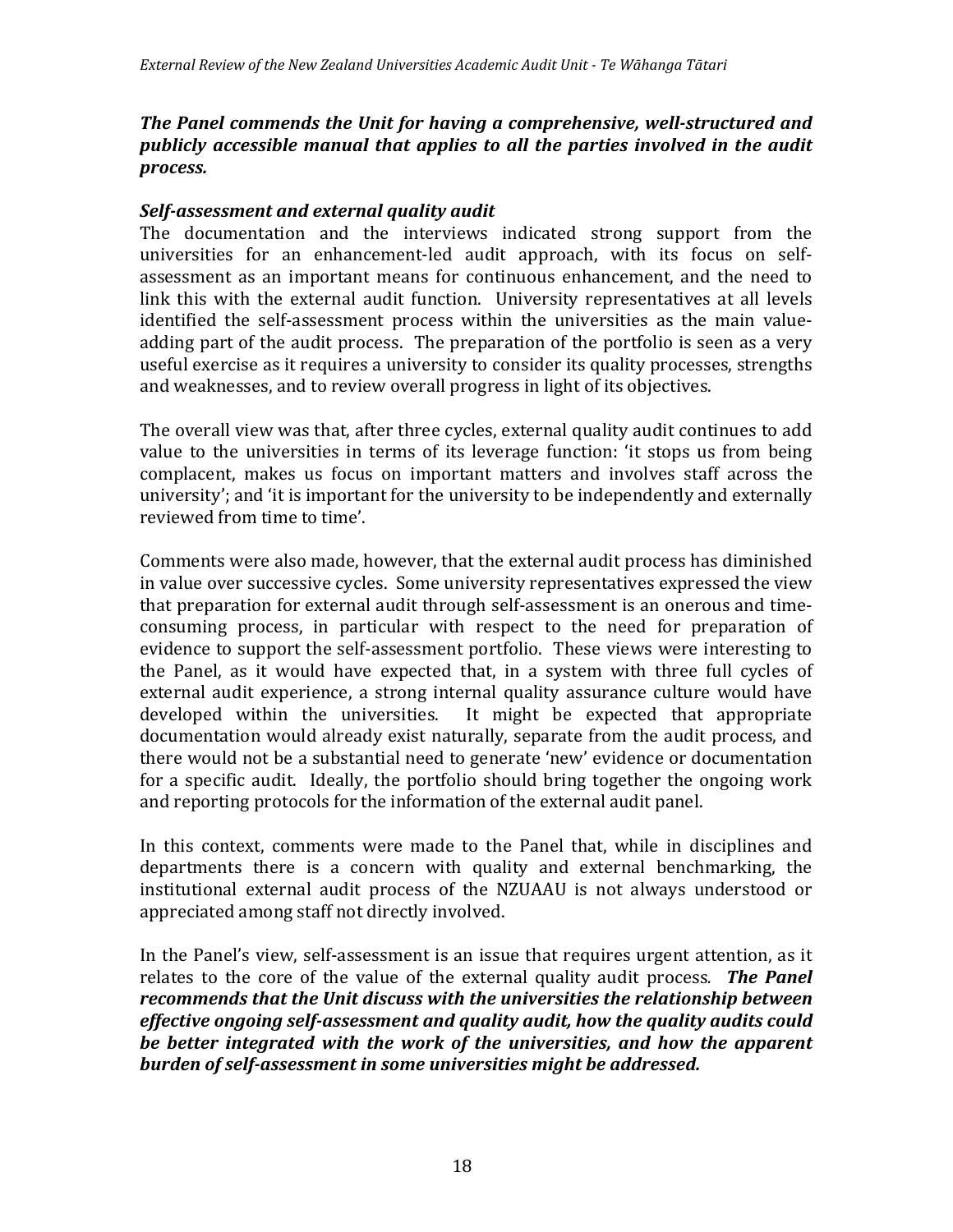#### *The student experience and quality audit*

Comments were made during several of the interview sessions that quality audits do not improve the student experience *per se,* but they can add significant value by having an impact on educational activity. They can assist a university to consider how it can improve the student experience and the quality of support it provides for learning and teaching and general student support and welfare. Comment was also made that students have benefited by being involved in the development of the selfassessment portfolio and having the opportunity to express their views during the conduct of the external audit.

The Panel realises that there are significant challenges in seeking to increase student involvement in the universities' internal quality assurance processes; this takes time and resources, and students need to want to be involved and believe that their voice will be heard.

However, in light of the Unit's vision, the Panel wishes to encourage the NZUAAU to continue its efforts to work with the universities to strengthen the role students play in all of their activities.

#### *The cyclical approach to audit*

Since its establishment, the NZUAAU has administered three complete cycles of audits and has commenced Cycle 4. Cycle 1 audits were full institutional audits conducted from 1995-1998. Cycle 2, from 2000-2001, focused on research policy and management, the research-teaching nexus and the support of postgraduate students, as well as a theme specific to each university. Cycle 3 was conducted from 2003-2008 and focused on teaching quality, programme delivery and the achievement of learning outcomes. Cycle 4 again involves full institutional audits and will be completed in 2012. At the time of the review, one Cycle 4 audit had been completed, a second audit was in progress and preliminary work was well under way for a third.

The nature of Cycle 4 was determined by the Unit after consideration of feedback on Cycle 3 and consultation with a small reference group comprising quality managers from three universities. This led to a statement on Cycle 4 prepared by the Board and published in July 2007. The submissions, and discussions with the universities, indicated strong support for a cyclic approach to external audit, and for the move back to full institution audit in Cycle 4. As this work was progressing, and in light of the Government's tertiary education reforms, the NZVCC and the TEC developed a memorandum which acknowledged that Cycle 4 would begin in 2008 and end in 2012, and that the Cycle would follow the process as set out in the *Audit Manual*.

#### *and for the reference taken to the reform work led by the TEC. The Panel commends the Unit for its consultative approach to developing Cycle 4*

This approach reflected the quality assurance reforms under way and the needs of the universities, and built on the work previously undertaken by the Unit.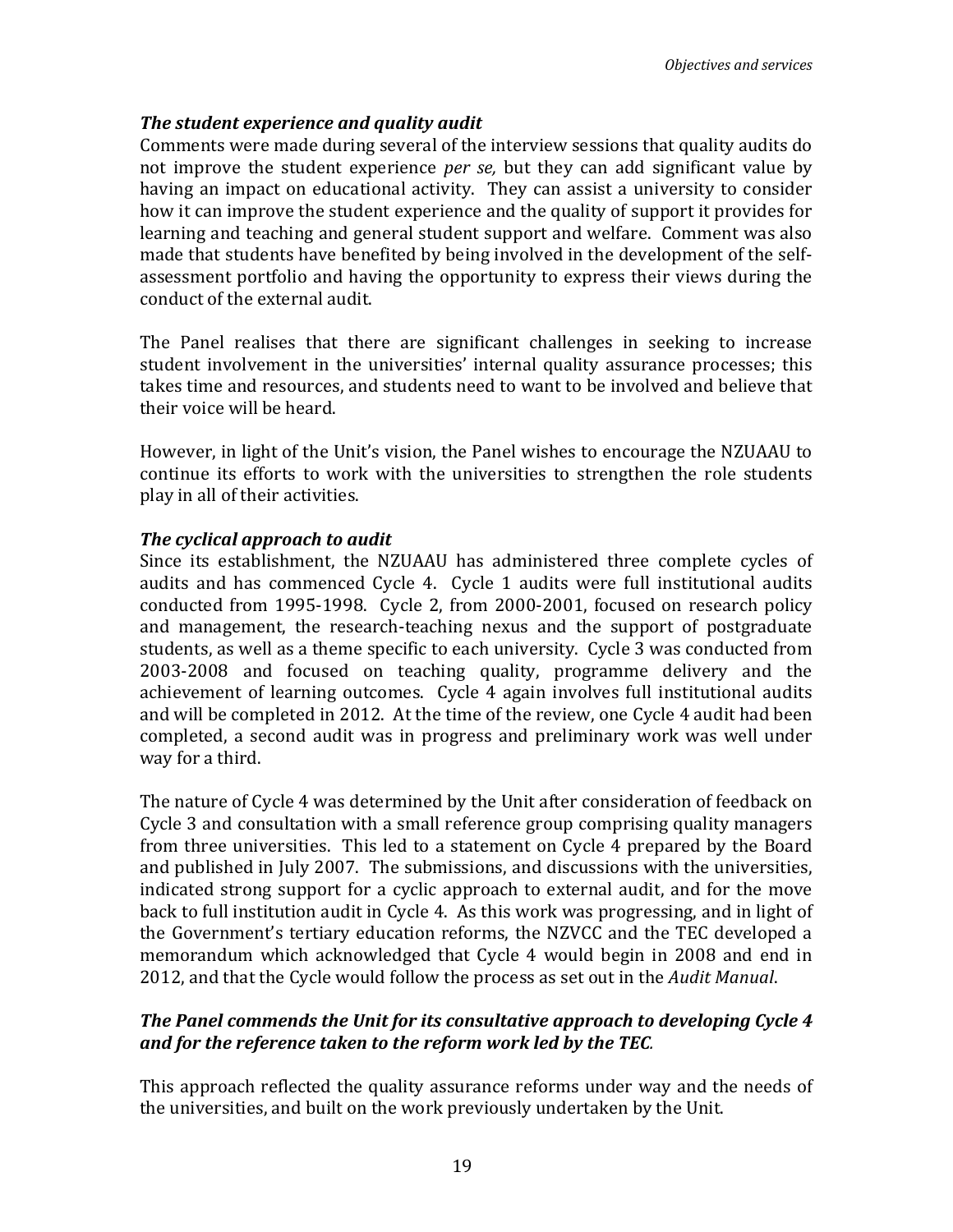During the period 2007-2008, education agencies in New Zealand were developing the details of the tertiary education reforms. In response to this developmental work in the non-university sector, the NZVCC and the TEC established a joint working group and, as a result of discussions with the TEC, the Unit in September 2008 established a reference group drawn from the university sector to assist the Unit in developing academic audit evaluation questions. The evaluation questions were considered and amended by the Board in November 2008, discussed at a meeting of auditors in February 2009 and were reconsidered and further amended by the Board in March 2009. The questions were then distributed to the universities for comment back to the Board.

In the interviews with the Panel, some university staff commented on the usefulness of the approach, including the emphasis on evaluation questions and their usefulness in the self-assessment process; others also raised some concerns. Comment was made on the difficulties some had experienced in interpreting the evaluation questions being used for Cycle 4 and the concern was expressed that changes were made and clarification needed when Cycle 4 was already under way. This was interpreted by the Panel as an expression that the preparations of the evaluation questions were rushed and the approach was not fully understood. 'Recent experience of consecutive iterations of evaluation questions for Cycle 4 audit have, in our view, frustrated universities and probably been counterproductive…. (The Unit should) determine the 'rules' for the cycle before starting. Coupled with the implementation of 'prescribed audit frameworks', 'the potential for inequity in the inputs, process and outcomes related to audit is enhanced.'

The Panel understands that the Unit added the evaluation questions to the Cycle 4 approach to reflect the intent of the tertiary education reforms, as represented in the policy framework for self-assessment and external evaluation and review developed by NZQA during 2007-2008. It is also understood that this initiative could only be taken after Cycle 4 had started.

However, while appreciating the willingness of the Unit to accommodate the new developments, the Panel has identified the need to retain a consistent approach in relation to the basic principles of an audit cycle. Therefore, the Panel is of the view that it is essential that the Board ensures that, throughout Cycle 4, all universities are treated equitably and given sufficient time to take expectations and requirements into consideration in their planning.

# *Site visits*

The site visit is critical as a means for an audit panel to discuss the self-assessment portfolio with the university community and its stakeholders, thus triangulating the information. In the course of Cycle 3, the Unit received feedback on the conduct of the site visit from the universities. The main points made related to the effectiveness of interviewing a large number of people (that is, on average 170 per visit), the amount of evidence requested by audit panels, a tendency for some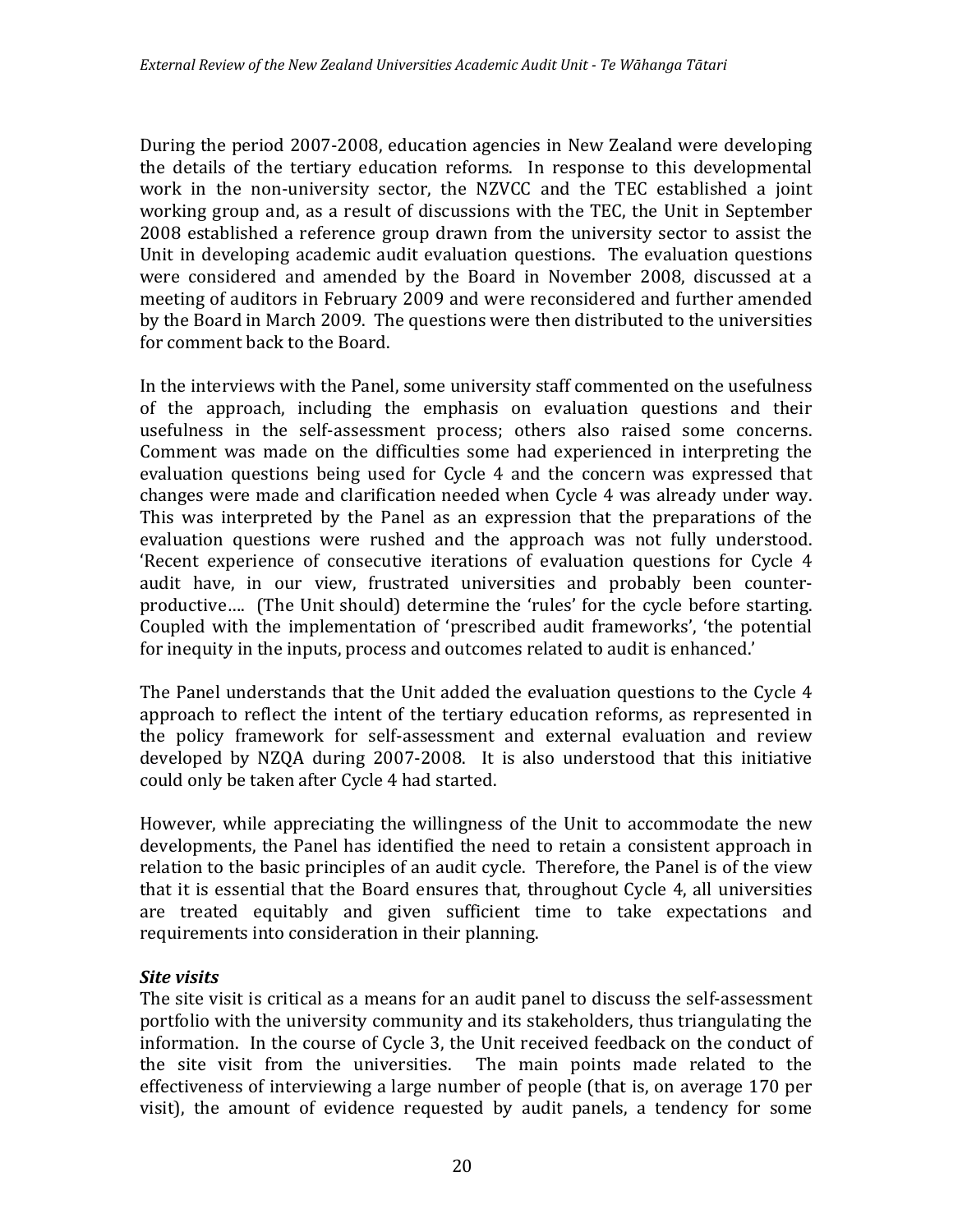universities to describe activities rather than provide evidence, and a lack of understanding by some interviewees of the issues raised in their particular interviews.

It is clear from the evidence provided to the Panel that the Unit has considered the feedback and taken it into account in the approach in Cycle 4. Examples of changes in the approach have been fewer requests for additional documentation, a reduction in the number of people interviewed, and the submission of key topics for discussion prior to the audit visit. These measures have given the audit panel more time to study and reflect on the evidence prior to the interviews and prior to delivering the oral report at the conclusion of the site visit.

It is important that the Unit continues to monitor the effectiveness of site visits because of their importance in the audit process.

#### *Audit reports*

The NZUAAU audit reports commend good practice and make recommendations intended to assist the universities in their continuous improvement. When finished and approved, the audit reports are distributed in hardcopy to all universities, key national educational and national quality agencies and are published on the Unit's website. Thus, there are three main groups of readers, the universities, educational and quality agencies and the public.

Overall, the universities have appreciated the content and the conclusions of the reports, in the form of commendations and recommendations, as they enable staff to focus on areas which need attention and improvement.

report would amplify these matters, using the evidence discussed during the au dit. The public face of the reports, and their suitability as a means of public accountability, was discussed during the site visit. The education agencies interviewed particularly stressed the need for quality information from audit reports and, in that regard, welcomed the tenor of the first report from Cycle 4. The agencies wish to see this trend continued and strengthened through the cycle. However, they also pointed out that the structure and vocabulary of the reports might not be easily understood by the public. It is the Panel's view that, due to the Unit's dual role of enhancement and monitoring of quality, the reports need to be written for public and university audiences. While they are appreciated by the universities, the reports could be made more accessible to the public if the executive summary of an audit report describes clearly the level of confidence the audit panel has in the quality of a university's systems and processes, while continuing to dentify both institutional strengths and areas needing attention. The body of the i

Some questions were raised over the 'ownership' of audit reports. The Unit's *Audit Manual* states that 'the first draft of the report is prepared by the Unit. The draft is refined in consultation with the panel…. The Unit will send the final report to the Board for its consideration and approval'. In the course of the review, it was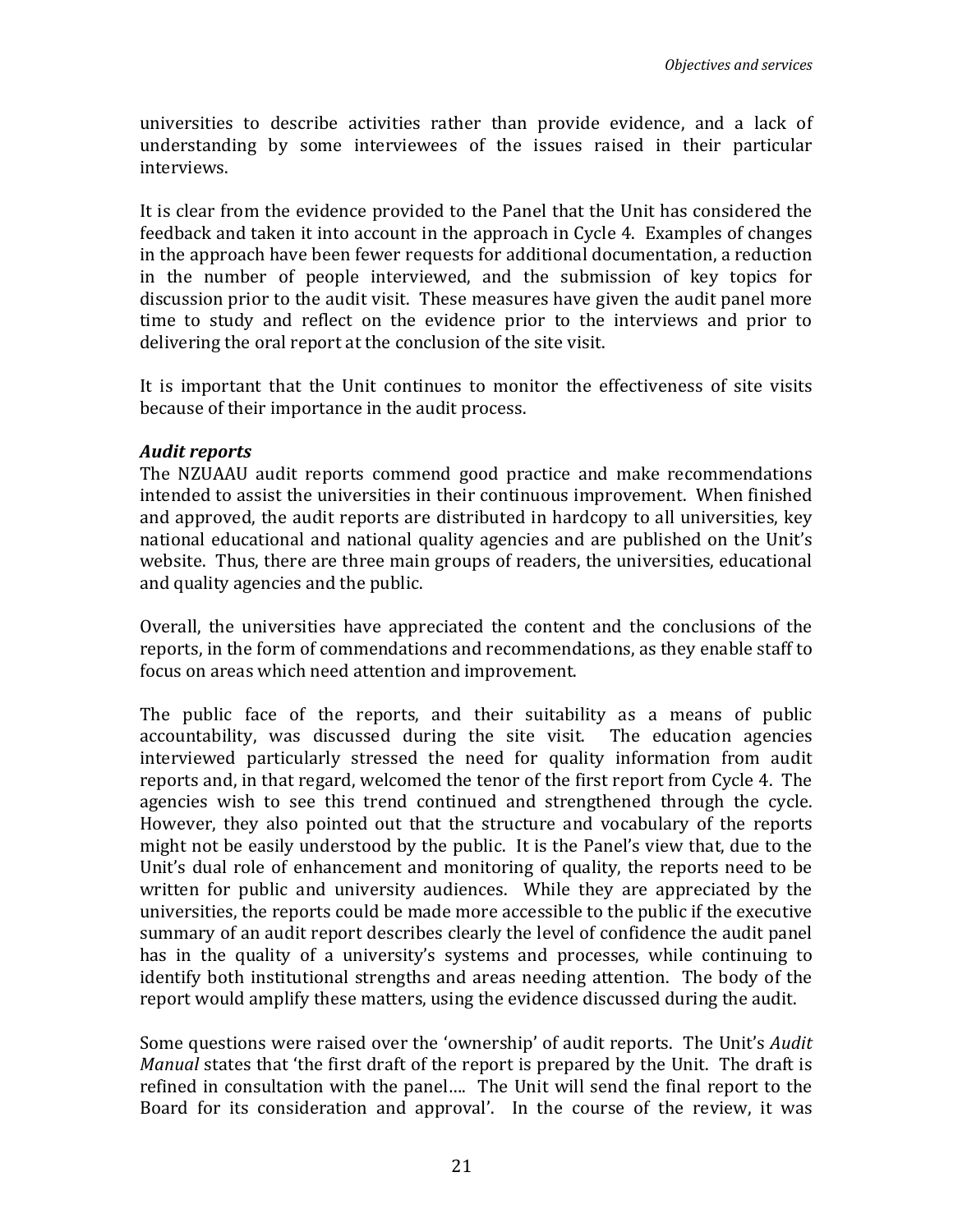confirmed that the audit panel 'owns' the report. The Board only exercises its authority to comment on process and react if proper process has not been followed. It does not comment on, or make changes to, the findings and conclusions of an audit panel and, therefore, does not compromise the independence of the panel. It should be noted that the Panel has recommended changes to the Board's governance functions, and comment on audit reports is included in Chapter 4.

#### *Follow-up procedures*

About three-to-four months after publication of the audit report, there is an informal follow-up visit by the panel Chair and the Director to discuss initial progress with the recommendations in the report. There is a further formal followup by the Unit 18 months after the publication of the report, at which time the university is required to submit a progress report to the Unit.

Most universities appreciate the informal follow-up by the Unit, and most support the requirement for a formal 18-month follow-up report. This is the 'least intrusive' but necessary way for the Unit to ascertain how the university is progressing on the recommendations in the report. This requirement also 'fits naturally into all the other work we (the university staff) are undertaking in terms of our quality enhancement'.

The Panel considers it a strength that the current process for follow-up is clearly articulated. It is, however, of the view that the perception of some that the value of audit has been diminishing over the audit cycles could be attributed to the change in focus between audit cycles. This could also be related to the lack of a formal request for the university to reflect in the self-assessment portfolio on progress made on the recommendations contained in the previous audit report.

Given the time between the 18-month follow-up and the next audit, *the Panel recommends that the Board request each university to include in its selfassessment portfolio a summary of progress in implementation of recommendations since the previous audit.* The reflection by the universities should naturally take into account the lapse of time between audits, for example by explaining why some recommendations may no longer be relevant, as it is inevitable that policies and situations can change. This would also provide an opportunity for the university to indicate if it had not accepted any recommendations and the reasons for this.

International practice gives quality assurance agencies a role in follow-up. The development of a policy on follow-up between audits would better ensure that momentum between the audit cycles is kept, would assist in continuous mprovement, and would strengthen the accountability role of the Unit. i

#### *An outcomes focus*

As mentioned previously, New Zealand has embarked on significant reforms in the tertiary education sector, including a change in the approach to quality assurance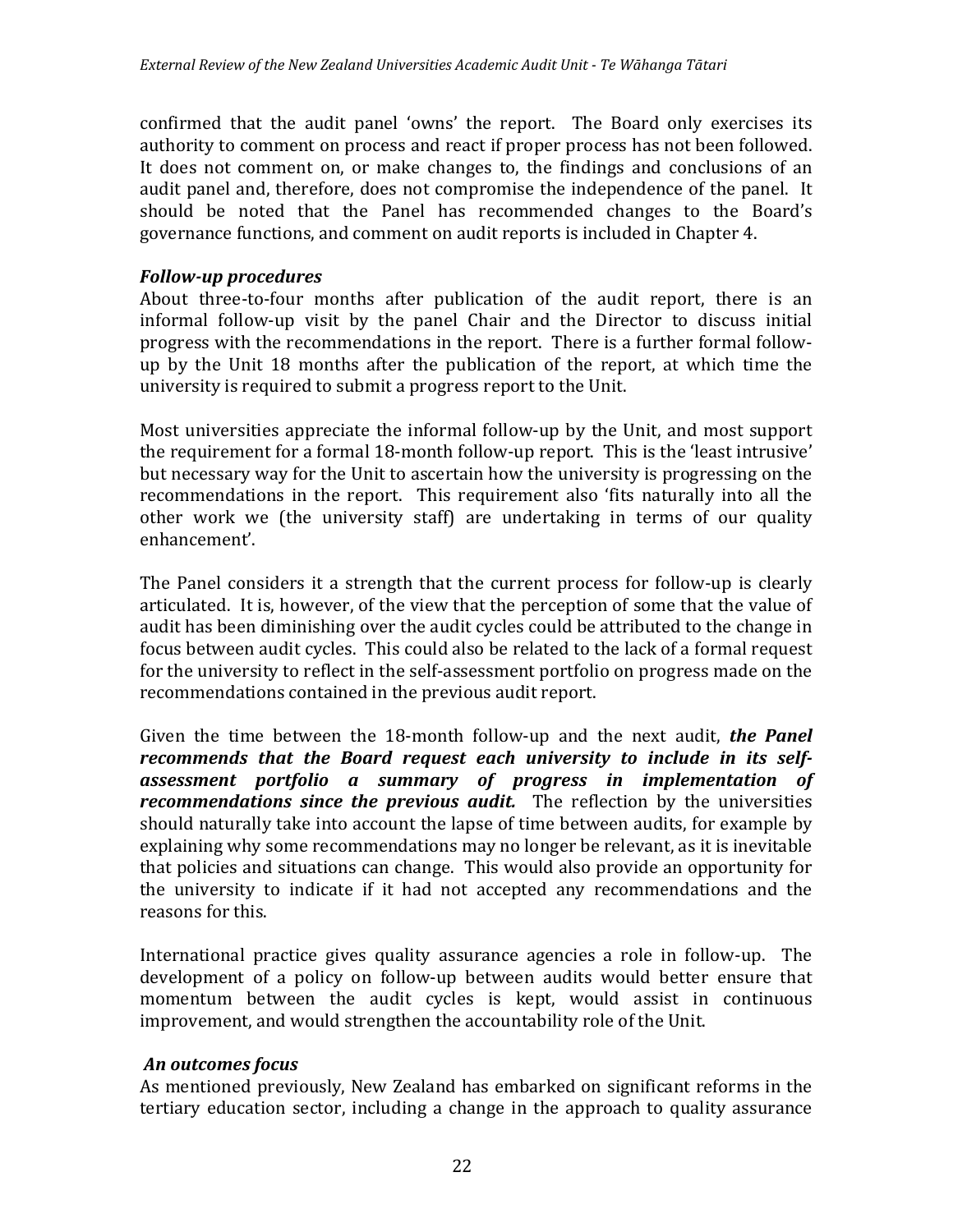which focuses on accountability for, and continuous improvement of, educational outcomes and the key processes that contribute to them.

The Panel formed the view that, in terms of the focus of Cycle 4, the Unit has addressed not only national but also international trends with a stronger focus on educational outcomes and has built on the developments initiated in Cycle 3. The Panel concurs with the views expressed by some interviewees that the audits should focus on the quality of the approaches and policies a university has adopted to monitor and enhance educational outcomes and the evidence for improvement, rather than on assessing the quality of the educational outcomes *per se*.

Given that only one Cycle 4 audit had been completed and therefore only one report published at the time of the review, it is too early to comment further on the effects of the increased focus on outcomes.

#### *Auditors*

The auditors are an important resource in the core service of the Unit - the conduct of quality audits.

In 2007, the Unit recruited new academic auditors for Cycle 4 from among New Zealand academics who had recently joined middle and senior management. In 2008, it strengthened its pool of non-academic auditors by recruiting members of the New Zealand Organisation for Quality. The Unit also decided that the register of auditors would comprise New Zealand members only, with an addendum stating that the practice of including one non-New Zealand member on each panel, and drawing on the auditors on the AUQA register for that purpose, would continue.

The Panel endorses the policy of involving at least one overseas auditor in each audit panel. This is particularly important in a system with relatively few niversities and thus potential auditors to draw on, is in line with international good u practice, and emphasises externality in the audit process.

The Unit has no formal rules for reappointment of auditors to the register. Currently, the Director makes the decisions on re-appointments and new appointments, based on the need to have a range of profiles on the register. Decisions are made in terms of audit experience, university affiliation, discipline areas and the auditors' performance in previous audits. In all cases, prospective auditors supply a curriculum vitae and a statement about their experience in tertiary education and academic audit, and two referees' reports are required.

*The Panel recommends that the process for selection and appointment of auditors be formalised with the decision on (re)-appointment resting with the Board in order to strengthen the rigour and the impartiality of the appointment process.*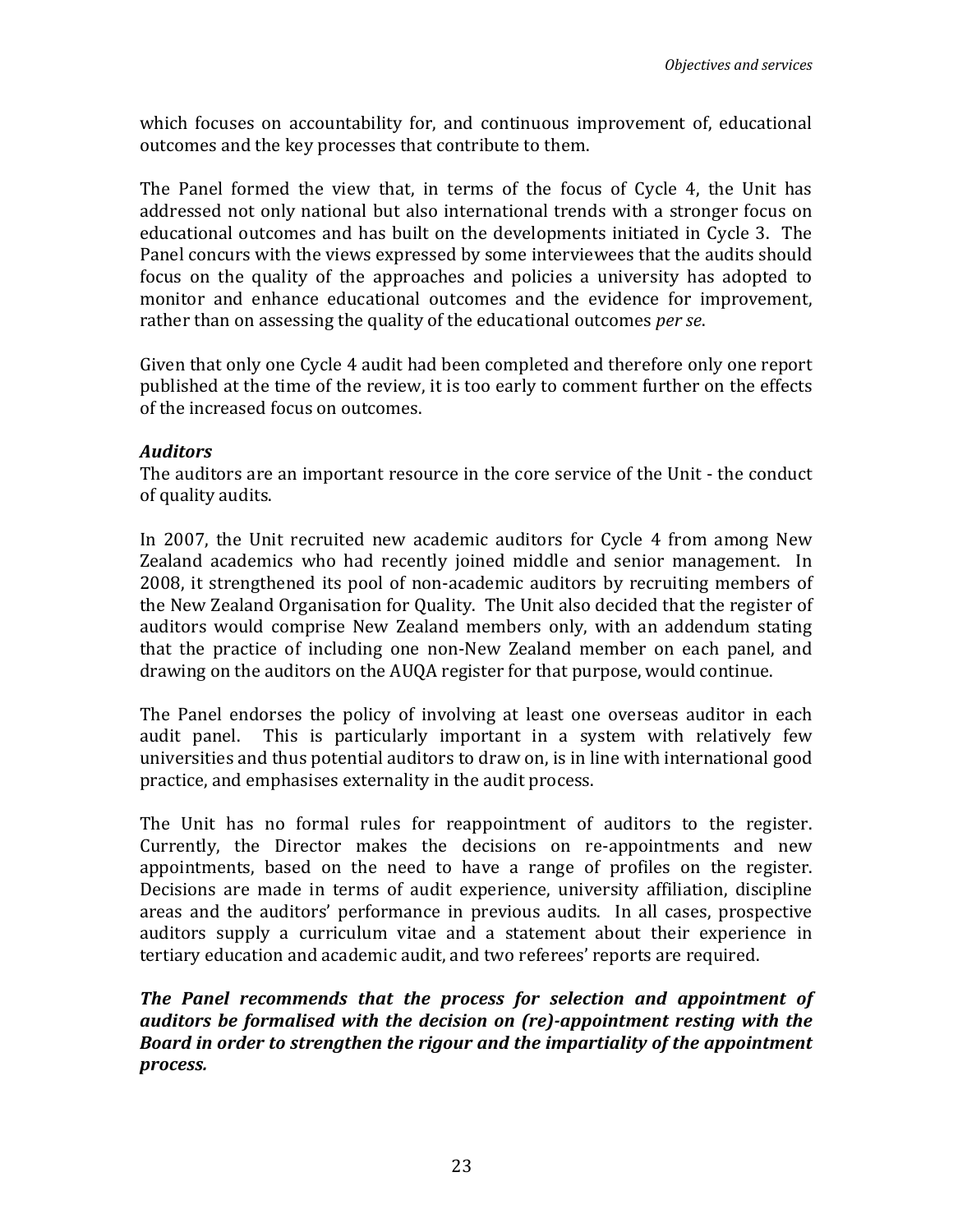The need to enlarge the pool of local auditors was discussed during the site visit and a number of suggestions were included in the submissions. As the quality assurance functions of the universities mature, so the group of staff with experience in quality assurance increases. Therefore, the Panel would encourage the Unit to consider widening the profile of potential auditors and possibly include some Quality Managers. This suggestion is appropriate because the focus of the academic audits is on the quality assurance arrangements and not academic quality *per se*. This action would broaden the scope of the pool of potential auditors.

Overall, the universities generally expressed satisfaction with the composition and performance of the audit panels. There was one situation which was brought to the Panel's attention, where aspects of the audit panel's performance caused concern and the Unit had to take steps to address the issues that arose. In addition, reference was also made to 'the audit panel not being up to date with the university', 'the quality of the auditors (being) highly variable', and the need for the Unit to review 'how the auditors are trained, the auditors' questioning techniques, their level of analysis and how they go about their business'. The need for training in some of the areas mentioned was echoed by the auditors themselves.

It is important that the individual auditors, and the audit panels as a group, are considered to have appropriate qualifications and experience by the universities. If that is not the case, there is a risk that the outcomes from the audit will not be respected by the universities. The Panel acknowledges that there are challenges associated with identifying auditors in a small university system, with the opportunities to act as an auditor on a panel of five people, including an overseas auditor, occurring only twice each year. There are also tensions between having a register of auditors and actually using all those who are on the list. Further, while the Panel recognises that it is inevitable that a problem may arise from time to time, training processes are critical to reducing the chances of such problems occurring, and it is essential that strategies and systems exist to resolve problems when they occur.

New auditors undertook training in a two-day meeting in April 2008, and a two-day meeting for experienced auditors and the new non-academic auditors was held in February 2009. The two groups were deliberately brought together in an attempt to look to the future, to have new auditors work alongside more experienced colleagues, and to build a new platform of expertise for future audits. The Panel noted that the focus of the current training appears to be more on briefing auditors than on issues relating to the audit approach and the skills required for the conduct of an audit process, and for the site visit in particular.

*The Panel recommends that the Board introduce more formalised training of auditors with a stronger focus on the auditor role and less on information about the approach to audit from cycle to cycle.* Topics to be covered in the training should include team dynamics and questioning techniques, particularly in the use of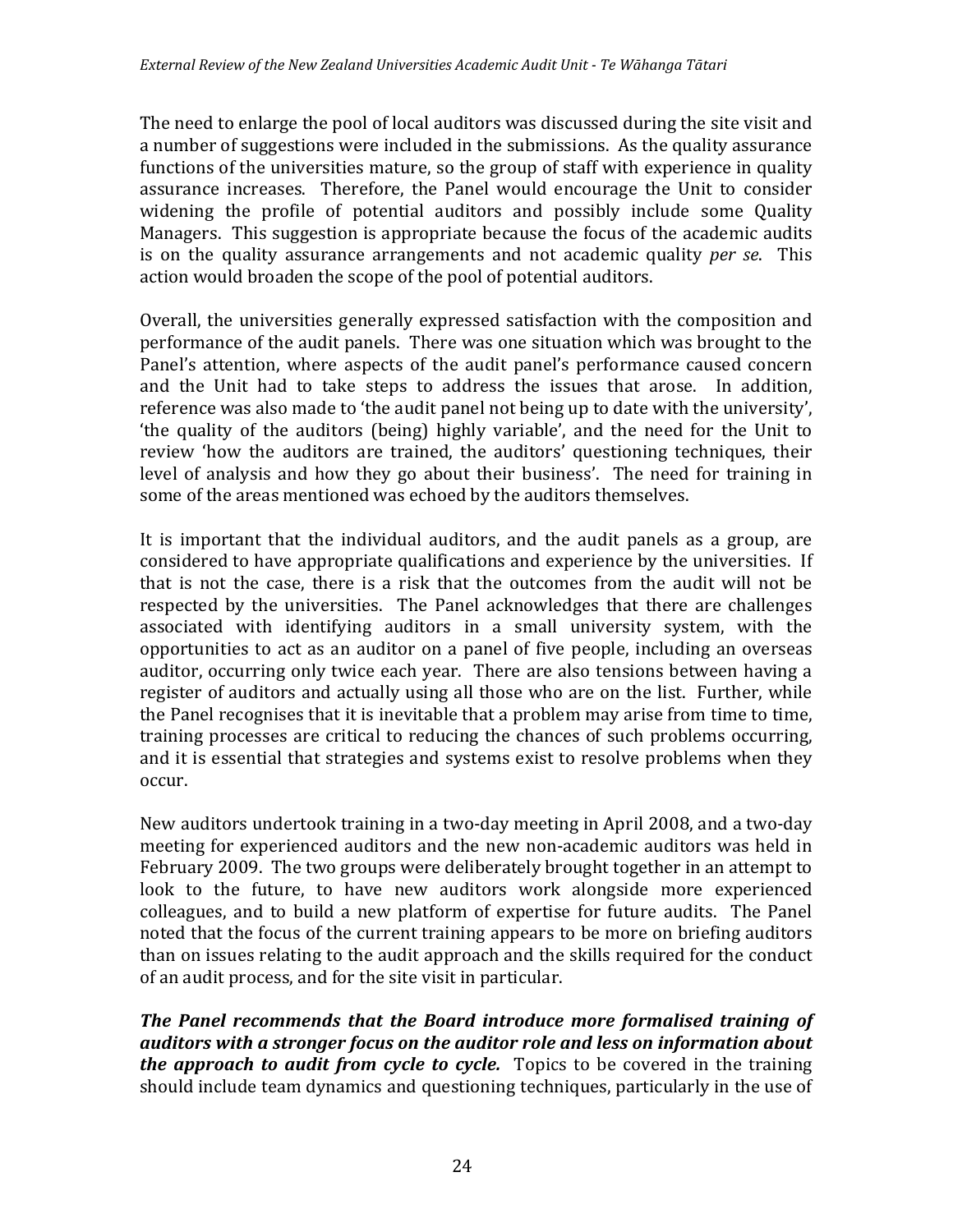more open evaluation questions; training might also include role-plays to rehearse possible audit situations.

It is inevitable that, with only two audits each year, most auditors are not used very often. From that perspective, and resources permitting, it may be more effective to train an audit panel prior to the site visit to a particular university. The Board could also consider how it might use and relate to its auditors in between audits as a means of keeping them up to date on the work of the Unit*.* For example, the Unit could facilitate seminars/discussions on quality assurance topics with the universities, and experienced auditors could run some of the sessions. There could be regular briefings of auditors, for example, by means of annual meetings or newsletters.

The Panel is aware that attending training is a significant time commitment for very busy people, so a balance needs to be struck in terms of how often training sessions are held. However, this is a crucial matter and, in the view of the Panel, training and refresher sessions on the role, duties and skills of an auditor are needed.

#### *Chairs of audit panels*

It is Unit practice that the Chair of the Board, acting on behalf of the Board, appoints the Chair of the audit panel. Then the Chair of the Board, the Chair of the panel and the Director identify the other members of the panel, and the Chair of the Board appoints the panel on behalf of the Board. In the spirit of peer review, the Chair of the audit panel is responsible for leading the audit process and for the report arising from the process.

The Panel and the auditors agree that the Chair of the audit panel is thus a crucial appointment and that the appointee has a demanding role. Given the infrequent use of some Chairs, the auditors stressed the importance of being properly prepared for this role. Some of the needs identified in relation to the role of the Chair were the skills to manage a diverse group of auditors, to handle group dynamics, and to manage any adverse reactions from panelists or auditees. A Chair should preferably have previous experience of academic audit prior to taking on the role and should be given special attention by the Unit.

#### *The Panel recommends that the Board consider the particular requirements of Chairs of audit panels and either include these needs in the training of auditors or provide tailor-made and focused briefing material for audit panel Chairs.*

r esponsible for the decision-making process related to the establishment of audit p anels (see Chapter 4). In terms of international practice, the Chair of an NZUAAU audit panel has more responsibility in the audit process than is common elsewhere; for example, it is not usual for the Chair to be involved in identifying other panel members. In the Panel's view, the Unit's audit procedures would be strengthened if the Board was to be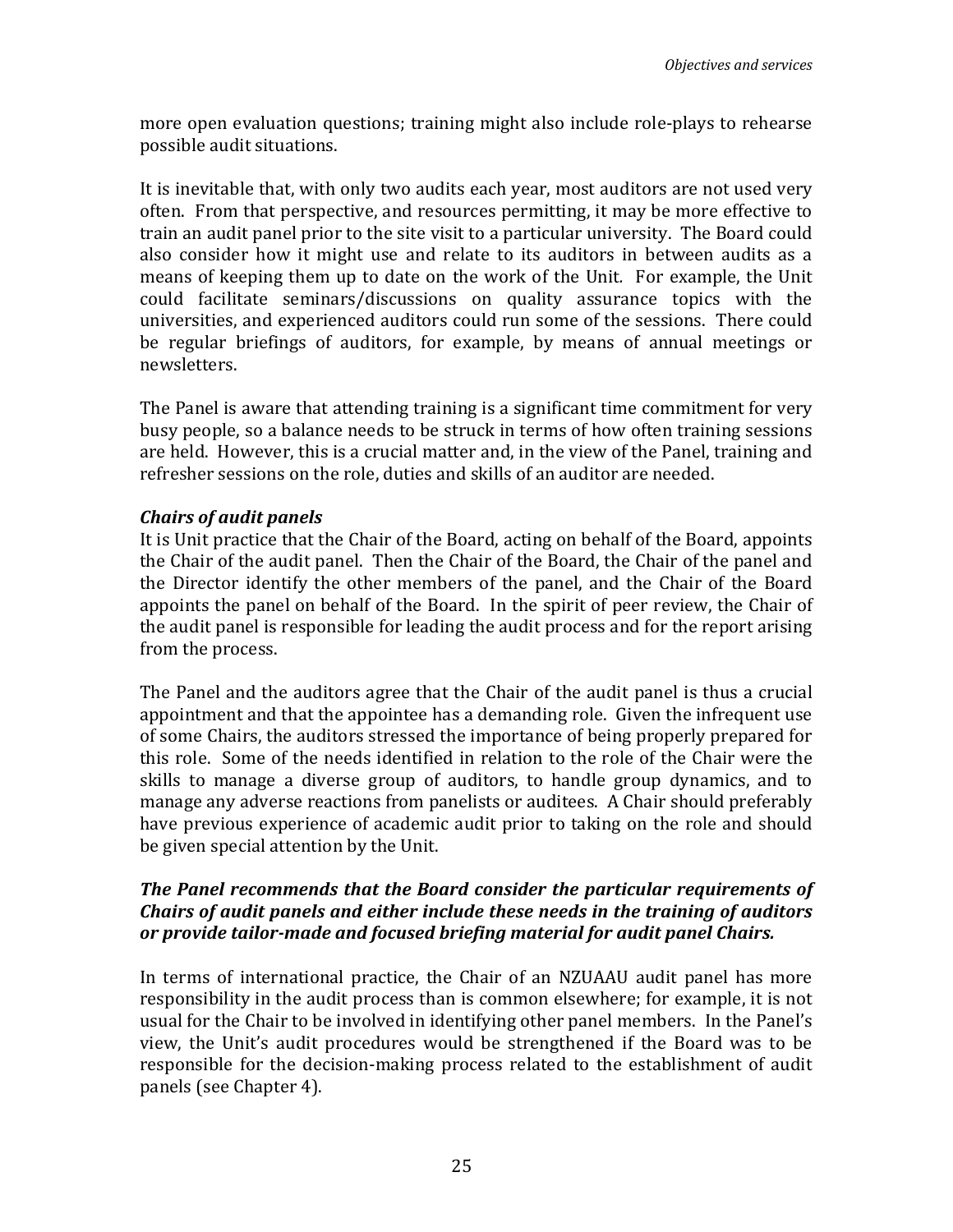#### *Staff support to the audit panel*

The audit panel's role is to analyse the self-assessment portfolio submitted by the university, to conduct the audit visit and to contribute to the audit report.

The Director of the Unit is in attendance at the site visit, but is not a member of the panel. The Director acts as the secretary for the audit panel, does not normally participate in interviews, but does actively participate in the deliberations of the panel.

During the review, the auditors confirmed that the Board respects the independence of the panel and does not interfere with the findings of the report. The Panel has no doubt about the good intentions of all concerned to produce an independent, accurate report, free from bias, using an appropriate tone, all with the aim of adding value for the university concerned. However, it is current Unit practice for the Director to either draft or oversee the early drafting of the report. Consequently, it is possible that panel members, including the Chair, might feel uncomfortable with changes made to the draft by the Director, doubtless from experience and with sound professional intentions.

There are typically three approaches quality assurance agencies take in relation to the writing of audit reports. The most widely used approach is for an agency staff member, but very rarely the Director, to provide secretariat support to the panel, including writing the report. In a small group of countries, a staff member provides support to the panel and is also a full member of the panel. In some cases, the agency provides administrative support, but appoints a panel member, sometimes the Chair, to write the report.

*The Panel recommends that the Board review the audit report writing procedures.* Depending on the future structure and staffing of the Unit, there may be a number of solutions the Board could consider. A priority for additional funding should be a second professional member of the Unit staff who could support audit panels and draft the reports, with the Director overseeing the process at a higher level.

#### *A grievance/appeals process*

The Panel noted that the Unit does not have a formal grievance or appeals policy. The INQAAHE *Guidelines of Good Practice in Quality Assurance* recommend that an external quality assurance agency has such a policy.

The Unit's self-assessment portfolio stated that *'*because the Unit is not making formal audit decisions, there has been no need for an appeals policy'*.* The observation was made that the system has worked overall, with any problems raised during or as a result of an audit being referred to the panel. The report is finally published when it is agreed. The evidence made available to the Panel identified examples of difficulties relating to draft reports. These concerned the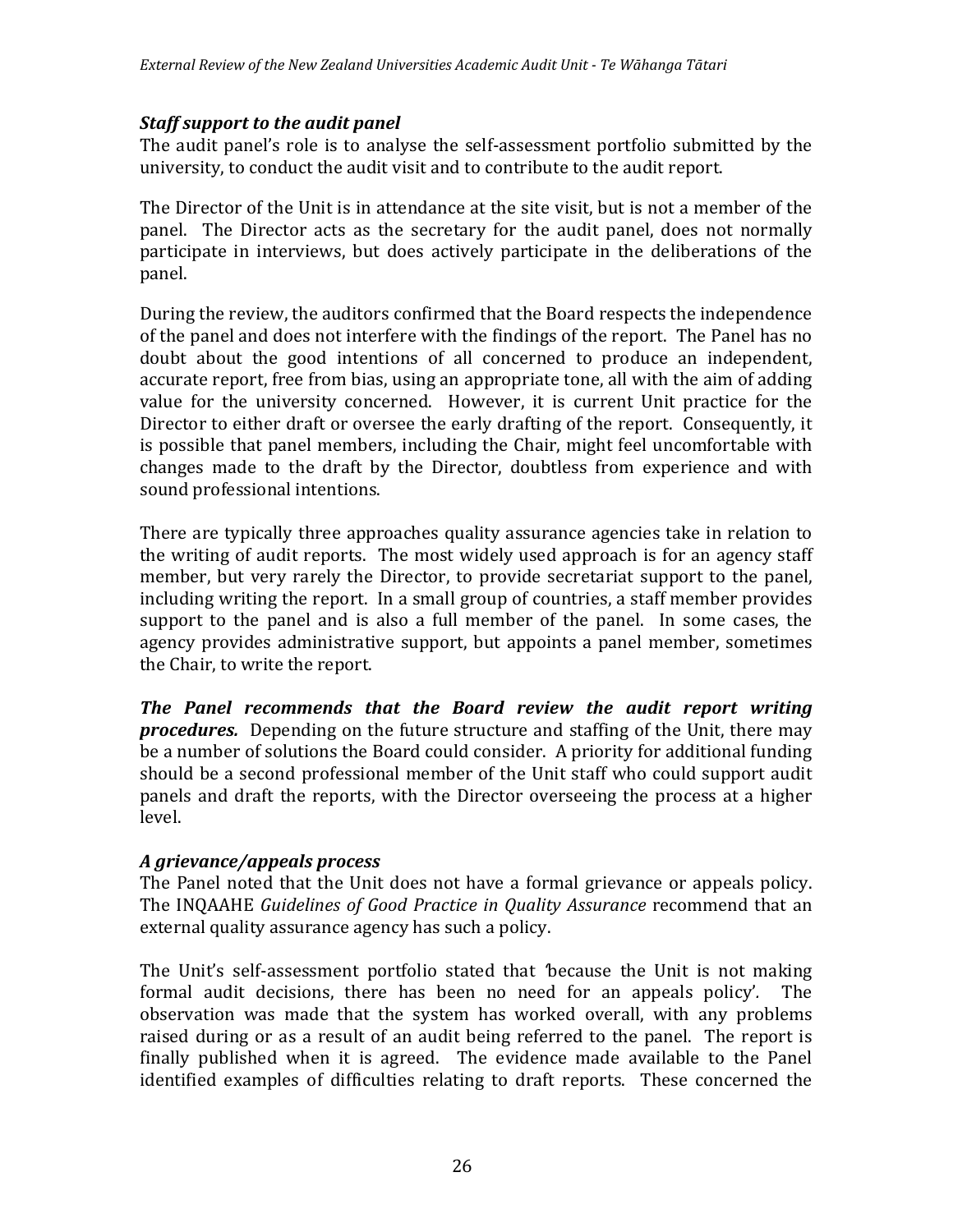process to be followed in resolving disagreements over matters of fact and interpretation in the draft.

The Panel is concerned that the lack of an appeals mechanism could place undue pressure on a panel Chair and/or the Director to put things 'right'. The ndependence of the audit process could, therefore, be compromised if the panel i Chair, the Director or the Board were, in effect, to handle an appeal.

#### *The Panel recommends that the Board develop a process whereby appeals can be heard and adjudicated by an independent external person appointed by the Board.*

# *Contract audits*

The Unit has recently undertaken three mini or contract audits of the universities in relation to Adult and Community Education (ACE) for the Tertiary Education Commission, and PhD monitoring and the *Code of Practice for the Pastoral Care of International Students* for the Ministry of Education. This work is in accordance with the Term of Reference in the Unit's Constitution allowing it to undertake contract work.

Two of these contract audits provided the Unit with a means to gain additional income, although nearly all income went into meeting costs. All three audits were considered by the universities, the Board, the Director and the agencies contracting the audits to have added value because they were well-conducted, focused, ad hoc reviews, separate from the cyclic whole-of-institution audits, thereby giving the niversities valued input into aspects of their work. The Unit was considered the u appropriate agency with the expertise to undertake these mini audits.

*The Panel commends the Unit for its initiative to conduct contract audits as they have added supplementary dimensions to the work already undertaken by the Unit.* It is necessary to add a rider that the resource requirements need to be considered for such work. Contract audits should not add unduly to the workload of the Unit or divert the staff from meeting other key objectives and the income thus generated should be used to add resources to the Unit.

# **5.2 Quality networking**

• *Objective: Improved quality of the Unit's activities through enhanced networking links with government, education and academic audit agencies involved in tertiary education*

# *Local Networking*

It is evident to the Panel that the Unit is active and effective in its local networking. For example, NZQA values the contributions of the Unit in the meetings of the Inter-Institutional Quality Assurance Bodies Networking Group (IIQABCG) convened by NZQA. The Tertiary Education Commission, the NZQA, Ako Aotearoa and the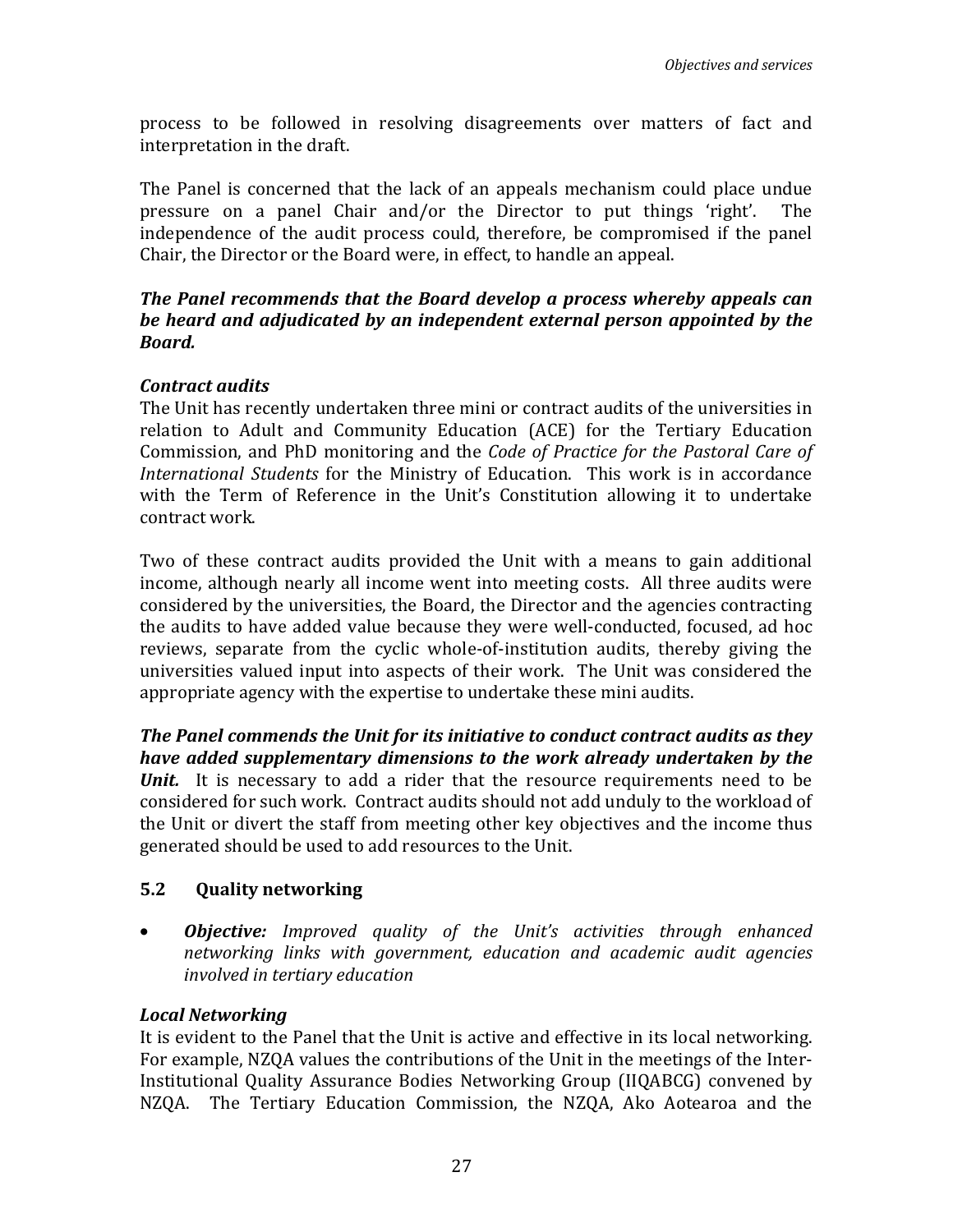university Quality Managers all expressed their appreciation for the contacts they have with the Unit and considered that the current form and level of contact was fit for purpose. The universities recognised the efforts of the current Director to maintain strong communications with them, particularly through annual visits. 'I appreciate the personal touch of the Director. He is always available.' The Panel would observe, however, that this emphasis on personalised and often informal communication adds significantly to the Director's workload and may not be sustainable in future if staffing levels in the Unit are not increased.

The Panel formed the view that, at a time of change and in a university sector the size of New Zealand's, such networking is essential and should be maintained as the sharing of experiences, ideas and good practice is of benefit to all.

# *Relationship with CUAP*

The Panel is aware that, in previous reviews, the relationship between the NZVCC's two quality assurance arms, the Unit and CUAP, had been considered an issue, and noted during the interview sessions that the relationship is now on a sounder footing. The Panel notes that section 2.3 of the Unit's Constitution states that 'the Unit and CUAP recognise the importance of effective communication on the one hand, and the maintenance of clear and separate responsibilities and jurisdictions on the other. To give effect to regular communication, the Director of the Unit and the Chair of CUAP agree to hold regular meetings to discuss matters of mutual interest.' The Panel wishes to emphasise the importance of this part of the Constitution being fulfilled and suggests that means to develop the mutual relationships and capitalise on the joint type of responsibilities of the Unit and CUAP could form part of the possible NZVCC environmental scan to which the Panel referred earlier (see Chapter 2).

#### *Communications Strategy*

relevant. The Panel has noted that the review of the NZUAAU conducted in 2001 included as recommendation 11: That the AAU (sic) Board discuss with the NZVCC how a strategy might be developed to raise public awareness of the work of the AAU and the quality of the university system generally. The Unit reported in its 2009 portfolio that in 2002 the Board supported recommendation 11, but noted in its 2005 follow-up on the recommendations that the Unit had found it hard to know how to progress the recommendation. Due to the wide variety of stakeholders with whom the Unit potentially has to communicate, such a recommendation is still

A communications strategy could facilitate an increase in the understanding of the Unit's work by the universities and, in particular, the Quality Managers. It could also increase public understanding and appreciation of the quality assurance work undertaken by the Unit through its quality audits, enhancement meetings, seminars and publications. The Unit could be more visible by commenting through education media on the release of audit reports, quality assurance issues and could advocate for the many examples of quality in the sector. As the use of the Unit's website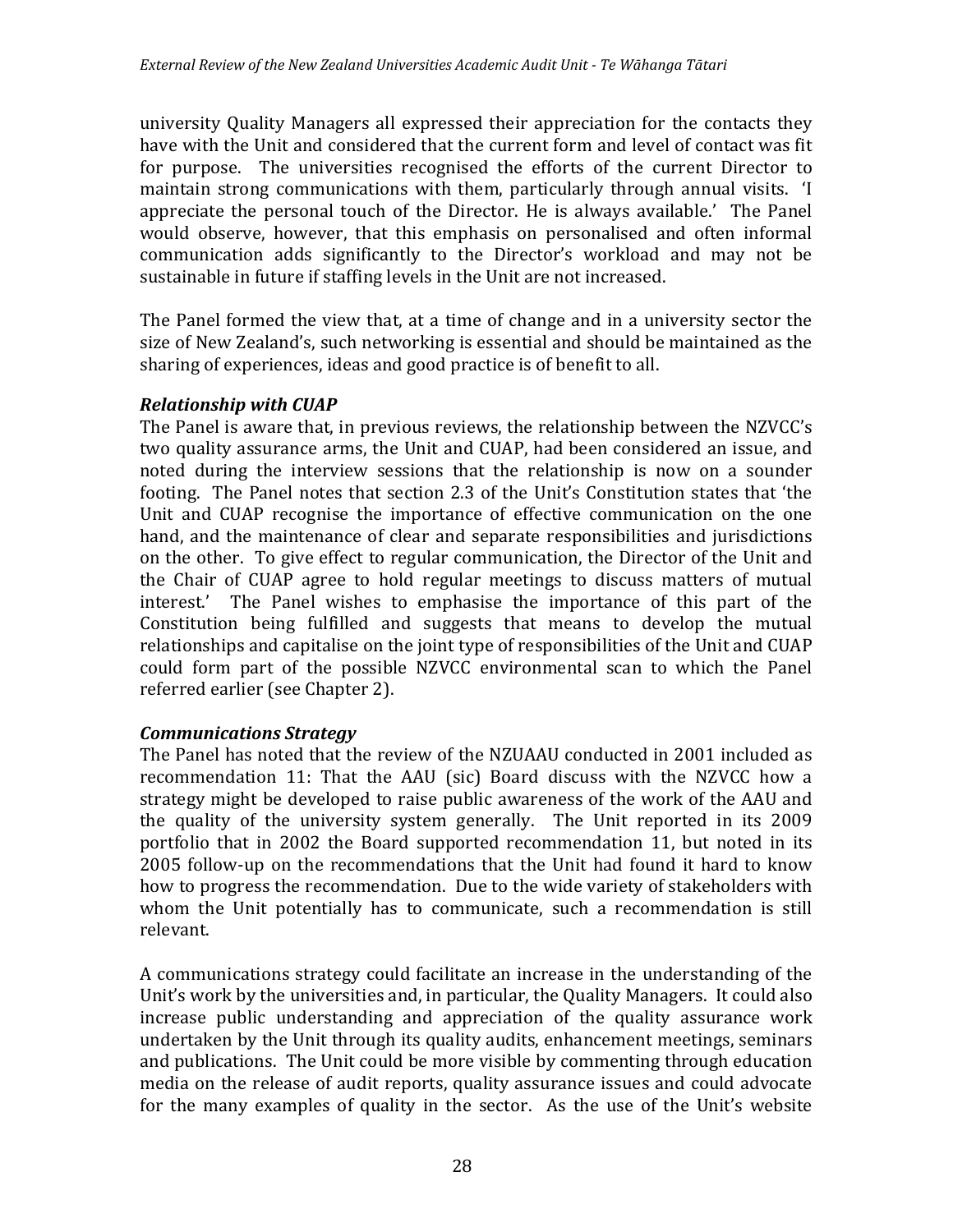would be critical in this respect, the Board would need to consider the suitability of the current website to serve this purpose.

#### *Therefore, the Panel endorses the recommendation made in 2001 and recommends that the Board develop a communications strategy.*

#### *International networking*

The critical importance of international networking was mentioned in virtually every submission and most interview sessions. It was acknowledged by all, including the Unit in its self-assessment portfolio, that this aspect of the Unit's work has recently been given too low a priority.

The submissions stressed not only the importance of the Unit's policies and procedures being up to date with international trends and good practice, but also the Unit's capacity to share this knowledge with the university sector and the other New Zealand quality assurance agencies. This sharing of knowledge would also strengthen the Unit's role as a resource centre for quality assurance. Further, New Zealand, including the NZUAAU, has long and significant experience in quality assurance and has often been at the forefront internationally of developments in quality assurance. This includes aspects of the current quality assurance reforms, such as the focus on outcomes. The Unit can gain inspiration and learn from international experience, but has also much to share, for example, with AUQA (and he new Tertiary Education Quality and Standards Agency, TEQSA) because of its t proximity, and with the international organisations such as INQAAHE and APQN.

*The Panel recommends that the Board include in its discussions on strategic direction and structures how international networking, for example, through research work, conference participation and participation in the activities of the nternational networks, could be undertaken effectively, and what staffing and i inancial resources would be required to undertake this at an appropriate level*. *f*

# **5.3 Quality practices**

• *Objective: Valued contributions to the development, dissemination and implementation of new policies and practices in quality assurance and quality enhancement in education nationally and internationally.*

the conduct of audits in the New Zealand universities. The Unit takes a variety of initiatives in relation to meeting its 'Quality practices' objective**.** These include the Quality Enhancement Meetings, the 'AAU Series on Quality', other publications, papers and presentations developed by the Unit, and the arrangements with AUQA for the publication of good practice identified during

The Panel comments below in more detail on some of these practices, but wishes to make a general observation in relation to the Unit's Constitution and its term of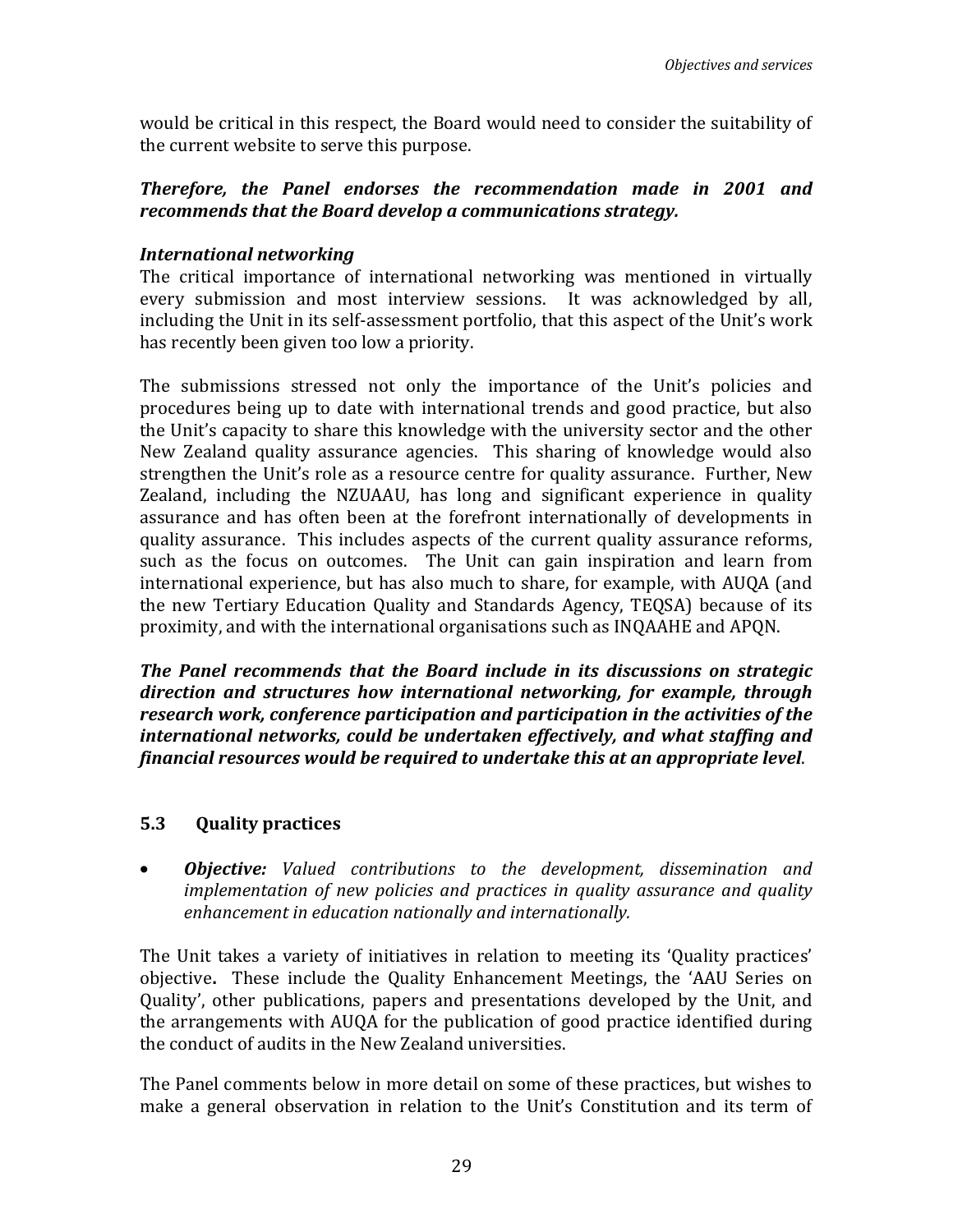reference 'to identify and commend to universities, national and international good practice in regard to academic quality assurance and quality enhancement'. The Unit's initiatives in this area appear to be *ad hoc* in nature and insufficient attention has been given to this aspect of the Unit's work. As a result, there may be a relatively low level of awareness and appreciation of some of these commendable initiatives, with the result that they may have lost, or be at risk of losing, their value.

# *Quality Enhancement Meetings*

The two-day Quality Enhancement Meetings, which commenced in 1996**,** bring university representatives together to discuss quality assurance practices that impact positively on their core activities. The meetings also consider the role of the Unit and the impact of academic audit activity on universities, and discuss changes in government policy that have implications for quality assurance and monitoring in the university sector.

*The Panel commends the Unit on the initiative of the Quality Enhancement Meetings because they provide a systematic means of communication and information sharing with the Quality Managers***.** Overall comments during the Panel's site visit and the regular evaluations at the end of the Quality Enhancement Meetings indicate that these meetings are valued by the people who attend.

The Quality Managers are, however, only one group of stakeholders with whom the Unit needs to liaise. In order to broaden the discussions of quality assurance and quality of university education in New Zealand, and the value of the Unit's work in this regard, the Panel suggests that the Unit considers whether attendance at the Quality Enhancement Meetings should be broadened. Consideration should be given to inviting auditors to attend, due to their involvement in the audits. They could attend for part of the meeting so that appropriate issues and examples of good practice can be discussed and debated. The Panel acknowledges that this suggestion would have financial implications, but considers that significant benefits could follow.

# *Good Practice*

*mechanism requires fewer resources and is less time-consuming.* Examples of good practice in New Zealand universities can be accepted on the AUQA Good Practice Database, an arrangement made possible via the Memorandum of Understanding between the Unit and AUQA. *The Panel commends the Unit for the co-operation with AUQA on this project, as linking up with an existing* 

The Panel noted, however, that the most recent examples of good practice in New Zealand universities have all come from one university and are not recent. Given the conduct of two audits each year, examples of good practice in each of the universities will be identified by panels during the cycle, thereby allowing the systematic identification of good practice across the sector. The value of the database could be considerably enhanced if the Unit had a systematic process for identifying good practice after each audit.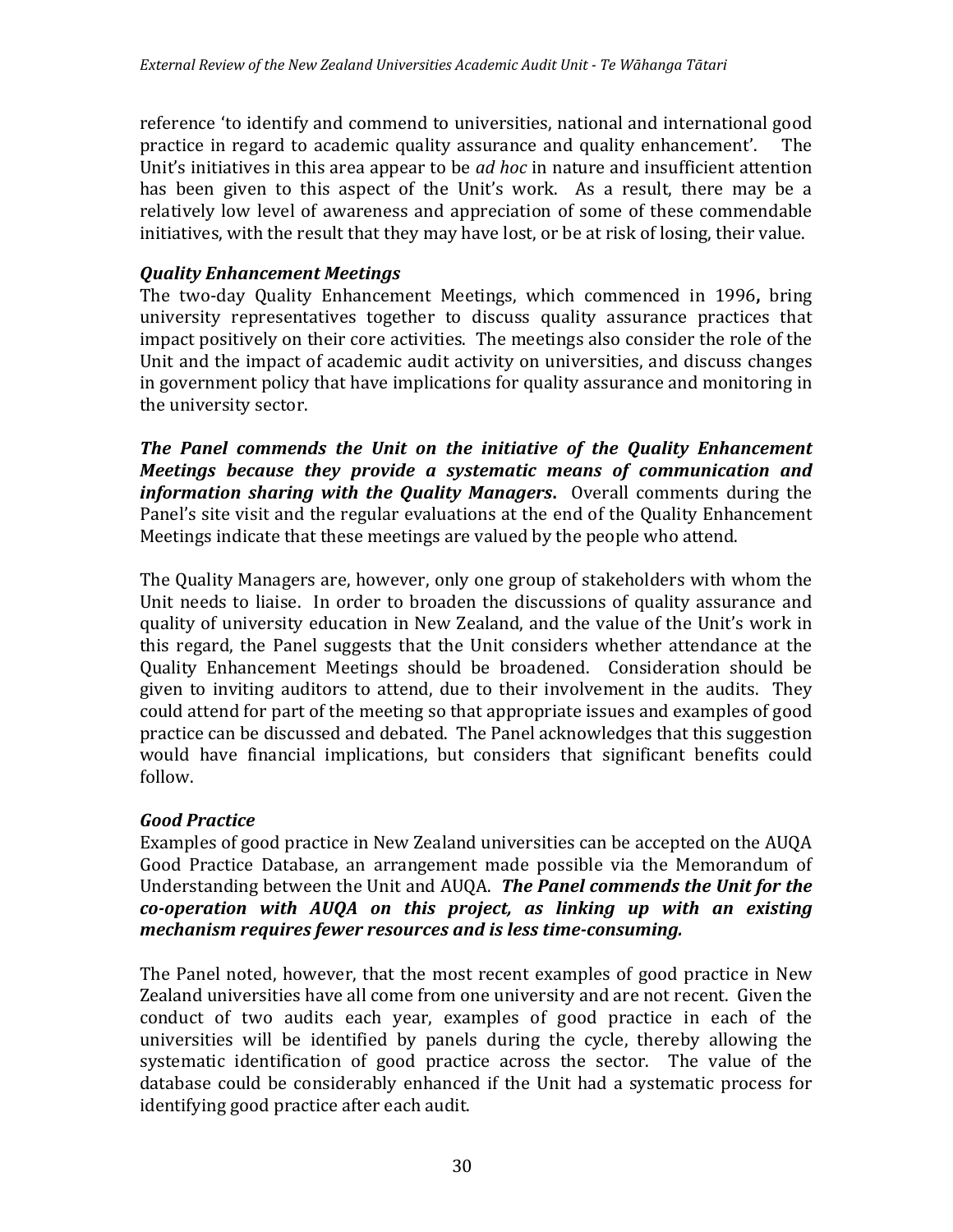In order to attract more attention to New Zealand examples of good practice, the Unit may consider making more explicit reference to such examples on the NZUAAU website.

#### *Te Tiriti o Waitangi and Māori quality concept*

The 'AAU Series on Quality' is a repository of occasional publications on quality ssues. Three titles have been published in the past seven years, including *New*  i Zealand Universities and Te Tiriti o Waitangi (ASQ9).

*The Panel commends the Unit for its publication on Te Tiriti o Waitangi*. It is a publication which demonstrates that the Unit has a serious commitment to the principles of Te Tiriti and to reflect on these in its work.

The Panel views the publication as a good platform to further strengthen the Unit's work in this area and to heighten its profile among stakeholders. Based on the interview discussions, the universities are well aware of their obligations to Te Tiriti and provided examples of strategies that could be further strengthened. It would, in the view of the Panel, follow naturally from the Unit's work with Te Tiriti if the Unit could support the university processes in this area by focusing on developing a concept for Māori quality. The Unit could also consider conducting a mini-audit of the eight universities on how they approach Te Tiriti, and how it influences their work, so that experiences can be shared.

#### **5.4 Quality processes**

• *Objective: Effective processes to produce timely completion of tasks and a high*  level of satisfaction by universities and other stakeholders in the work of the Unit.

Two of the main 'Quality processes' for the Unit are the *Operations* and *Office Manuals.* The *Operations Manual* details all policies and administrative protocols and underwent a comprehensive review in 2007. The *Office Manual* contains descriptions of the operations of the office and the responsibilities in the implementation of Unit policies and protocols, and was updated in 2009.

The Panel was impressed with the quality of the Unit's office systems. The office is well managed and provides a high level of service, not least by being responsive to any issues that arise with auditors and other client groups. The quality of the initial and follow-up documentation presented for the external review was excellent and confirmed that the office files are comprehensive and well maintained. The administrative arrangements supporting the work of the audit panels are also strong.

# *The Panel commends the Unit for its systematic approach to documenting procedures and for the quality of its office procedures.*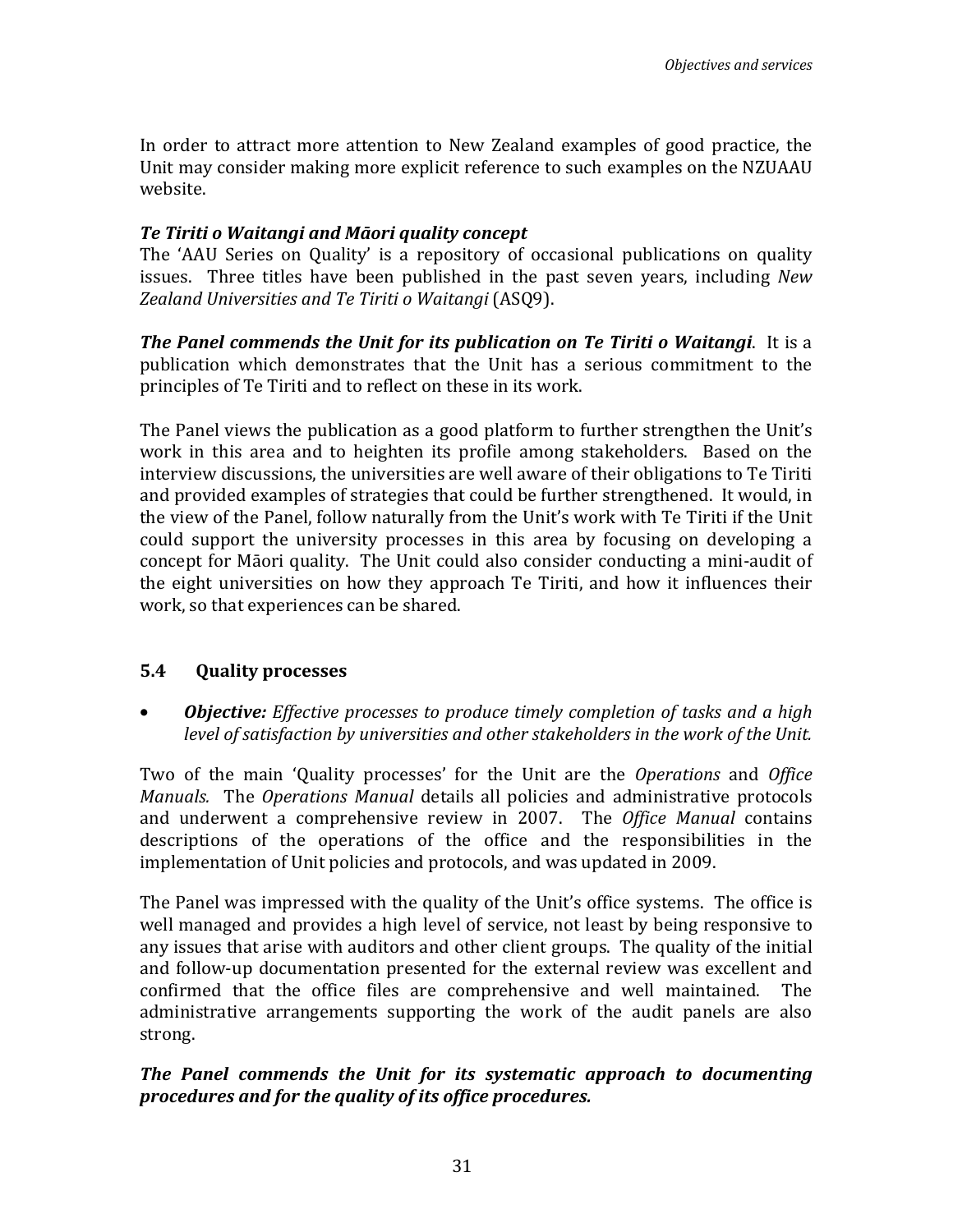There is an ever-present element of risk with a one-and-a-half person Unit. The Panel was advised that there are arrangements whereby the Chair of the Board or an experienced senior university person with audit experience would cover for the Director in the event of long absence or serious illness. The *Office Manual* was developed in order to ensure that the procedures were documented and could easily be taken over by new administrative staff and the Panel heard that this had proven to be the case in a recent change of staff. Regardless of the future direction of the staffing structure of the Unit, *the Panel recommends that the Board pay more systematic attention to risks related to limited staffing and to risks that could potentially affect the Unit more broadly and in the long-term.* 

The Panel makes this recommendation in full knowledge of the significant workload which the current Director has willingly carried. In the Panel's view, it is important that the Board discusses this matter prior to a new appointment being made.

#### *Feedback from and to stakeholders*

The Unit has mechanisms in place to seek feedback from the universities, from the Quality Enhancement Meeting, from auditors following the conduct of an audit, and from auditor training. These measures serve as important sources for the Unit's own continuous improvement.

It has been the Unit's practice to have an external review of its own operations conducted at the end of each audit cycle and the self-assessment portfolio prepared for the 2009 external review reported in detail on the follow-up actions undertaken since the last review. This approach to the Unit's internal quality assurance onstitutes sound international good practice. c

#### *The Panel commends the Unit for the scope of its initiatives in seeking feedback with the purpose of continuously improving its work.*

Although the documentation provided the Panel with examples of how the Unit has taken action on the basis of feedback, for example in planning Cycle 4, there is also room for the follow-up process to be formalised so that those providing feedback are kept in the loop on the subsequent actions taken. The Panel suggests that, from time to time, the Unit discuss with its stakeholders the appropriateness of the feedback, for example the utility of the feedback forms provided for auditors. The auditors expressed the overall view that the Unit listens to their comments, but they ommented that the feedback could take more of a developmental approach than c he current predominantly 'tick-box' approach. t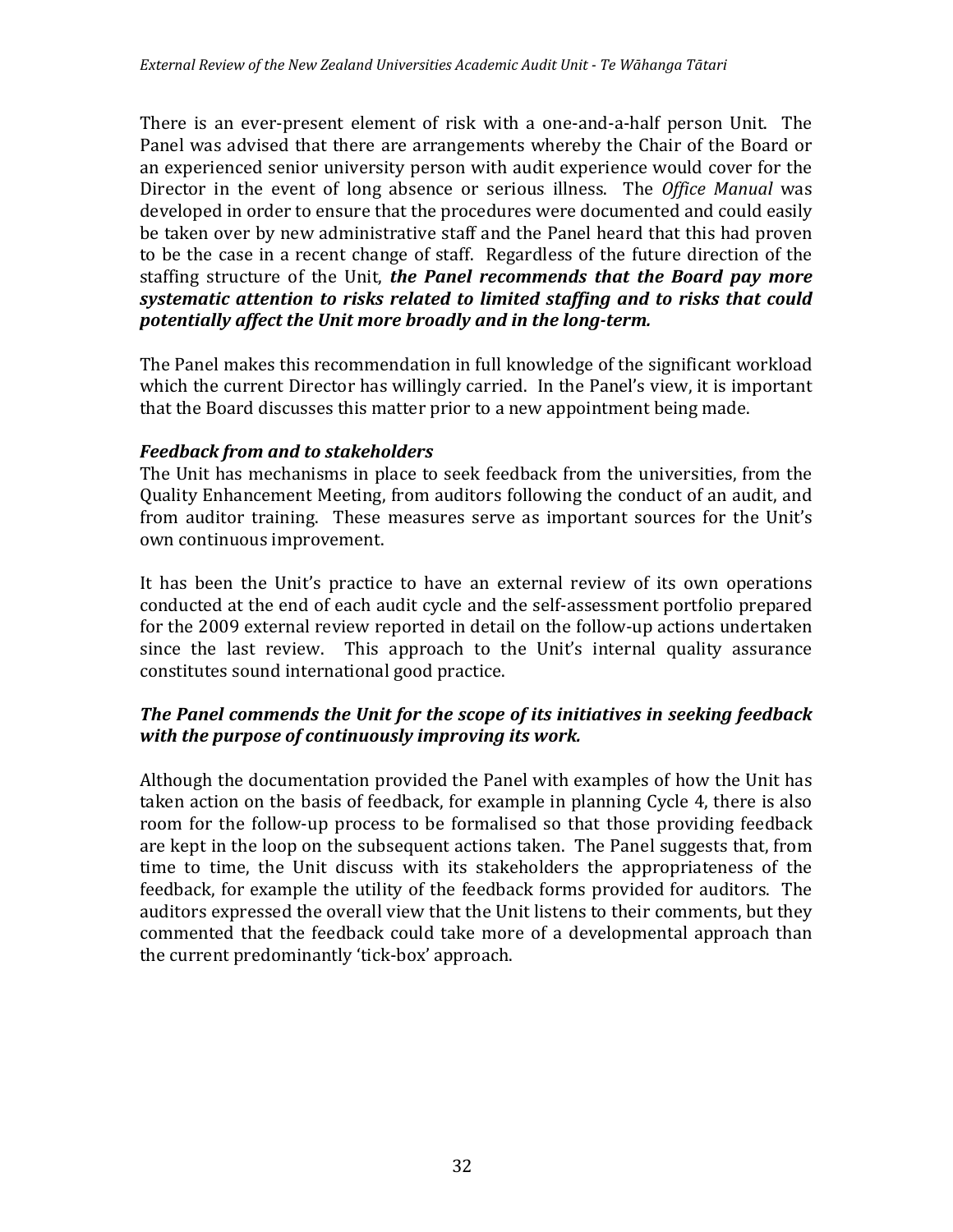# **6 INQAAHE GUIDELINES OF GOOD PRACTICE**

As part of its Terms of Reference, the Panel reviewed the policies and procedures of he NZUAAU in relation to the INQAAHE *Guidelines of Good Practice in Quality*  t Assurance.

The *Guidelines of Good Practice* are the work of quality assurance agencies from over 65 countries. These agencies are dedicated to ensuring that tertiary education students throughout the world have access to high quality education. The *Guidelines* are designed to be used by all quality assurance agencies, whatever their stage of development may be.

The Panel is satisfied that, with the exception of a lack of a grievance/appeals process, the need to consider the resource base of the Unit, the need for significantly more international networking and for a transnational/cross border education policy, all of which are referred to in the Unit's self-assessment portfolio, the NZUAAU is overall meeting the *Guidelines*. Having made specific comments and recommendations in the main body of this report relating to the *Guidelines*, the Panel makes brief summary comments on the *Guidelines* in the following sections of the report.

# *Section 1: The external quality assurance agency (EQAA): accountability, transparency, and resources*

1. The Governance of the EQAA

The Unit has a vision and mission and a set of objectives that highlight that external quality assurance is the Unit's major role. The fulfilment of the objectives is underpinned by an annual operational plan. The ownership and governance structure is appropriate for the current objectives, but the report has made recommendations in this area (see 4.4, Governance).

#### 2. Resources

The Unit's resources are inadequate and for this reason, sufficient attention cannot be given to all its activities. There is an urgent need to consider the future resourcing of the Unit in light of its functions and the expectations of its stakeholders, as well as of risk management issues associated with the Unit's staffing levels (see 4.2, Resources).

3. Quality Assurance of the EQAA

The Unit has good mechanisms for seeking feedback from direct stakeholders, that is, panels, auditors and universities, and from the latter both after the audit and at the time of the Director's performance review. It has also been part of the practice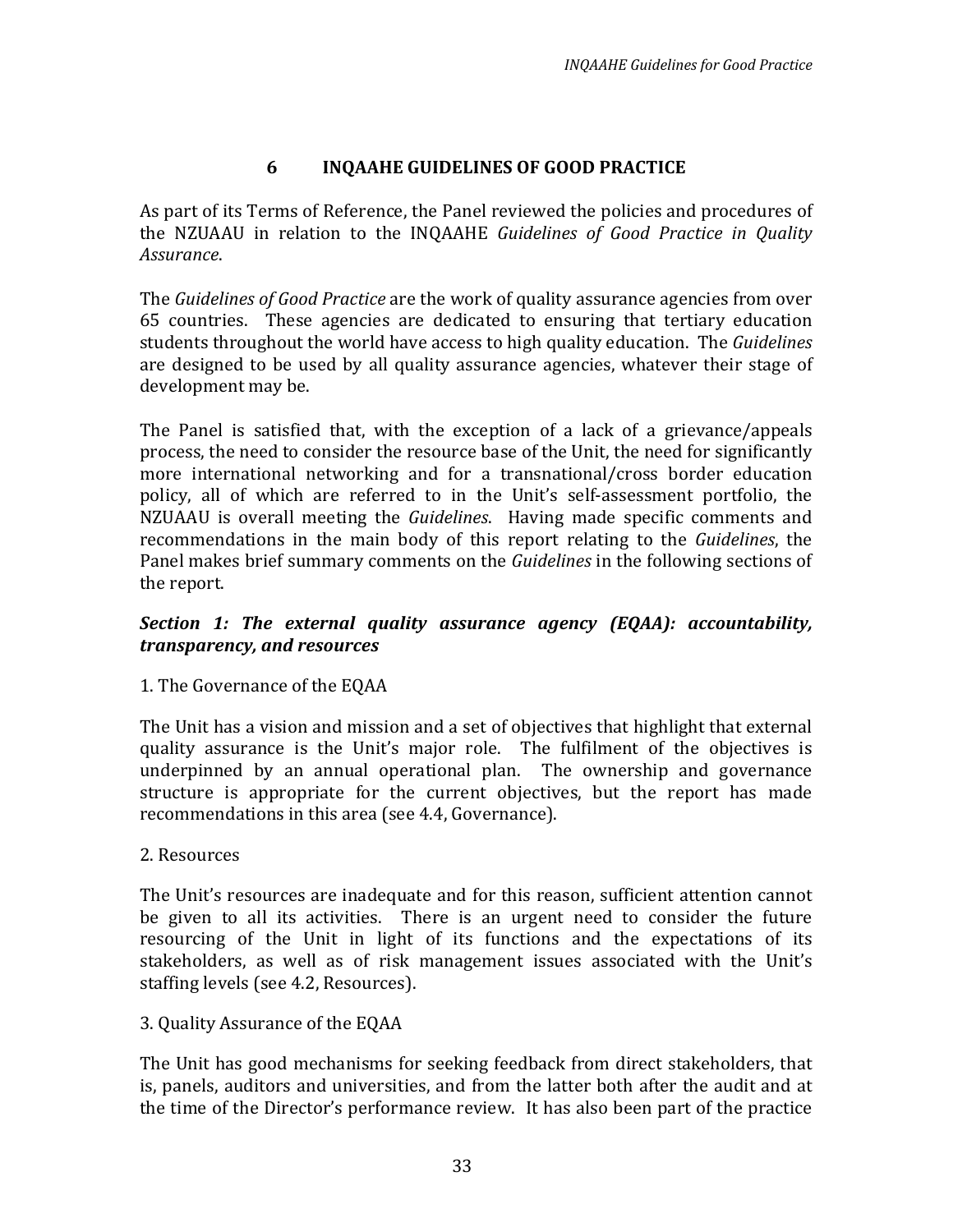of the Unit to have an external review of its own operation conducted at the end of each cycle.

There is a need for the mechanisms to fully 'close the loop' by the Unit providing comment to stakeholders on the feedback it receives from them (see 5.4, Quality processes).

4. Reporting Public Information

The audit reports and the *Audit Manual* are distributed in hardcopy and are published on the Unit's website. The Board should consider strengthening the accountability aspect of external audit reports (see 5.1, Audit reports).

# *Section 2: Institutions of higher education and the EQAA: relationships, standards, and internal reviews*

5. The Relationship between the EQAA and Higher Education Institutions

The Unit recognises through its processes that institutional quality assurance is primarily the responsibility of the universities. The Unit consults representatives of the universities prior to the commencement of an audit cycle. The audit approach is aimed at contributing to both quality enhancement and accountability of the universities.

# 6. The EQAA's Requirements for Institutional/Program Performance

The *Audit Manual* spells out the expectations of the Unit in terms of institutional issues that need to be taken into consideration. However, the Board should consider how it could strengthen the level of consistency within each audit cycle (see 5.1, The audit cycle approach).

7. The EQAA's Requirements, Institutional Self-Evaluation and Reporting to the EQAA

The *Audit Manual* comprises the purposes, process, procedures and expectations in the self-assessment process. The Unit should work with the universities to clarify expectations so that the development of the self-assessment portfolio may become a less onerous exercise for the universities (see 5.1, Self-assessment and external quality audit).

# *Section 3: EQAA review of institutions: evaluation, decision, and appeals*

8. The EQAA's Evaluation of the Institution and/or Program

The *Audit Manual* provides clear information about external audit and refers to the requirements and the process. The audit panels working for the Unit include one international auditor (from Australia) and panel members are required to sign a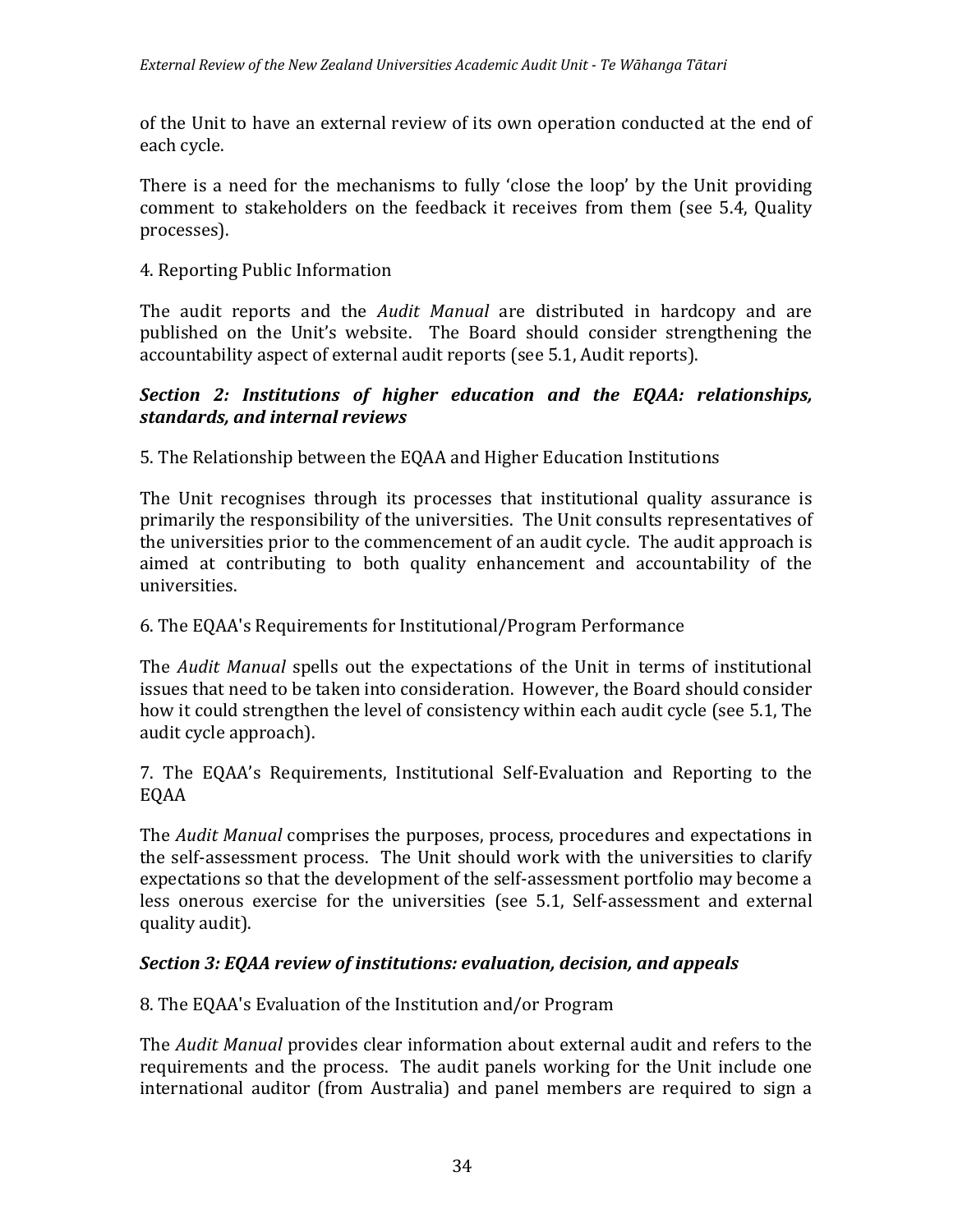conflict of interest declaration. The auditors on the Unit's register receive training. The Panel provides some comments on the quality of the training. The audit reports are evidence-based and include conclusions in the form of commendations, recommendations and affirmations (see 5.1, Auditors).

#### 9. Decisions

The audit panels work independently and third parties cannot influence the outcomes of their reports. The Board comments on the audit process, not the outcomes. The universities are generally appreciative of the quality of the audit reports and issues relating to perceived bias, rigour and fairness are dealt when the individual university provides comments on the draft report. The Panel has suggested how the Board can further strengthen the independence of audit panels (see 5.1, Audit reports).

#### 10. Appeals

The Unit's self-assessment portfolio acknowledged that the Unit does not have a formal appeals policy. Such procedures should be established (see 5.1, A grievance/appeals process).

# *Section 4: External activities: collaboration with other agencies and transnational/cross-border education*

#### 11. Collaboration

The Unit collaborates with other agencies and stakeholders. The Unit has identified the need to have a stronger focus on international networking (see 5.2, International networking).

#### 12. Transnational/Cross-Border Higher Education

The Unit acknowledges that it does not have any policies relating to imported or exported tertiary education. The Unit seeks evidence from the universities that they are implementing and monitoring effective policies and procedures with respect to any transnational education. It was acknowledged in the Unit's self-assessment portfolio that, in light of the universities' international activities, this INQAAHE guideline needs some attention from the Unit.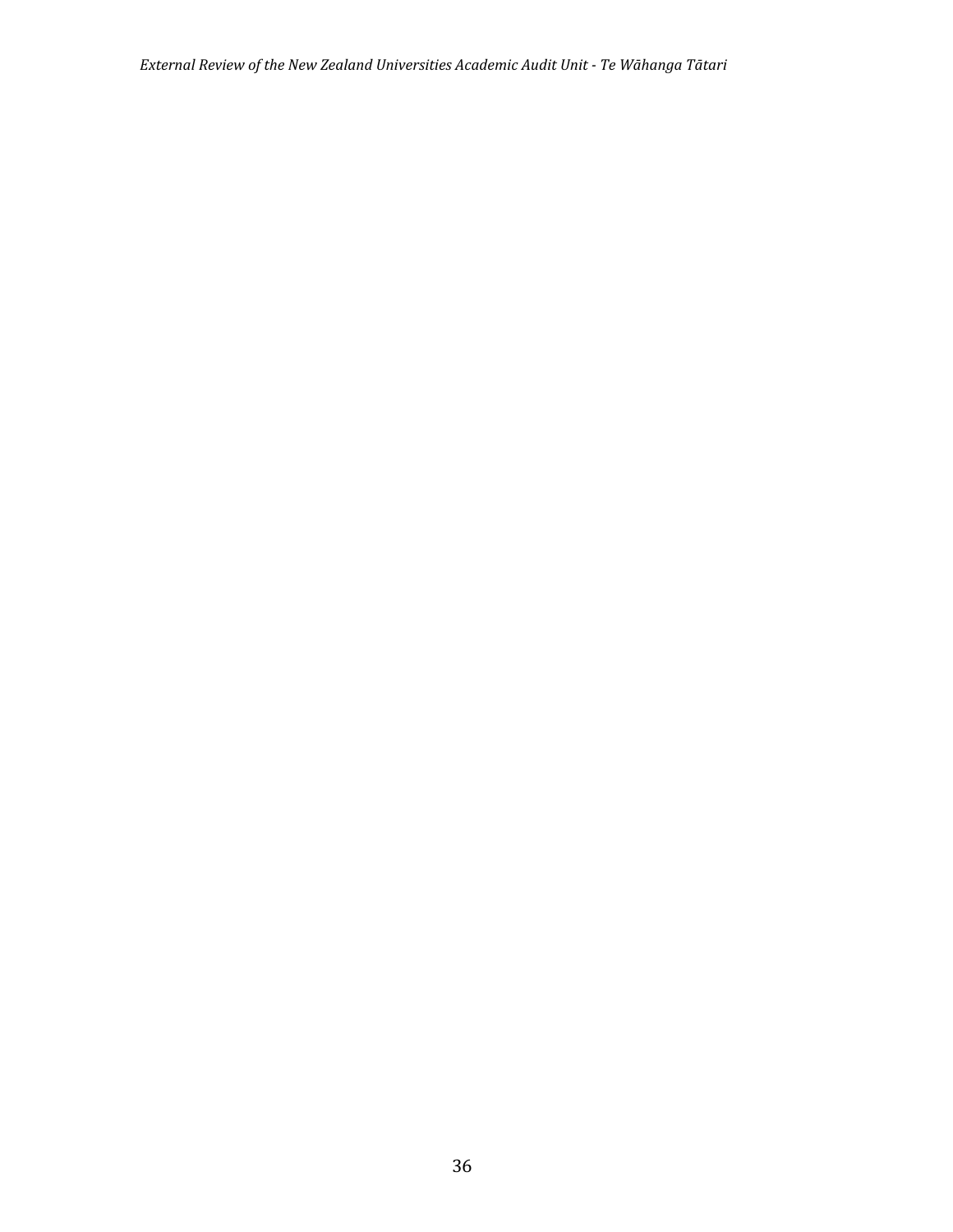#### **Appendix I**

# **EXTERNAL REVIEW OF THE NEW ZEALAND UNIVERSITIES ACADEMIC AUDIT UNIT, JUNE 2009**

The Board of the New Zealand Universities Academic Audit Unit (the Board) has appointed a four-member panel with international representation to conduct an external review of the Unit.

The Chair of the panel is Dorte Kristoffersen of the Hong Kong Council for the Accreditation of Academic and Vocational Qualifications. She is supported by Emeritus Professor Barrie Macdonald formerly of Massey University, Pauline Kingi CNZM of Te Puni Kokiri and a member of the Council of the Auckland University of Technology, and Dr Anne L Martin formerly Deputy Vice-Chancellor and Vice-President (Academic) at Deakin University, Australia.

Exmoor Associates Ltd has been appointed by the Board to act as the Secretariat to the Panel.

The site visit will be conducted in June 2009.

#### **Terms of Reference**

The Board has developed Terms of Reference for the review. The Panel has been asked to evaluate the effectiveness of the Unit in:

- achieving its objectives;
- fulfilling the New Zealand Vice-Chancellors' Committee's legislative requirements with respect to auditing the maintenance and enhancement of university quality processes associated with quality teaching and learning in a research environment;
- administering audit activities in accordance with the good practice guidelines of the International Network of Quality Assurance Agencies in Higher Education;
- providing an effective service to the university sector and being accountable to the sector; and
- being perceived as a credible quality assurance agency to other education quality assurance agencies in New Zealand and internationally.

In addition, the Panel will: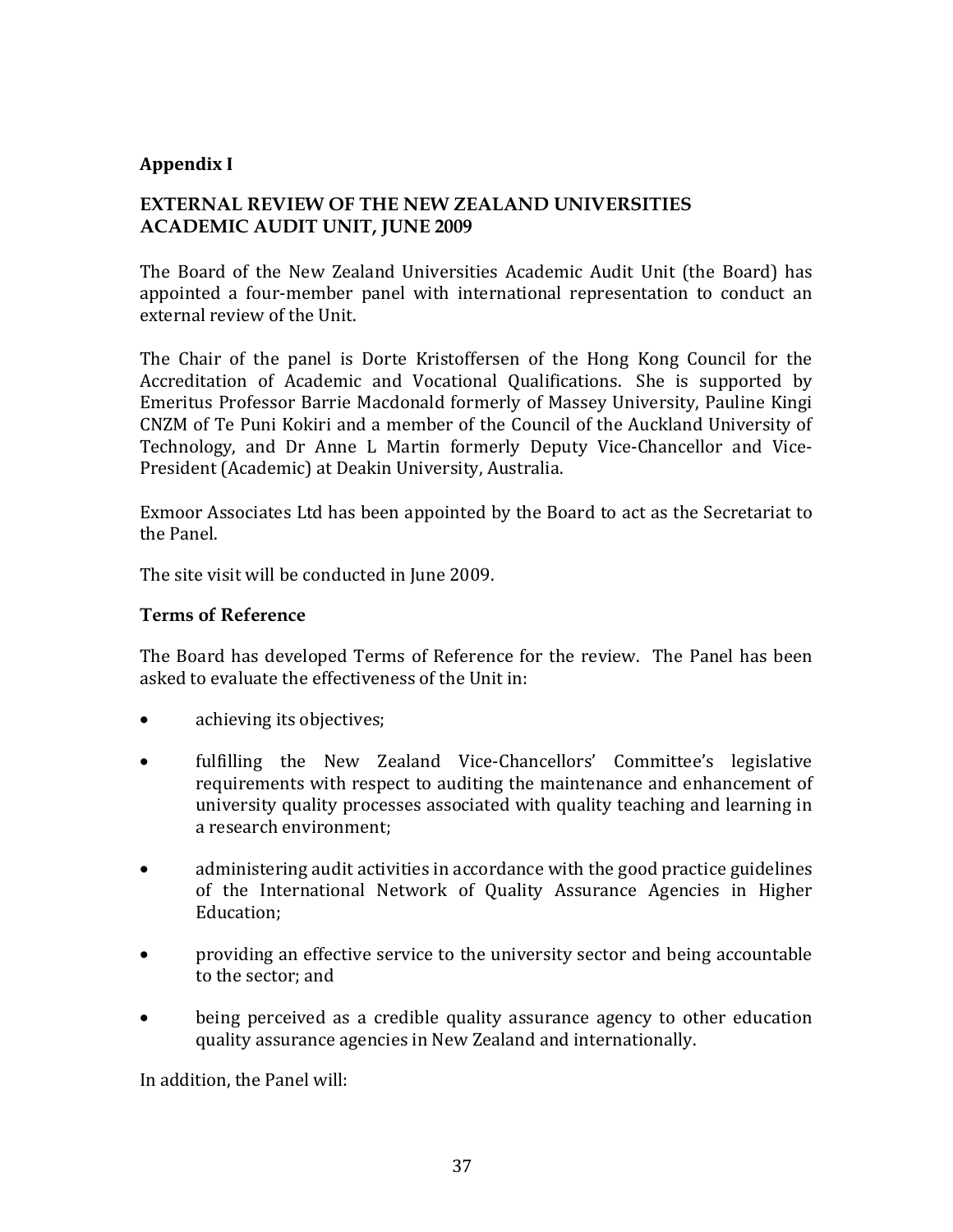- consider the appropriateness of the Constitution of the Unit in enabling the Unit to act effectively to the benefit of the New Zealand university sector;
- consider the adequacy and appropriateness of the Unit's resources to undertake its functions; and
- recommend any changes or improvements to the work practices and activities of the Unit.

The Panel will report to the Board, and the Board will forward the Report of the Panel and the Board's comments on the Report to the New Zealand Vice-Chancellors' Committee. The report will be made a public document and will be posted on the Unit's website.

# **Self-assessment portfolio**

The Unit has developed a self-assessment portfolio text with supporting documents for the information of the panel. A PDF version of the portfolio text has been posted on the Unit's website for reference by interested persons, agencies and organisations which wish to make a submission to the panel. The self-assessment portfolio can be downloaded from:

[http://nzuaau.ac.nz/nzuaau\\_site/reports/reports.htm](http://nzuaau.ac.nz/nzuaau_site/reports/reports.htm)

# **Submissions**

The Panel calls for submissions from interested persons, agencies and organisations to inform the review. Submissions must relate to the Terms [o](#page-45-0)f Reference.

The closing date for submissions is Thursday 30 April 2009.[3](#page-45-0)

Michael Steer Exmoor Associates Ltd

April 2009

 $\overline{a}$ 

<span id="page-45-0"></span><sup>3</sup> The original date for submissions was extended to 12 May 2009.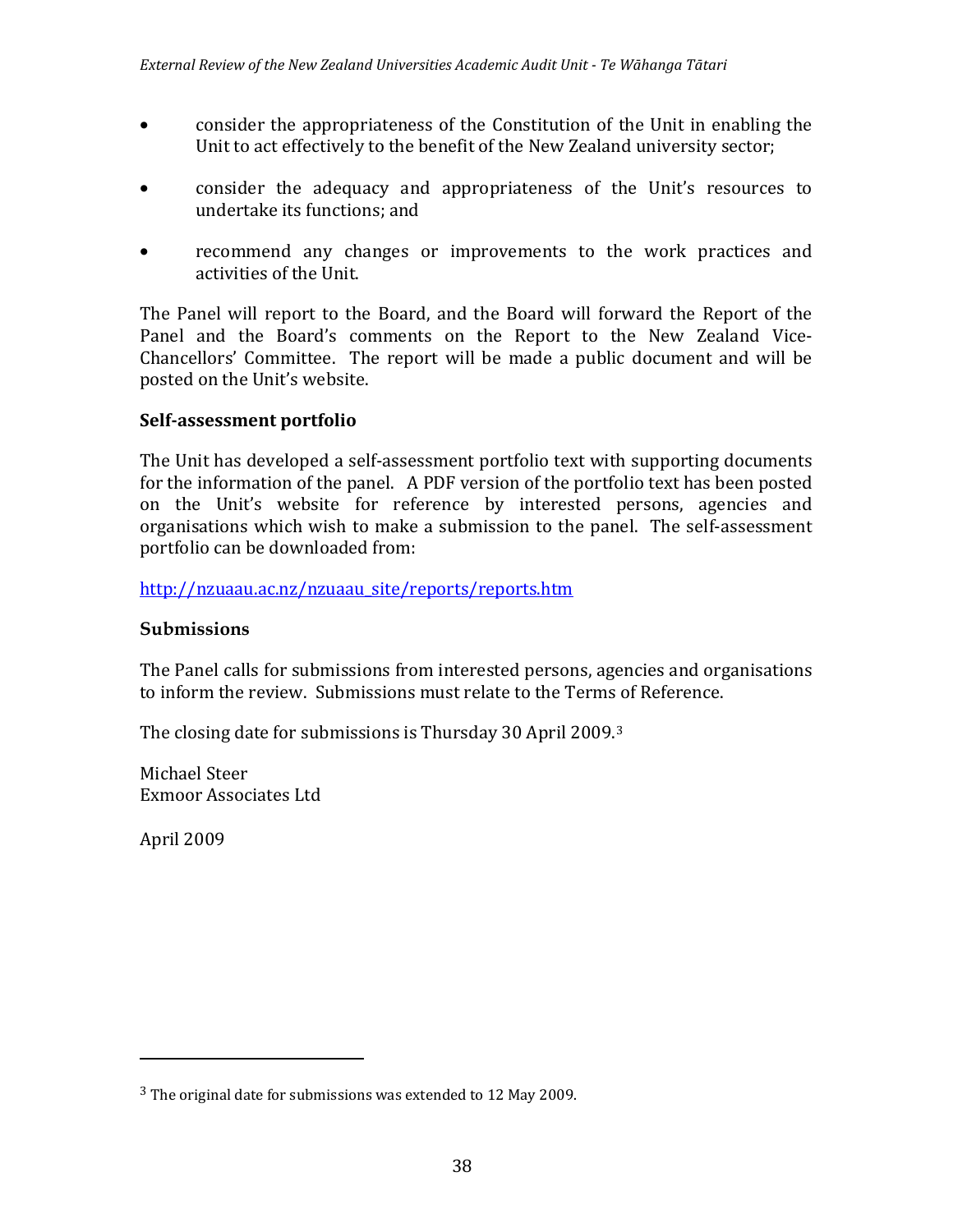#### **Appendix II**

#### **INTERVIEWS CONDUCTED DURING THE EXTERNAL REVIEW**

#### **Wednesday 17 June**

#### NZUAAU Board

 Dr David Mackay (Chair) Ms Heather Baigent Mr Jeremy Baker Professor Stuart McCutcheon, Vice-Chancellor, University of Auckland

NZUAAU Office Manager Ms Ruth Berkalitzky

#### Chair of the NZVCC

Professor Roger Field, Vice-Chancellor, Lincoln University

The TEC Dr Roy Sharp, Chief Executive Dr Colin Webb, Deputy Chief Executive Ms Hilary Branthwaite, Principal Advisor Strategy

# **Thursday 18 June**

Former Chair of the NZUAAU Board Professor Emeritus Les Holborow

Deputy Vice-Chancellors (Academic)

Professor Raewyn Dalziel (University of Auckland) ) Professor Rob Allen (Auckland University of Technology Professor Doug Sutton (University of Waikato) Associate Professor David Crabbe (Victoria University) ) Professor Sheelagh Matear (Lincoln University Dr Jan Cameron (University of Canterbury) Professor Gareth Jones (University of Otago)

#### Vice-Chancellors

 Professor Stuart McCutcheon (University of Auckland) Mr Derek McCormack (Auckland University of Technology) Hon Steve Maharey (Massey University) Professor Ian Town (for Dr Rod Carr) (University of Canterbury)